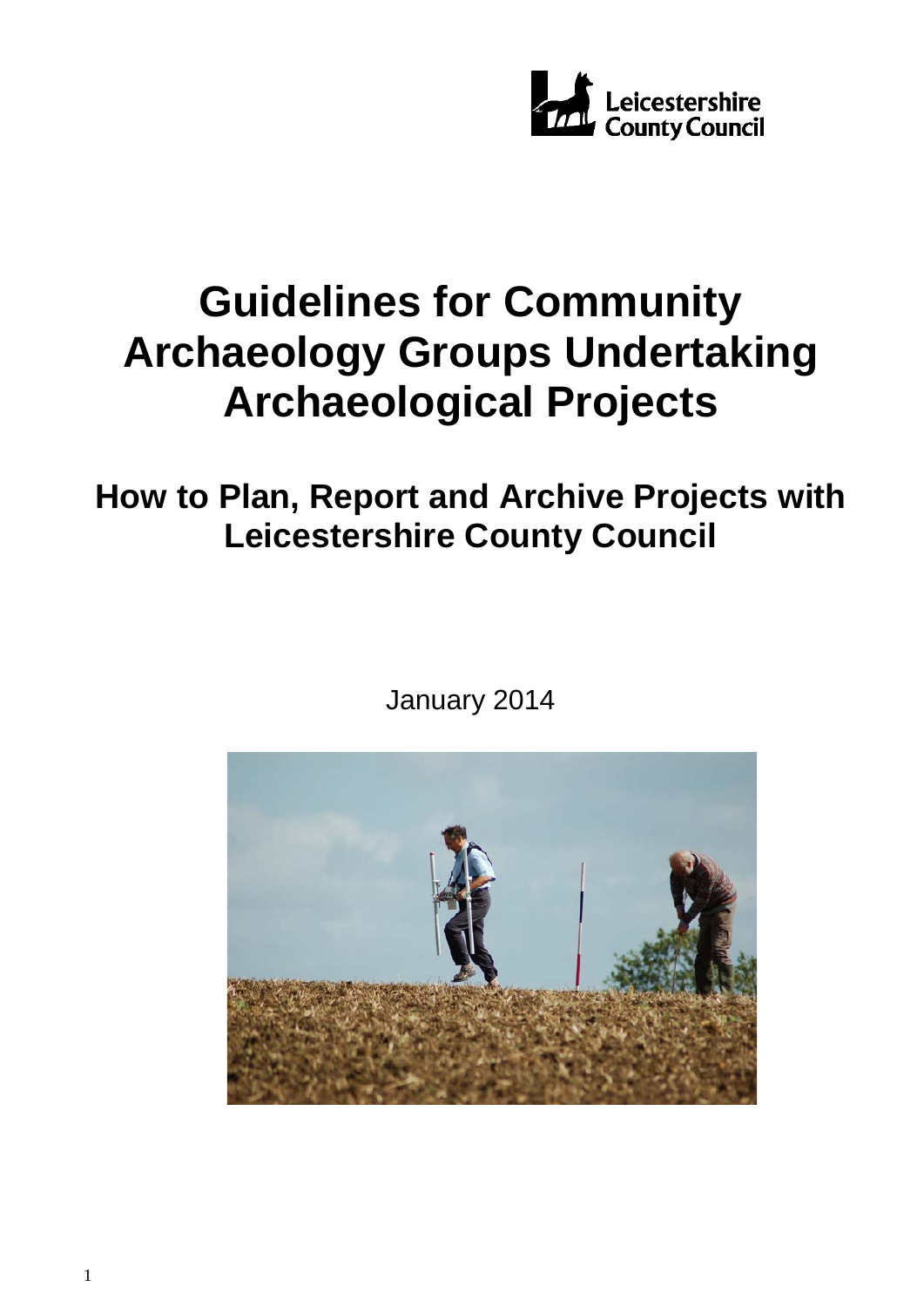## **Contents Contents page**

| <b>Introduction and background</b>                                     | 1  |
|------------------------------------------------------------------------|----|
| <b>Section 1 Planning projects</b>                                     | 3  |
| What to consider before starting any Archaeological project            |    |
| <b>Historic Environment Record</b>                                     |    |
| <b>Accession Numbers</b>                                               |    |
|                                                                        |    |
| <b>Section 2 Undertaking fieldwork</b>                                 |    |
| ULAS guide to best practice during fieldwork                           |    |
| <b>Section 3 Reporting Fieldwork</b>                                   | 20 |
| <b>Reporting Archaeological Projects to the HER</b>                    |    |
| Reporting Finds to the Portable Antiquities Scheme                     |    |
|                                                                        |    |
| <b>Section 4 Archiving Projects with Leicestershire County Council</b> | 22 |
| <b>Legal requirements</b>                                              |    |
| Selection, retention and disposal                                      |    |
| <b>Preparing Documentary archives</b>                                  | 24 |
| <b>Preparing Finds Archives</b>                                        | 30 |
| <b>Classification of objects</b>                                       |    |
| <b>Washing and marking finds</b>                                       | 35 |
| <b>Bagging and boxing</b>                                              | 38 |
| <b>Appendices</b>                                                      |    |
| <b>Appendix 1: Transfer of Title Form</b>                              |    |
| <b>Appendix 2: Copyright Licence Agreement</b>                         |    |
| <b>Appendix 3: Transfer Summary Sheet</b>                              |    |
| <b>Appendix 4: Accession Number Request Form</b>                       |    |
| <b>Appendix 5: Finds Checklist</b>                                     |    |
| <b>Appendix 6: Materials Specification and List of Suppliers</b>       |    |
| <b>Appendix 7: Useful Publications and Resources</b>                   |    |
| <b>Appendix 8 Contact details</b>                                      |    |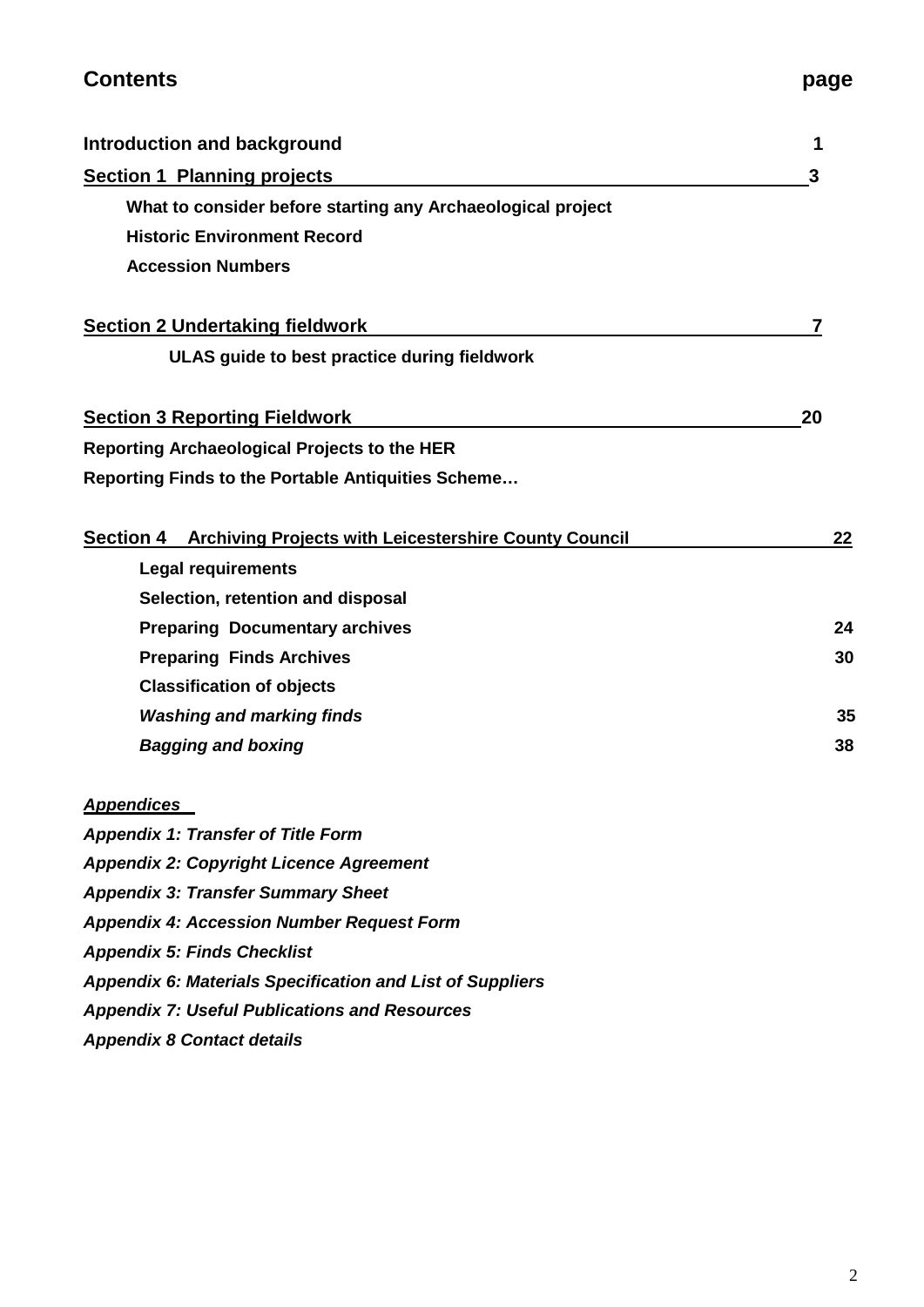### **Introduction**

**These guidelines are aimed at community groups and individuals wishing to undertake an Archaeological project in Leicestershire. They should provide you with the necessary tools to ensure that you are able to plan, conduct and report your project effectively and to a professional standard.** 

**There are many things that should be considered before any project is undertaken.**

**These guidelines will highlight what they are and where you can obtain the information and tools you will need to enable you to complete a successful project. They will cover planning an archaeological project, recording in the field, sampling and identification and finally, preparing reports and archives.**

### **Background**

Leicestershire has a long tradition of volunteer-led community archaeology work which has contributed greatly to the story of the county's past. Community archaeology groups continue to make discoveries and contribute evidence of past activity which is added to the **Historic Environment Record (HER)** [www.leics.gov.uk/historic\\_environment\\_record.](http://www.leics.gov.uk/historic_environment_record)This is managed by HNET team based at County Hall. (see HER section below)

Some of the discoveries made by community archaeology groups have been deposited with **Leicestershire County Council Museums,** either in the form of objects displayed at various museums around the county [\(www.leics.gov.uk/museums\)](http://www.leics.gov.uk/museums) or documentary and finds archives, which along with other museum collections, are cared for by the Collections team and are held at the Collections Resources Centre, the County Council's museum collections storage facility [\(www.leics.gov.uk/museumcollections\)](http://www.leics.gov.uk/museumcollections)

### **Section 1 What to consider whilst planning a project**

### **Before undertaking any archaeological project it is advisable to read these guidelines, and associated links, in full.**

This section covers what to consider before undertaking any work. For instance, you should always research your chosen site before starting work, ensure that you have the skills and equipment needed to complete the project well.

English Heritage have guidance called **Morphe** which covers project management for Archaeological work. They also offer a FREE distance learning course in this guidance which would be extremely useful to anyone wanting to undertake archaeological projects.

A link to this can be found in Appendix 7.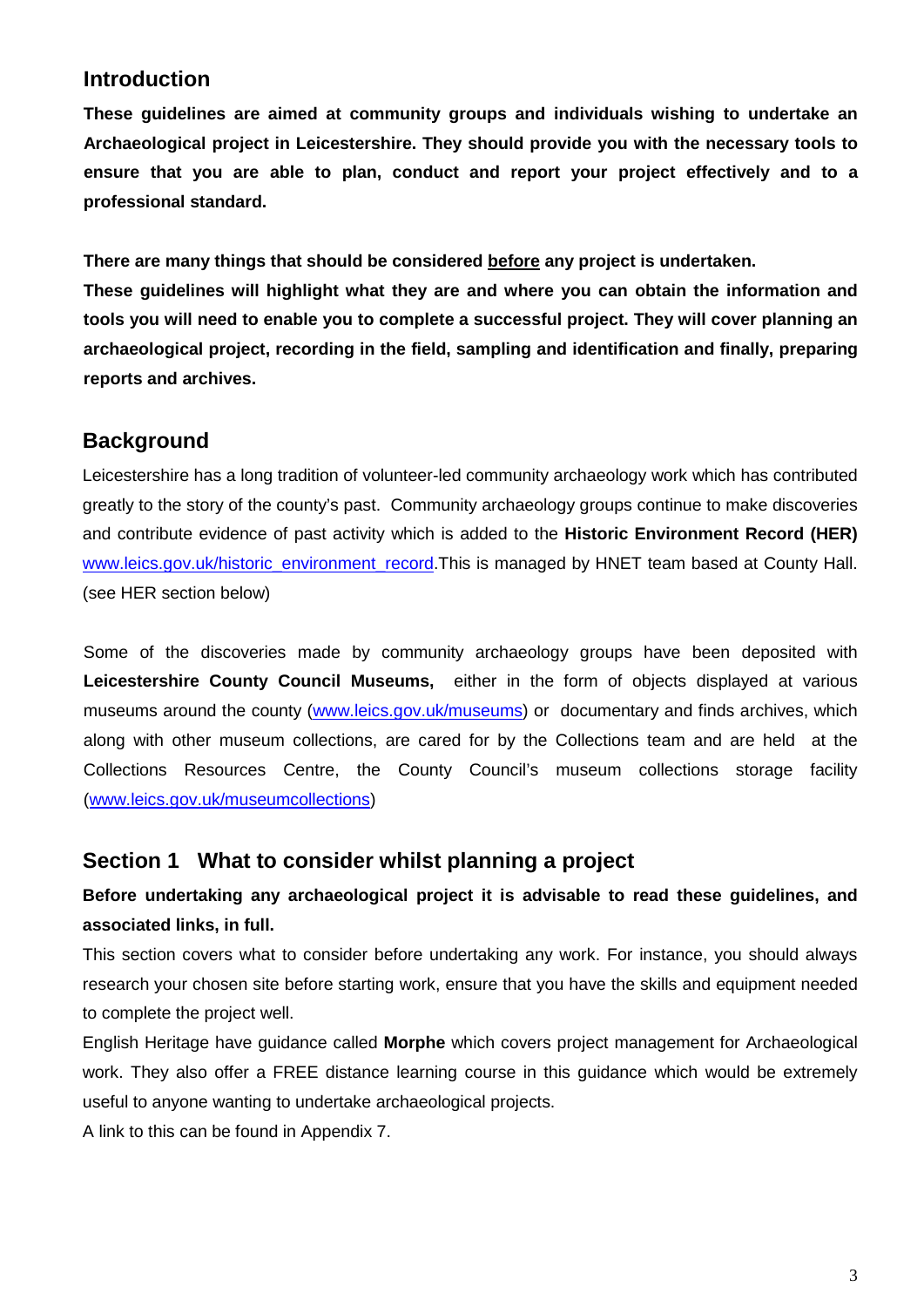### **Answering the following questions before undertaking any work should help to ensure that your group can complete a successful project.**

#### **What are the aims and objectives of our project?**

We will ask you to complete a site report for deposition with the HER. This should include the aims of the project. For instance, what questions are you attempting to answer and is your chosen method the most appropriate? Remember that most forms of archaeological investigation are destructive, so ensure you have a clear objective before starting any work.

#### **Will our results add to the archaeological record?**

Researching the site in advance will help you decide if it needs further investigation. The archaeology may have been fully recorded already. Consulting the HER should answer this question.

#### **Will the Collections team want the finds archive?**

We would love to take archives for all projects undertaken in Leicestershire, but as staff resources and space are an ongoing issue, we are only in a position to take finds archives which add new knowledge to the counties archaeological record. Whether or not we can take your finds archive will be considered when an Accession number is obtained.

#### **Do we know how to prepare a report and an archive?**

You will need to know what sort of info to record whilst on site and what formats to use, so you can prepare an appropriate report.

The physical record created on site will also create part of the archive. You will need to keep copies of drawings, take photographs and retain all site paperwork for deposition.

This guide has advice on report writing and what should be included in any archive, so please read the appropriate sections before undertaking any work.

#### **Have we considered digital deposition with ADS/OASIS ?**

Wherever possible it is advisable to deposit digital copies of any archives with the Archaeological Data Service (ADS) (http://ads.ahds.ac.uk/), and digital copies of grey literature reports with OASIS (the Online AccesS to the Index of archaeological investigationS) [\(http://ads.ahds.ac.uk/project/oasis/\)](http://ads.ahds.ac.uk/project/oasis/). There is a cost for this, but it does ensure the long-term preservation of your work, so this should be considered if applying for any funding.

#### **Do we have enough expertise in the group to complete the necessary tasks?**

You should consider what tasks need to be completed, do you have enough skills within the group? For example do you have someone to identify finds, draw plans, prepare a final report? If not it would be advisable to seek professional advice or assistance. If you are undertaking an excavation this is especially important. **We would recommend that all groups wishing to undertake excavation**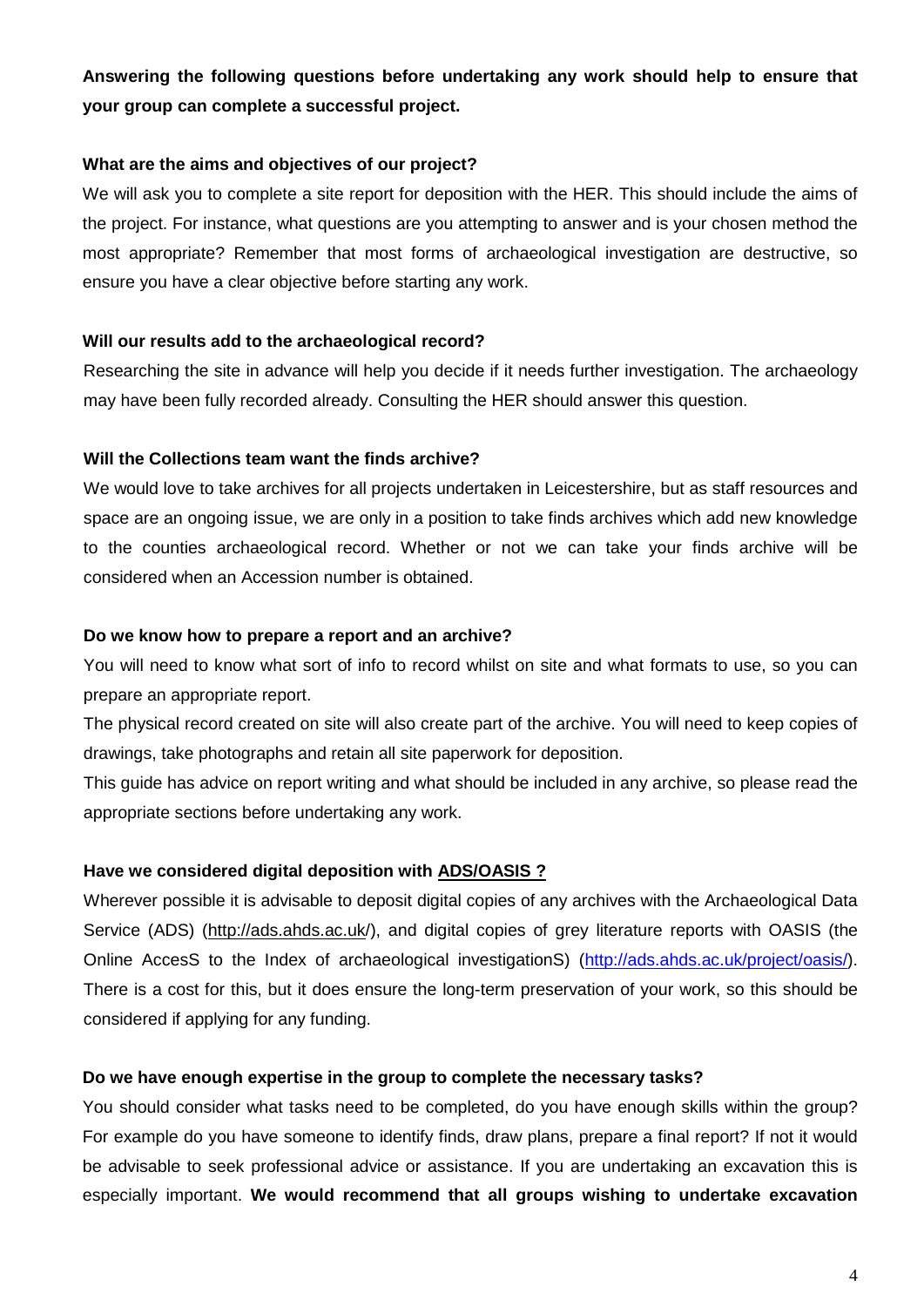### **engage with a professional archaeologist for advice on the brief or to undertake supervision of the project.**

#### **Are we aware of any restrictions in our chosen area?**

Before beginning a project you must investigate any restrictions to fieldwork, such as Scheduled monuments, SSSi's, AONB, Countryside Stewardship (permission may be required from Natural England to undertake fieldwork), this information can be found on websites such as those listed below and in the useful contacts section.

**DO NOT** assume that the landowner will inform you of these. It is your responsibility to ensure there are no restrictions to you disturbing or removing objects from the chosen area. Consulting the HER officer would be extremely helpful for confirming if any of the above are present in your study area.

#### **Are we sure we have the necessary Permissions from the Landowner?**

It is vital that you confirm that the person giving you access and permission to undertake work is the LANDOWNER. Many tenants are reluctant to admit they do not own the land they work, so please check. If you work on a site or remove objects from any land without the landowner's permission you are committing the crimes of trespass and theft and could be prosecuted.

Magic www.magic.gov.uk For checking SMS, Countryside stewardship, SSSi's etc

English Heritage for Scheduled Monument consent forms

<http://www.english-heritage.org.uk/professional/advice/our-planning-role/consent/smc>

National Heritage List www.english-heritage.org.uk/list. To find out if a site is Designated and therefore subject to special legal conditions.

Heritage Gateway [www.heritagegateway.org.uk.](http://www.heritagegateway.org.uk/) Summary data for most HER information.

Other useful websites are listed on our archaeology web page: [www.leics.gov.uk/archaeology](http://www.leics.gov.uk/archaeology) and can be found in Appendix 7.

#### **Have you considered that Human remains may be encountered?**

A Home office licence is required before human remains can be disturbed in any way, so if there is a chance of finding any it's advisable to obtain a licence in advance, or at least have the info ready if you find them in an unexpected place.

<https://www.gov.uk/apply-for-an-exhumation-licence>

#### **Have you discussed all aspects of the work with the Landowner?**

For instance are they happy with what you plan to do? Have you discussed what will happen to any finds? If you are planning to deposit an archive with the Collections team you will need a **transfer of title** form completed by the landowner. This needs to be discussed beforehand, as the landowner may decide they want to keep any finds.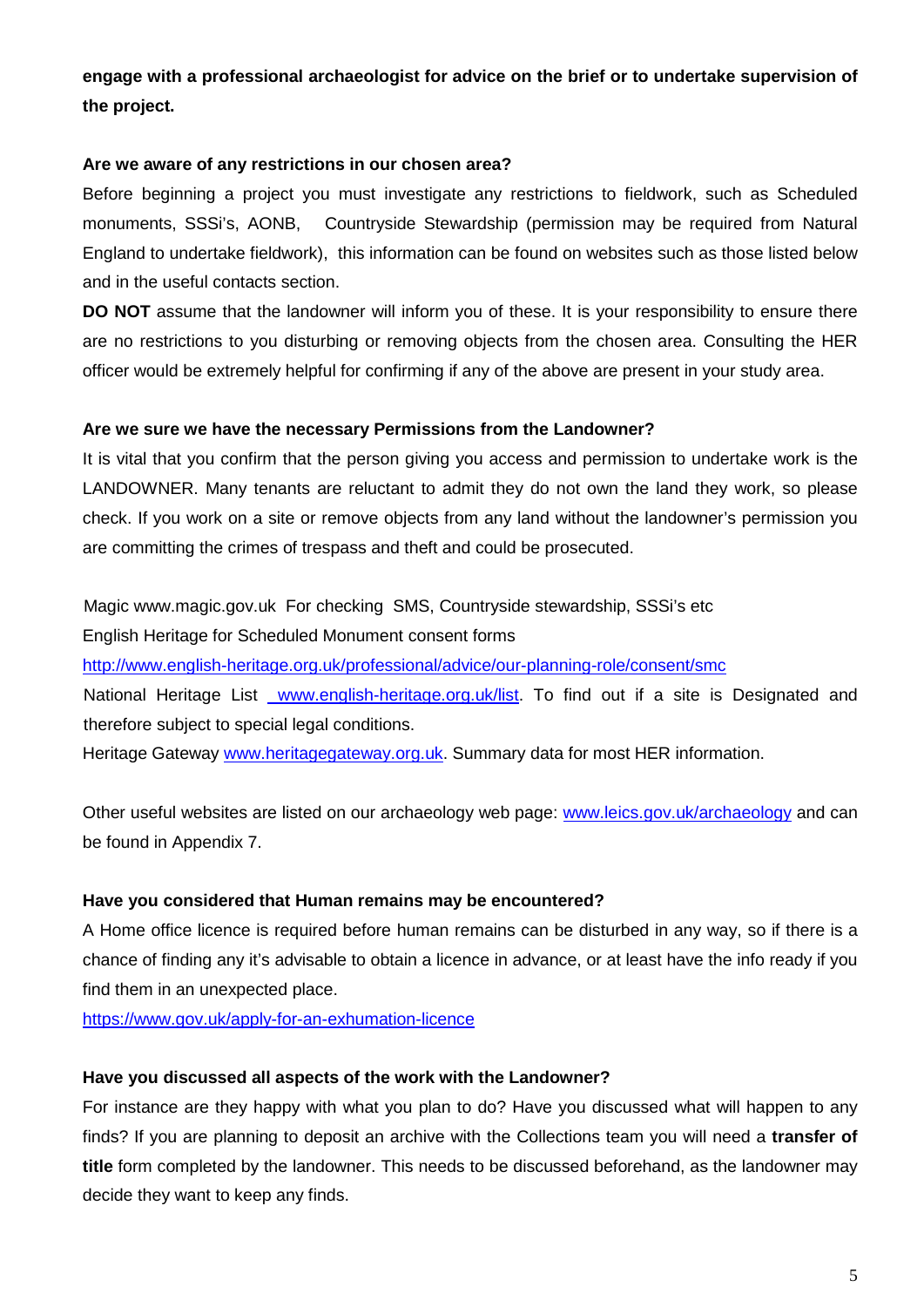#### **Have you thought about finding Treasure?**

It's more common than you might think! Your whole group should be fully aware of what sort of objects constitute Treasure and know what to do if you find any. This should also be discussed with the Landowner, so they know what to expect.

Remember that if Treasure is found under archaeological conditions, the reward is only payable to the Landowner and (if applicable) a tenant. The finder is exempt from the reward.

For more information on the Treasure Act, please see [www.finds.org/Treasure](http://www.finds.org/Treasure) or speak to the Finds Liaison Officer (FLO) currently based at Leicestershire County Council.

#### **More detailed information about planning a project can be found here**

<http://www.english-heritage.org.uk/publications/morphe-project-managers-guide>

#### **Historic Environment Record**

The Historic Environment Record is the most complete database of known archaeological remains and historic buildings in Leicestershire and Rutland. It records finds, sites and fieldwork (positive and negative). There is a requirement for all commercial archaeological fieldwork to be recorded on the HER – it is strongly recommended that all community groups also report their findings to us. The HER can be used by members of the public for research, though its main use is in protecting the county's archaeological resource.

The HER is crucial to the planning process. Planning Archaeologists use the HER to assess the likelihood of developments disturbing archaeology. They can then recommend alterations to plans to avoid any known archaeology or request that further investigation is carried out, to be paid for by the developer, with excavation being a last resort.

#### *How to consult the HER*

**It is best practice to consult the HER before undertaking any archaeological work.** It may be that work has already been undertaken in your chosen area of study and so an alternative project could be recommended to fill in any gaps in our knowledge of Leicestershire's past and inform the planning developmental control process.

The HER can usefully be consulted when you are planning your fieldwork (there is no charge for noncommercial enquiries) and copies of all resulting reports should be deposited with us. See appendix for contact details

#### **Obtaining an Accession number**

Once you have researched your project, consulted the HER and are ready to start your project, it's now time to obtain an Accession Number. This is the unique reference number for your project and the archive that it will produce. At this point what sort of archive you will need to submit will be considered. If your project location has had no previous investigation, we may ask you to submit a full archive,

including small finds.

However, if it is an area that has seen previous investigation, we may just ask for a documentary archive, which consists of the physical documents, drawings and photos that support the project report you will be submitting to the HER.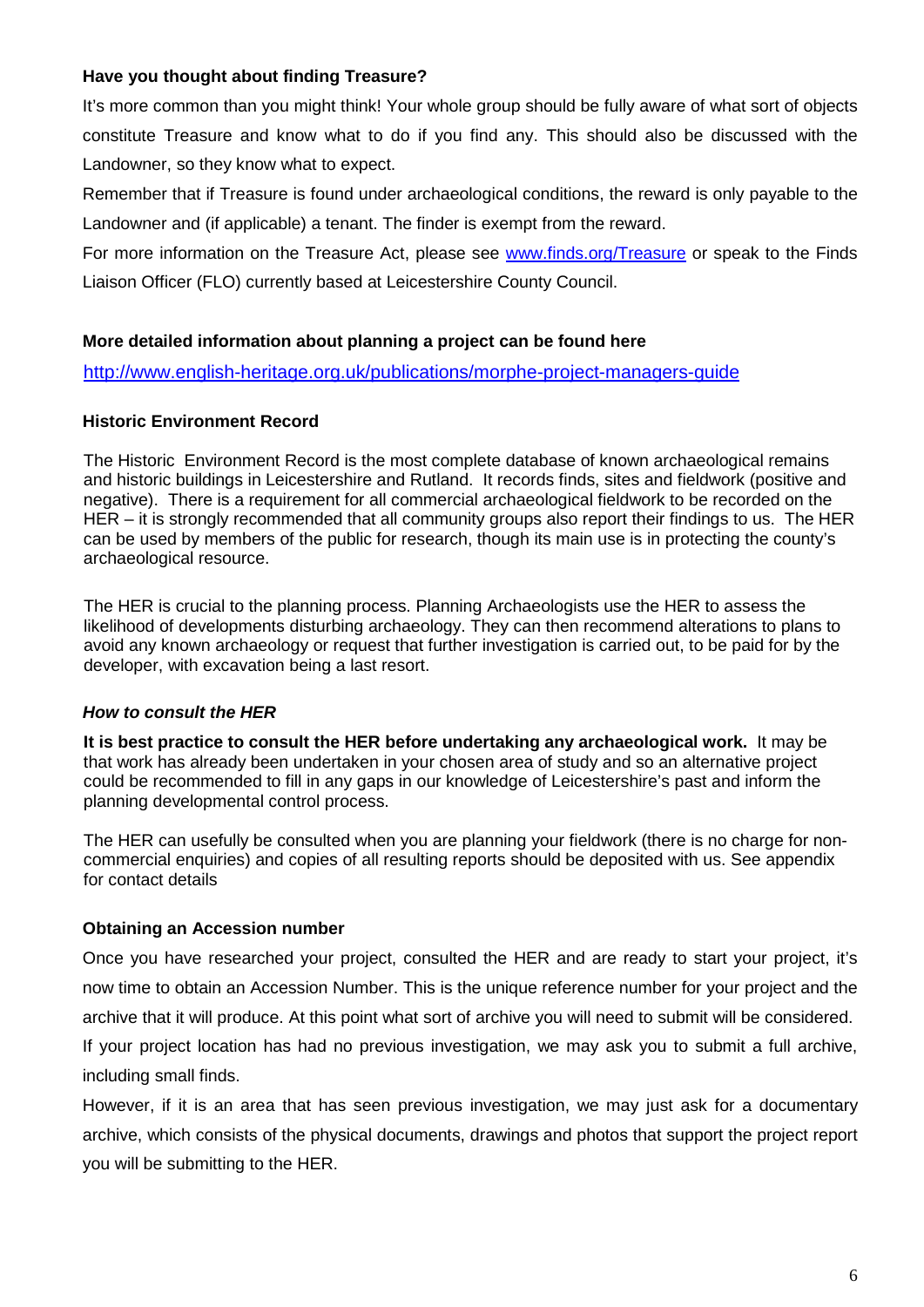To request an Accession number please send details of the proposed work, including a grid reference to **Archaeology@leics.gov.uk** After consultation we will issue you with a number and advise you on what sort of archive we would like to be deposited.

### **Section 2 How to undertake and record fieldwork**

**The IFA have published guidance for Fieldwork standards, English Heritage on project management and there is also an extremely useful guide to best practice in fieldwork and curation by Duncan Brown. Links to all of these can be found in Appendix 7.**

**Please read these documents before considering projects such as excavation, they will be extremely useful for planning the resources and skills needed to undertake fieldwork.**

**In addition ULAS have kindly allowed us to reproduce their guide to recording in the field. Following this will ensure consistency is achieved throughout all projects undertaken in the county.**

### **ULAS SITE RECORDING MANUAL**

### **INTRODUCTION**

These guidelines give advice on the archaeological recording of a site. All evidenced human activity whether removing or introducing material can be isolated into episodes or *contexts.*  Contexts form the basic division of the archaeological record: each separable element of the site should be given a unique context number. The objective is to record the context so that the archive describes it, and record its stratigraphic relationships with other contexts.

A basic physical grouping of the contexts is achieved by the use of cut numbers. All fills of *negative features* (i.e. those pits, post holes, ditches etc *cut* into underlying layers or natural substrata). *Positive features* such as a floor layer, or make-up deposit, or a surface built wall are not contained by *cuts* and are not grouped by cut numbers.

These guidelines are intended to cover most aspects of recording in most situations.

### **RECORDING GUIDELINES**

### **Contexts: The Single Context Sheet**

The single context form is the primary written record of the site, and should be completed as fully as possible. In addition to minimal requirements, all relevant information about a context should be entered in the text fields, so that the maximum evidence is permanently recorded, enabling informed interpretation. The context sheet is the best method of ensuring that records meet the minimum standards of recording.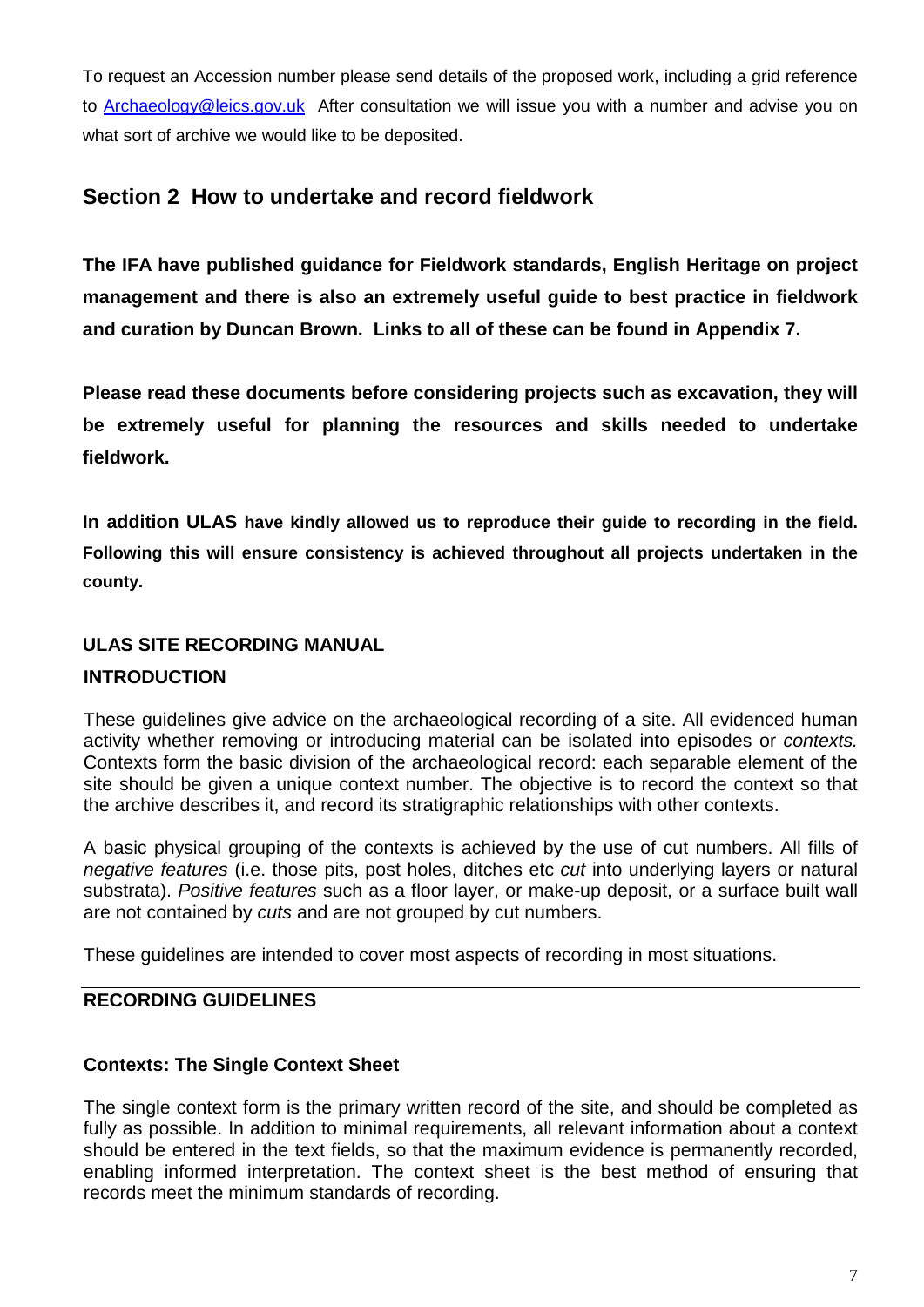### *Recording a Context*

**Acc** - Enter your site's accession number.

**Site Name** - this is important to fill in if an Accession Number has not vet been generated (multi form only).

**Area** - If your site is divided into Areas or trenches enter the relevant number.

**Cut** - Enter the cut number, if any, which the context fills.

**Con/Cont No** – Enter the context number.

**Feature Type** - This field is choice restricted: enter whichever of the following is the most accurate: (if you need to use other terms, consult a supervisor)

Beam Slot; Cremation, Cut Feature; Ditch; Drain, Floor; Grave, Gully; Hearth; Kiln, Linear Feature; Oven, Pit; Post Hole; Wall; Treethrow; Stakehole, Structure etc.

**Nature of Deposit** – Is the context a cut, a fill, or layer.

**Grid Ref.** - Fill this in *if* you have a grid established. Enter the SW grid co-ordinate of the context, either to the nearest metre or using 5m blocks for linear features.

**Length; Width; Dp/Ht** - The dimensions should be entered on each context form. The standard way to write dimensions is by metres e.g. 1.45m. If less than 0.1m record in mm.

**Description** –Use the prompts for the description of a context as a deposit, or a cut..

For **deposits** describe the **colour, composition, coarse components and compaction.**

**Colour** – Describe the basic colour of a moist, freshly cleaned sediment surface; describe any mottling (using the % chart, Fig 2, below). Use the following combination of modifier, hue and colour to best describe the context. Note any colour change after exposure to air.

| <b>MODIFIER</b> |     |                 | <b>HUE</b>      | <b>COLOUR</b>        |
|-----------------|-----|-----------------|-----------------|----------------------|
| Light,          | mid | or <sub>1</sub> | Pinkish         | Pink                 |
| dark            |     |                 | Reddish         | Red                  |
|                 |     |                 | Yellowish,      | Yellow               |
|                 |     |                 | <b>Brownish</b> | <b>Brown</b>         |
|                 |     |                 | Greenish        | Green                |
|                 |     |                 | <b>Bluish</b>   | White<br><b>Blue</b> |
|                 |     |                 | Greyish         | <b>Black</b><br>Grey |

*Fig 1. Set terms for colour descriptions*

**Composition** – This refers to the main components, amounting to 10% or more of the deposit. Commonly they are of less than 2mm in size, and together these particles in varying relative proportions form the basis of many deposits you will find.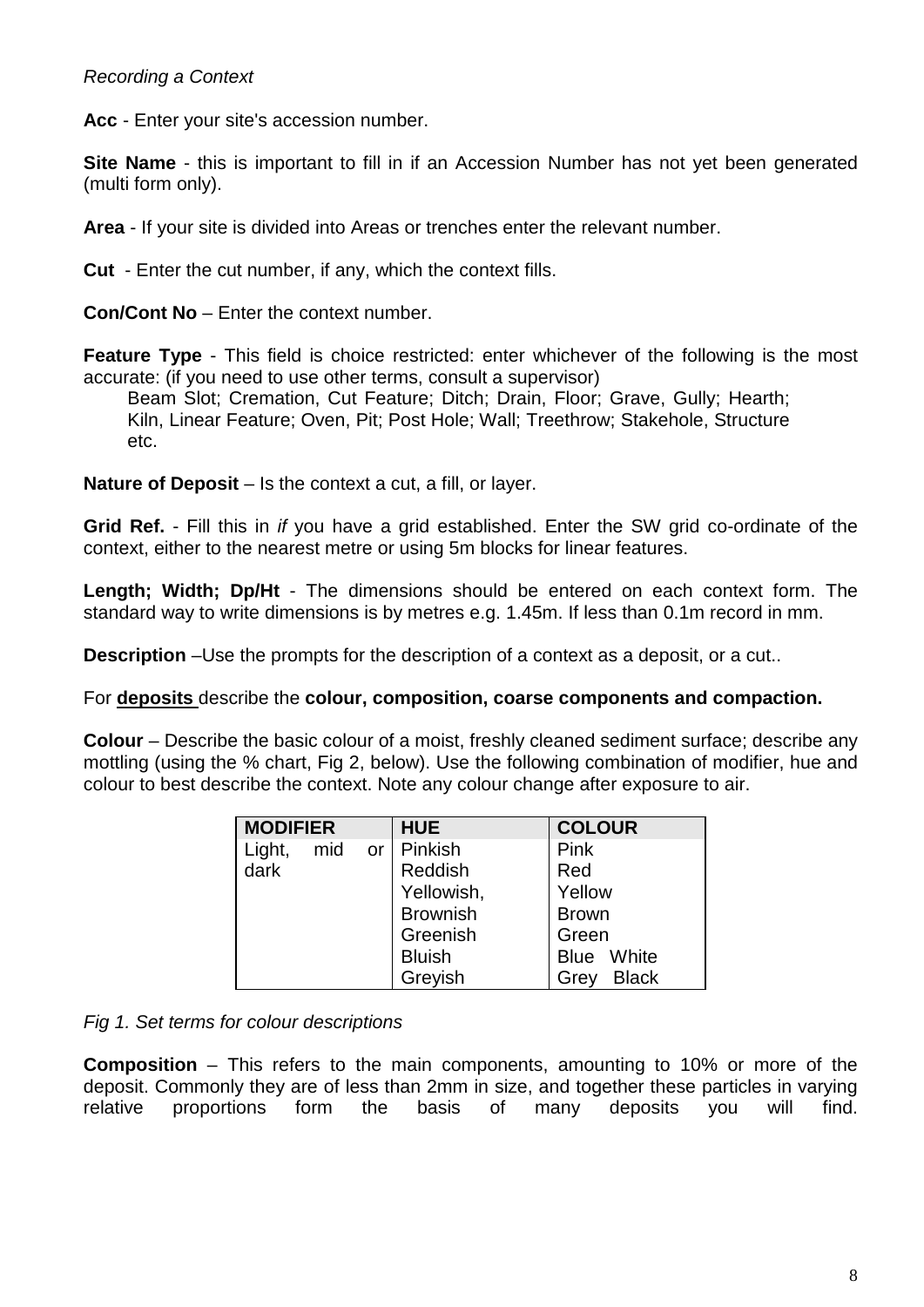

*Fig 4. Procedure for the description of archaeological sediments (after Spence 1990)*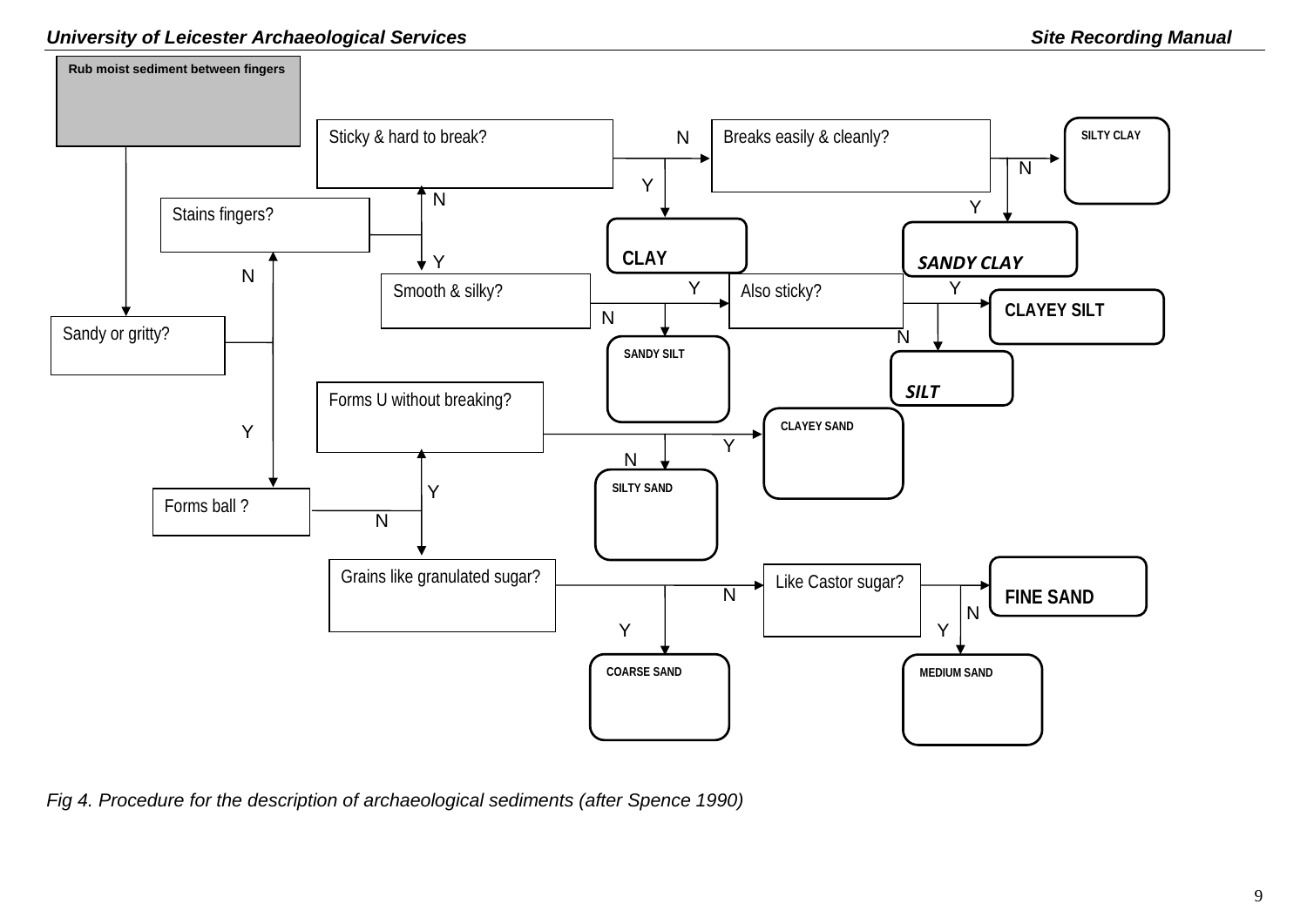**Coarse Components/Inclusions** – Describe all elements of the deposit that form less than 10% of the overall deposit. These may include pebbles, pottery, tile, bone and shell. Indicate the size range and completeness of fragments. Gauge the sizes of pebbles, and with the % chart their frequency (described as % or text).

| Frequency          | <b>Size</b>     |
|--------------------|-----------------|
| Rare (1<5%)        | Small 2mm<6mm   |
| Occasional (5<15%) | Medium 6mm<20mm |
| Common (15<40%)    | Large 20mm<60mm |
| Abundant (40%<)    | Cobbles         |
|                    | 60mm<200mm      |

*Fig 5. Definitions of the frequency and size of course components.*

### **Describe the shape of inclusions according to the following**



*Fig 6. Degrees of roundness (after Powers 1953 & Spence 1990)*

**Organic/chemical components;** Note the character and quantity (%) of organic/chemical components that may form part of the deposit such as root fibres, iron pan, manganese etc. Note any waterlogging.

**Disturbance**; Note the presence of any *bioturbation* of the deposit *–* disturbance by roots, animal burrows etc.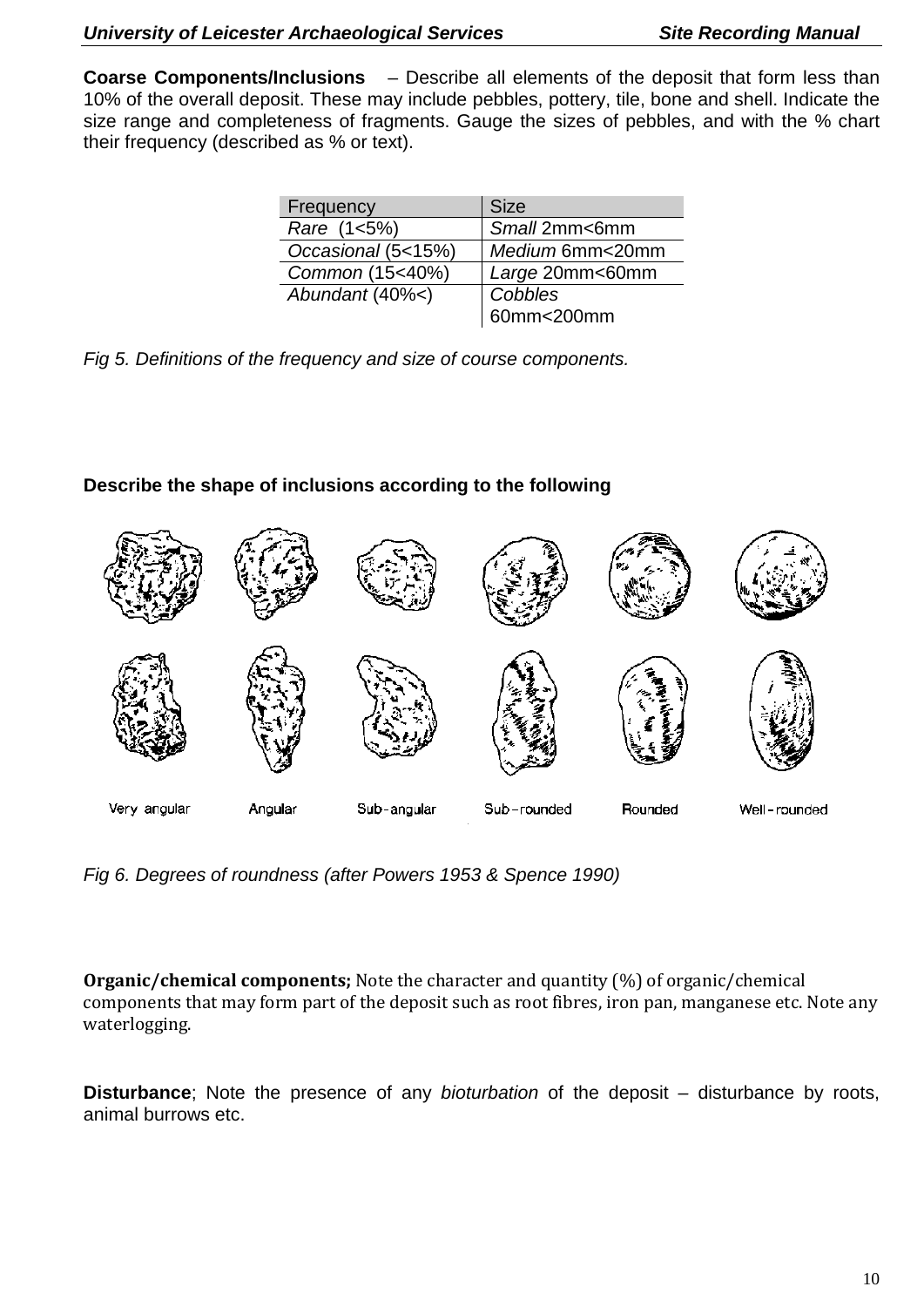### **Compaction**

The following standard terms apply to the compaction or strength of a sediment. The excavator of a deposit is the best assessor of its compaction.

| <b>TYPE</b>                           |  | <b>TERM</b>                 | <b>DEFINITION</b>                                                  |
|---------------------------------------|--|-----------------------------|--------------------------------------------------------------------|
| grained<br><b>Coarse</b><br>sediments |  | Indurated                   | Broken only with a sharp pick blow, even when soaked               |
|                                       |  | <b>Strongly</b><br>cemented | Cannot be broken with hands.                                       |
|                                       |  | Weakly<br>cemented          | Pick removes sediment in lumps, which can be broken<br>with hands. |
|                                       |  | Compact                     | Requires mattock for excavation.                                   |
|                                       |  | Loose                       | Can be excavated with hoe or trowel; readily falls into            |
|                                       |  |                             | single grains eg sands.                                            |
| <b>Fine</b>                           |  | Hard                        | Brittle or very tough.                                             |
| grained                               |  | <b>Stiff</b>                | Cannot be moulded with fingers                                     |
| sediments                             |  | Firm                        | Moulded only by strong finger pressure                             |
|                                       |  | Soft                        | Easily moulded with fingers                                        |
|                                       |  | <b>Very Soft</b>            | Exudes between fingers when squeezed                               |
|                                       |  | Friable                     | Non-plastic crumbles in fingers.                                   |
| <b>Peat</b>                           |  | Firm                        | Fibres compressed together.                                        |
|                                       |  | Spongy                      | Very compressible and open structure.                              |
|                                       |  | <b>Plastic</b>              | Can be moulded in hands and smeared between fingers.               |

*Fig 7. Guide to description of compaction or sediment strength (after Spence 1990).*

For **Cuts** describe the **plan shape, sides, base** and **orientation**. A complex shape will always be better recorded by drawing than by description.

**Plan shape** Use the following terms: square, circular, sub-circular, sub-rectangular, oval, linear, curvilinear, or irregular.

**Sides** These may be vertical, convex, concave, or stepped. If there is a marked change, it may be easier to describe *upper* and *lower* sides. The change between slopes is known as the *break of slope* and may be sharp, gradual, or not perceptible.

**Base** May be flat, concave or sloping (give direction of the downward slope), pointed, tapered (blunt/sharp), or uneven.

**Orientation** Give the orientation of the feature's major axis. If the base is not central describe its location relative to the top.

**Notes** - Fill in this field as fully as possible, continue on the back of the sheet where necessary. Indicate why you have defined the context/contexts as a group entity, and include all information that might be relevant to interpretation. Avoid the tendency to use the same description for large numbers of contexts, and perhaps highlight similarities and dissimilarities with surrounding contexts.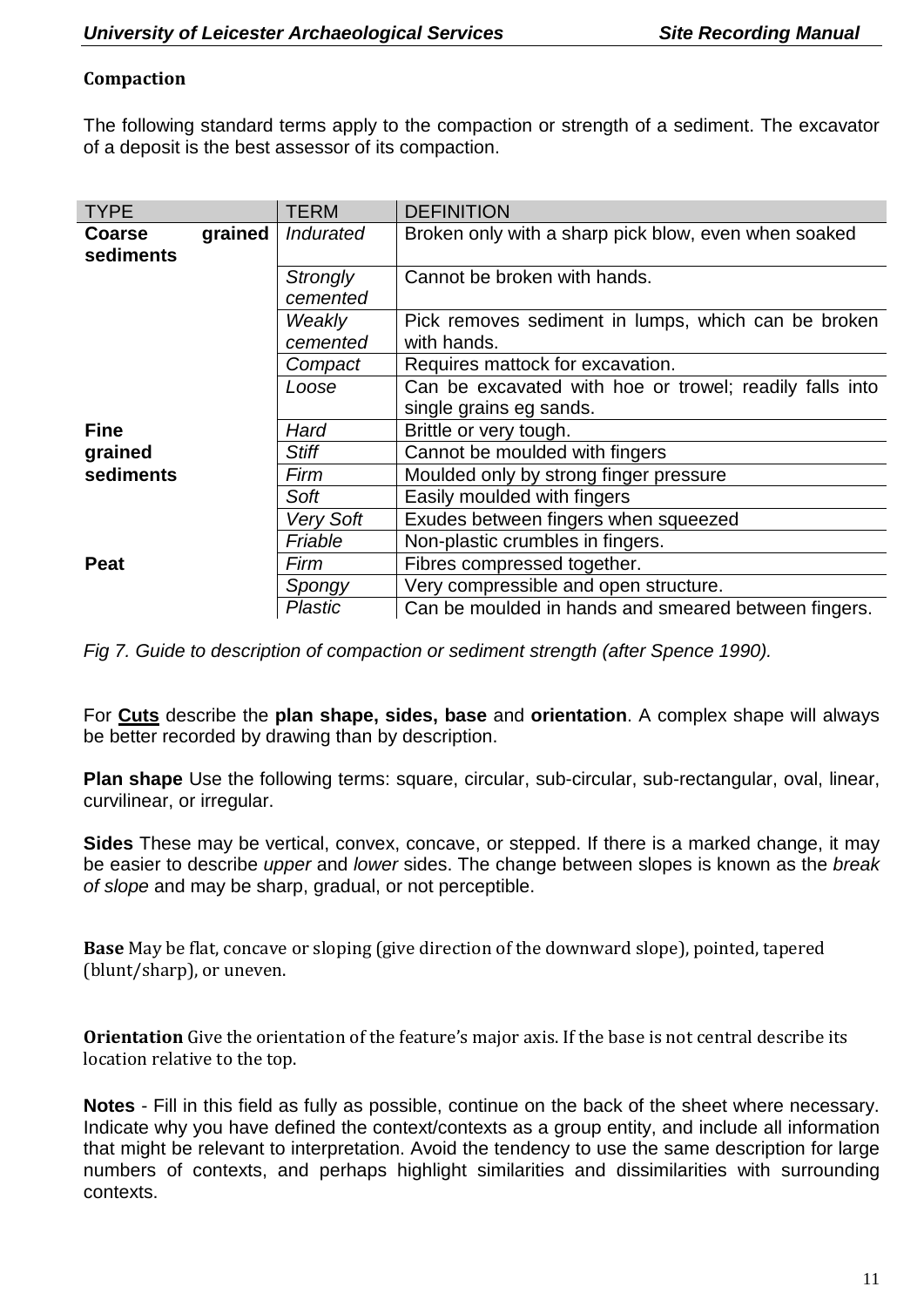**Sketch -** Draw a sketch profile on the context sheet for features that are not drawn in half section. It is always useful to use sketch drawings to record information about contexts.

**Interpretation** - What do you consider the context/contexts to represent and why? Draw a sketch plan where it aids interpretation, or where the relative location of the context is important. How do you think a deposit has accumulated and why? Why has a gully been dug or recut?

#### **Context Relationships**

Use the **matrix** area to record what contexts are directly above, and what contexts are directly below the context being described. Enter the stratigraphic and not the physical relationships. If you are unsure of a relationship include a question mark, or use the **Uncertain** box. If the context can safely be equated with another use the **Same as** box. Discuss direct and indirect relationships if you are unsure.

(on rear of sheet)

**Conditions** - Comment on dry or waterlogged ground, standing water, time restrictions, other contractors etc - any conditions that have affected your recognition, excavation and recording of the deposits.

**Truncation** - Comment on the extent of truncation by other features, ploughing, machining, fluvial activity etc.

Use the **Method of exc.**: prompt as appropriate.

Use **Boundary to lower context** prompts to record:

- the thickness (in mm) of boundary between the context and that which it overlay **Sharp** 5-25mm; **Clear** 25-60mm; **Diffuse** 60-130mm).
- the shape of that boundary. Standard descriptions of the terms are as follows.

**Smooth** - The boundary surface is plane with few irregularities **Wavy** - The boundary surface has broad shallow pockets **Irregular** - The boundary surface has pockets that are deeper than they are wide **Broken** - The boundary is interrupted

Enter the relevant **Finds** information where prompted. Consider the possibility of contamination from later intrusions or any other source in the context description. State method of finds retrieval, and whether all finds were collected. Consider types of finds that might indicate the origin of the context.

Enter **Samples** information where prompted. (Refer to the Sampling guidelines at the back of this manual). Reasons for sampling include: Routine/ Waterlogged/ Spot/ Identification/ Radiocarbon/ Molluscs/ Phosphate/ Sediment etc.

**Photos -** Enter the colour and monochrome film nos. of relevant photographs. A small (A5 or A6) book kept with the cameras is preferable to loose sheets. Using a combined index for colour and B&W will save time (see Note 2).

**Level Nos**. - Where your site has a levels book with a running total of levels, include those that relate to this specific context (not another context in the same feature) (seeNote 3).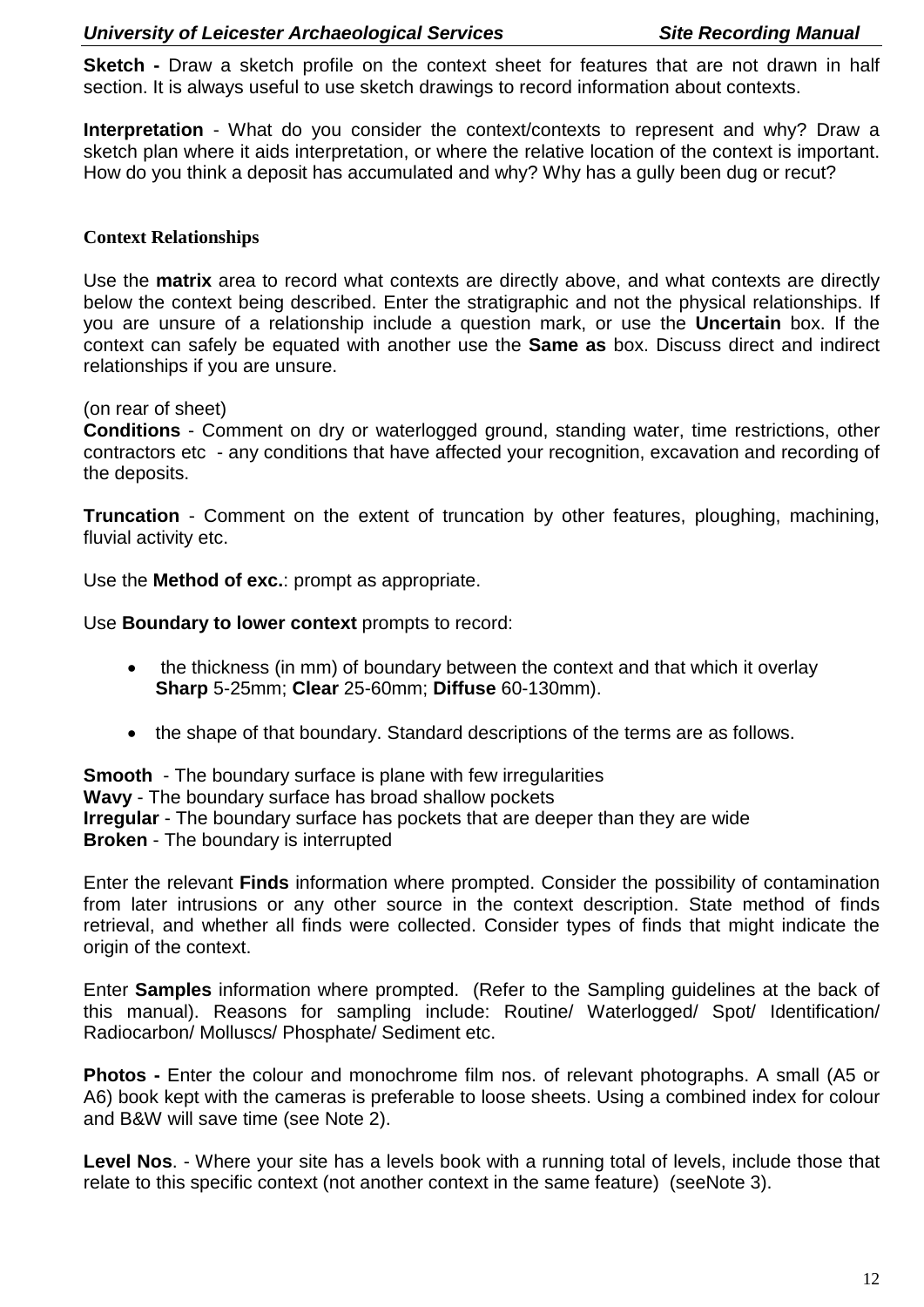**Top OD** enter the highest value for the feature **Base OD** enter the lowest value for the feature (not often used).

### **Drawing Numbers** (front of sheet)

In most instances, use one index for plans and sections

**Plan Nos**. – Only include a plan number on contexts that are actually shown on a plan.

**Section Nos**. - As for plans

**Dug By/Date/Recorded By/Date** - Enter the relevant initials and dates.

**On Matrix** This applies to the overall site matrix and not the individual matrix at the base of the sheet. Not required for rural sites.

**On Comp** Used when a database of the site is being compiled

**Checked** Used by those responsible for checking the recorded information.

### **Drawings**

- Take a drawing number from the index, checking that sheet and the index tally (i.e. that all drawings have been indexed).
- Use hard pencils (4, 5 or 6H).
- Annotate clearly.

#### *Plans*

- Mark the position of other drawings, and levels. List reduced levels on the drawing; label sections on the side from which they have been drawn.
- Include a key to any abbreviations used.
- Orientate the drawing with a north arrow or compass points (ideally keep north to top).
- Locate the drawing by showing site grid points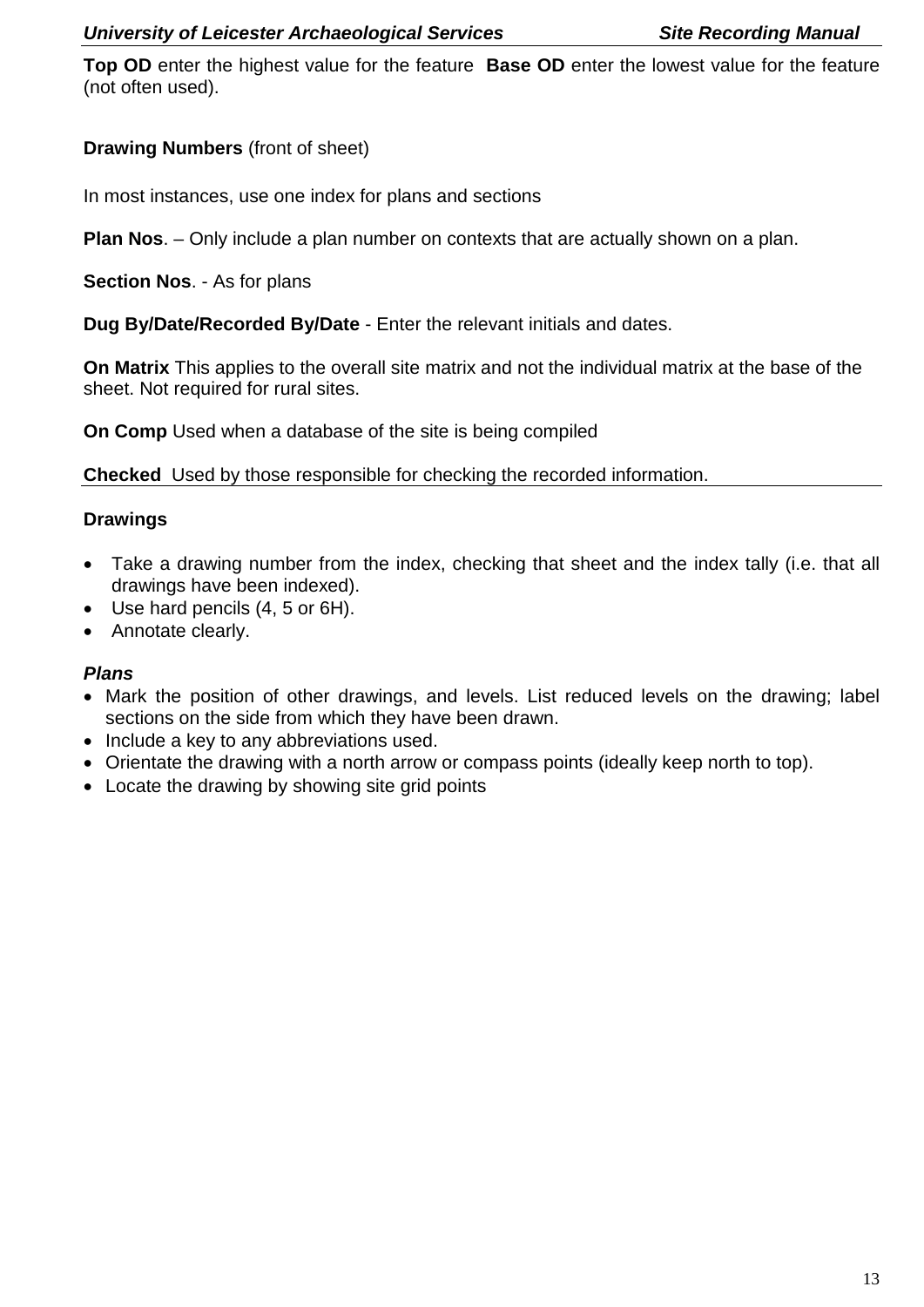

### **Drawing Conventions**

*If different symbols are used, always include a legible key* 

*Fig 8. Drawing Conventions.*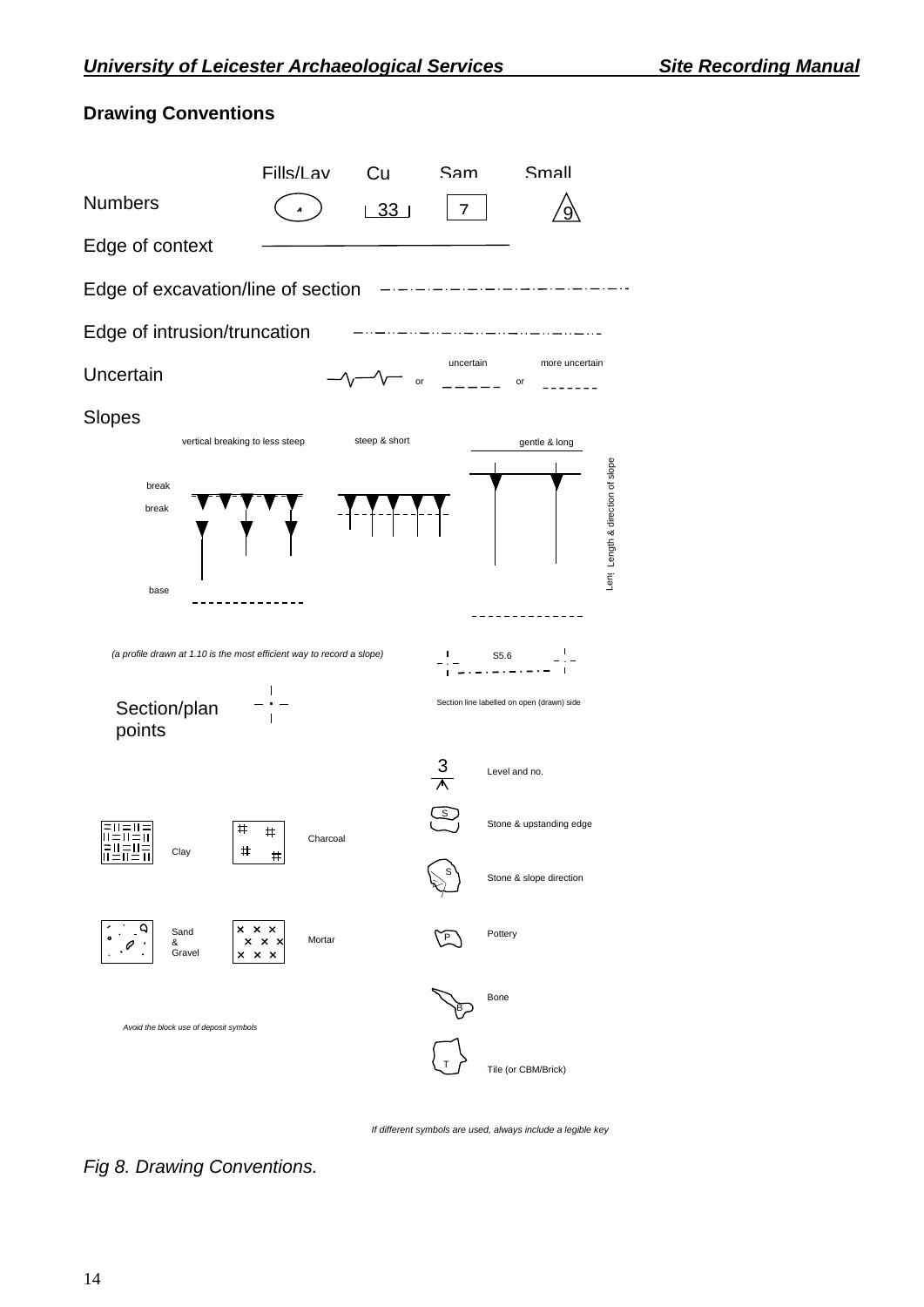### *Sections:*

- Always ensure section datum strings are tight (be aware that line levels can be inaccurate especially with strings over 3m in length).
- Position the datum nail where it cannot be easily disturbed (i.e. with head flush with the ground surface) if it is not to be levelled immediately.
- Label all contexts and cut numbers.
- Orientate the section points (i.e. E W) and state facing direction (i.e. South facing).

Also remember to:

- Include your initials, the scale and date.
- Ideally remove masking tape from sheets as you finish with them, or use bulldog clips.
- Avoid keeping drawings on both sides of the drawing boards, as the drawings are inadvertently erased

### **Levels**

• If using a dumpy level, it is your responsibility to ensure that the section datum and plan levels are recorded.

#### *Note 1* **Drawing numbers**

The drawings index sheet provides self-explanatory columns for differentiating drawings. Number drawing sheets from an index, and individual drawings consecutively on that sheet e.g. S10.03, P10.04 etc. The use of either a sheet index for sections and plans, or pre-numbered sheets is essential to avoid duplication of sheet numbers.

### *Note 2*

### **Photographs**

All significant features, main sections and feature groups should be photographed in colour digital and 35mm monochrome. Do not routinely photograph individual features unless for a specific reason. Photographs should include a metric scale, a north arrow and identifying context or section number (although only a scale might be included on extra shots for potential publication or display). The letters/numbers can be magnetic or card letters or a photo board using dry wipe pens (chalkboards if used MUST NOT be stored in the camera case).

A record shot should be taken at the start of every film, showing the unit's address the site code, and the film number. A book photo index should be with the cameras; a description, orientation and date should be recorded (along with scale details) for all photographs. Avoid loose-leaf photo index sheets as these are prone to weather/damage or loss.

Films should be changed with clean hands and indoors (or vehicle). Regularly clean cameras and always when they are returned to store. Check returned films promptly to ensure that exposure meters are functioning correctly. Fit skylight filters to protect lenses; report equipment damage.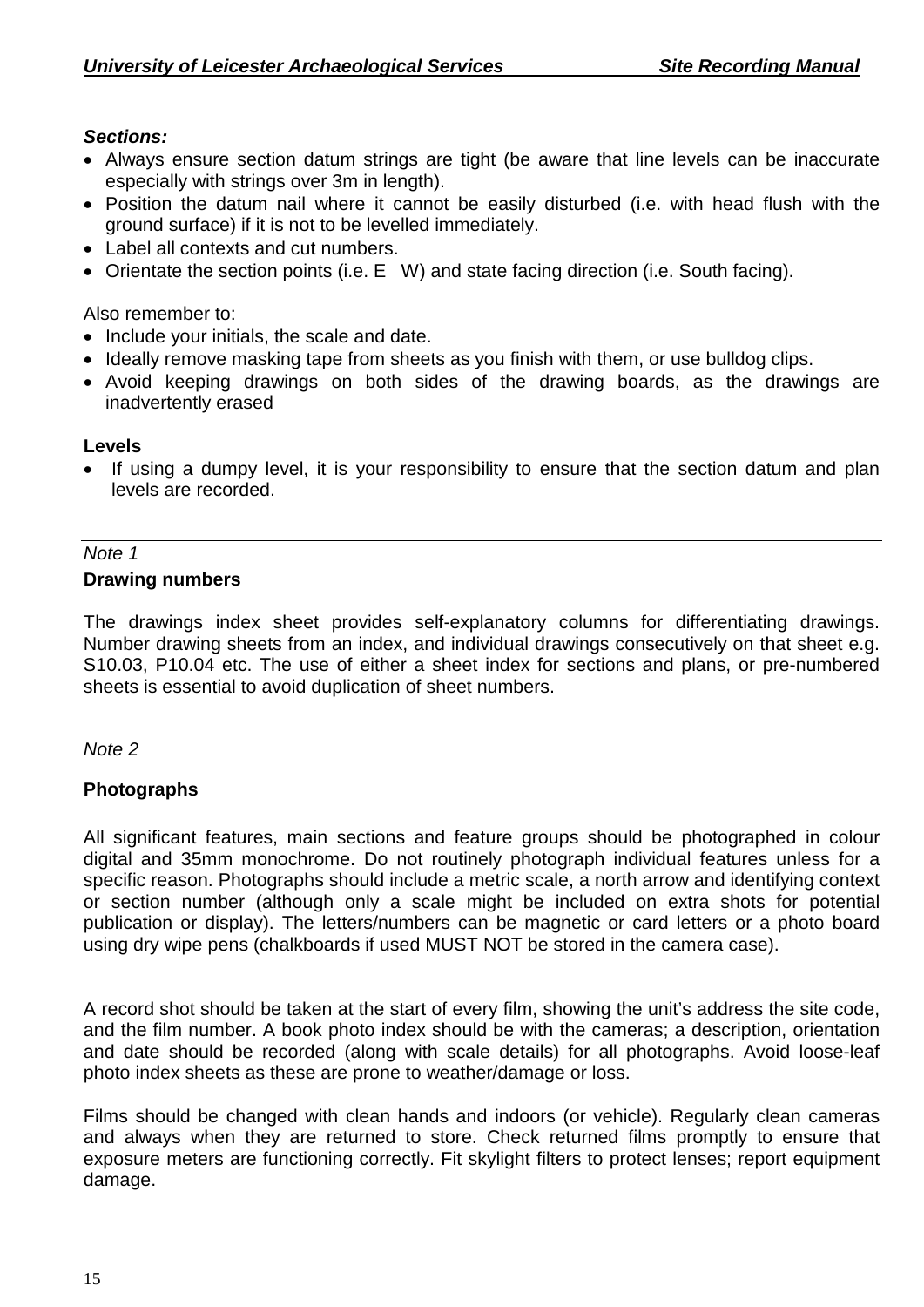#### Finds Retrieval and Treatment

All finds of all categories and periods should be kept, with the following exceptions:

- Unstratified unworked bone (unless human).
- Unstratified building material unless of specific interest e.g. faced stone, medieval ridge tile, nibbed tile, stamped tile or any unusual form.
- Slate is only normally kept when cut to a recognisable shape, or when it has a nail hole\*.
- Post medieval bricks and unfaced stone, unless taken as a sample.
- Burnt flint and stone

\* On some excavations where the slate assemblage may be subject to analysis, this may be inappropriate (i.e. if analysis of slate is to be meaningful). Consult a supervisor.

If you are in any doubt as to whether a particular find is worth keeping, and a supervisor is not available to ask, keep the find so that it can be dealt with at a later date.

Do not remove any finds from samples unless they appear too delicate to survive wet sieving.

#### **Small Finds**

All finds which are not pottery, building material, shell, post medieval window glass, or unworked bone should be given a small finds number. Each object should be numbered and bagged separately. Iron nails can sometimes often be bulk bagged under one small finds number but not if they are surviving in situ from a construction such as a coffin, where location and orientation may be important evidence. Always consider that the artefact may be *in situ*; and need detailed recording and treatment prior to lifting.

#### **Bagging and Boxing Finds**

Finds need to be stored in such a way that they will survive to be analysed and conserved. The information below is a very brief guide to general site procedure. The most important requirements of finds packaging are

- physical protection of the objects
- the control of moisture content of materials
- *(to ensure they are stored in the same waterlogged/wet/dry environment in which they were found)*

Building material, post prehistoric pottery, and shell can usually be bulk bagged. Include a finds label, and mark the outside of the bag with the site code and context number. Unworked bone and sturdy metal objects should be placed in a punched bag, in order that excess moisture can evaporate.

Fragile Prehistoric pottery and delicate metal objects should be wrapped in acid free tissue paper and placed in a crystal box (containing a label and marked on the outside with the site code and context number) of the appropriate size so that they will not be damaged in transit. These should be taken to, and stored in, the Materials Lab. as soon as possible. Metal finds should be placed in a plastic box with silica gel and an indicator card to ensure a dry environment.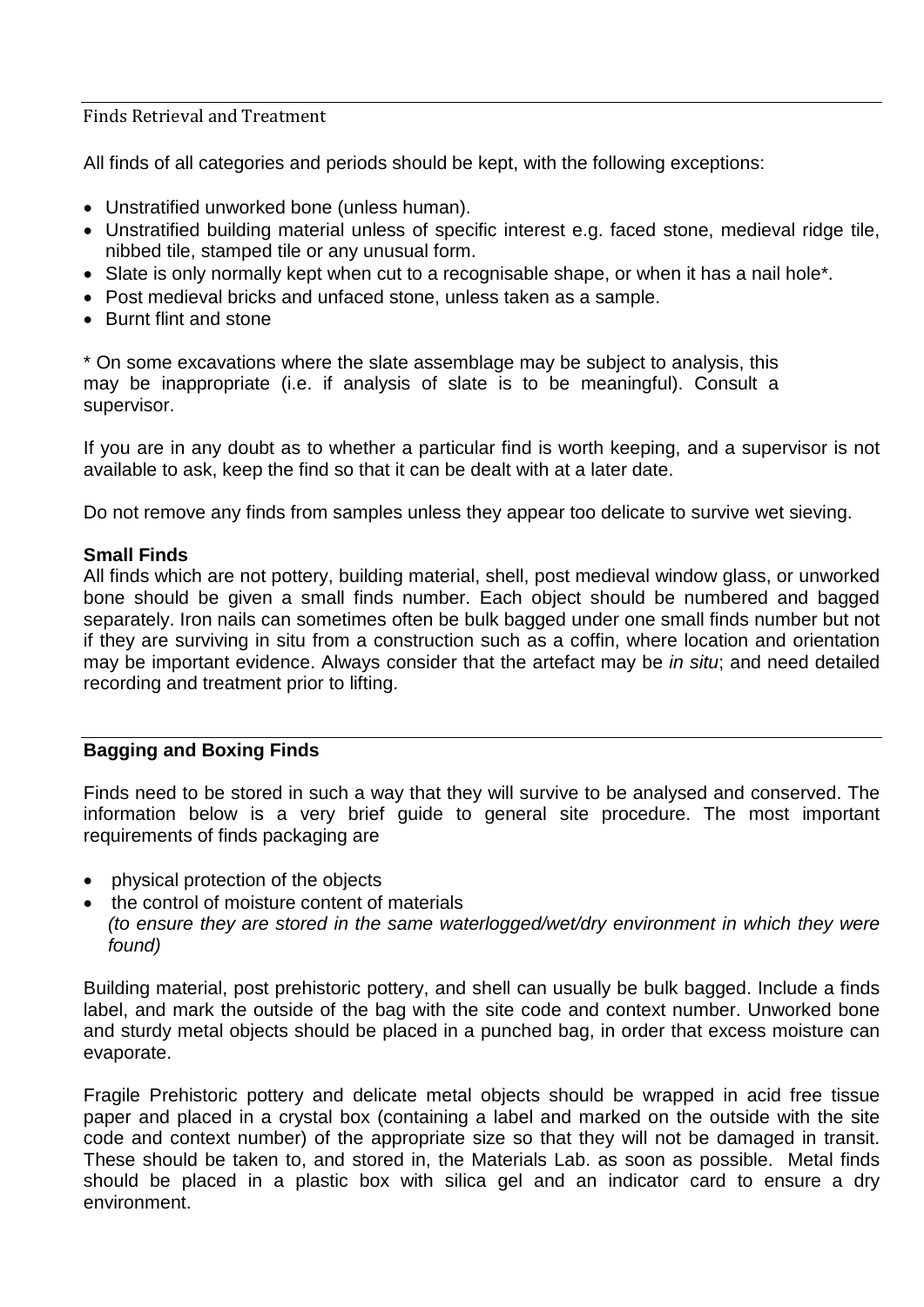Glass, shale, leather, worked bone, and other organic objects should be bagged with a little water and placed in a plastic box in the Materials Lab. This should stop glass from flaking, and organics from drying out and cracking.

If in any doubt about how to look after a find consult your supervisor, a Finds Officer, or **First Aid for Finds** 3<sup>rd</sup> ed.

Recording Masonry

**Materials -** Record all forms of building material used.

**Size -** Record dimensions of bricks.

**Finish -** Record the finish of stones eg *roughly hewn, squared .*

**Coursing/Bond** - Record the coursing or bonding pattern .

**Form** - Describe the form - it a wall, a foundation, arched, a rebuild or repair.

**Orientation -** If the feature has one or more faces, which way do they face.

**Bonding material -** Describe the bonding material as if was a deposit. If brickwork record the height of four courses and four joint beds.

Care is required when cleaning softer stone types to prevent damage to original marks and features. Resist the temptation to scrape away soil with trowels, as this inevitably causes damage.

#### **Further Reading**

For the main styles of stone finishing, coursing and typical brick bonding patterns, refer to **Museum of London Archaeological Site Manual 2<sup>nd</sup> ed. (Spence 1990).** 

For the recording of Buildings refer to RCHM England, **Recording Historic Buildings A Descriptive Specification** 3rd ed. (1996).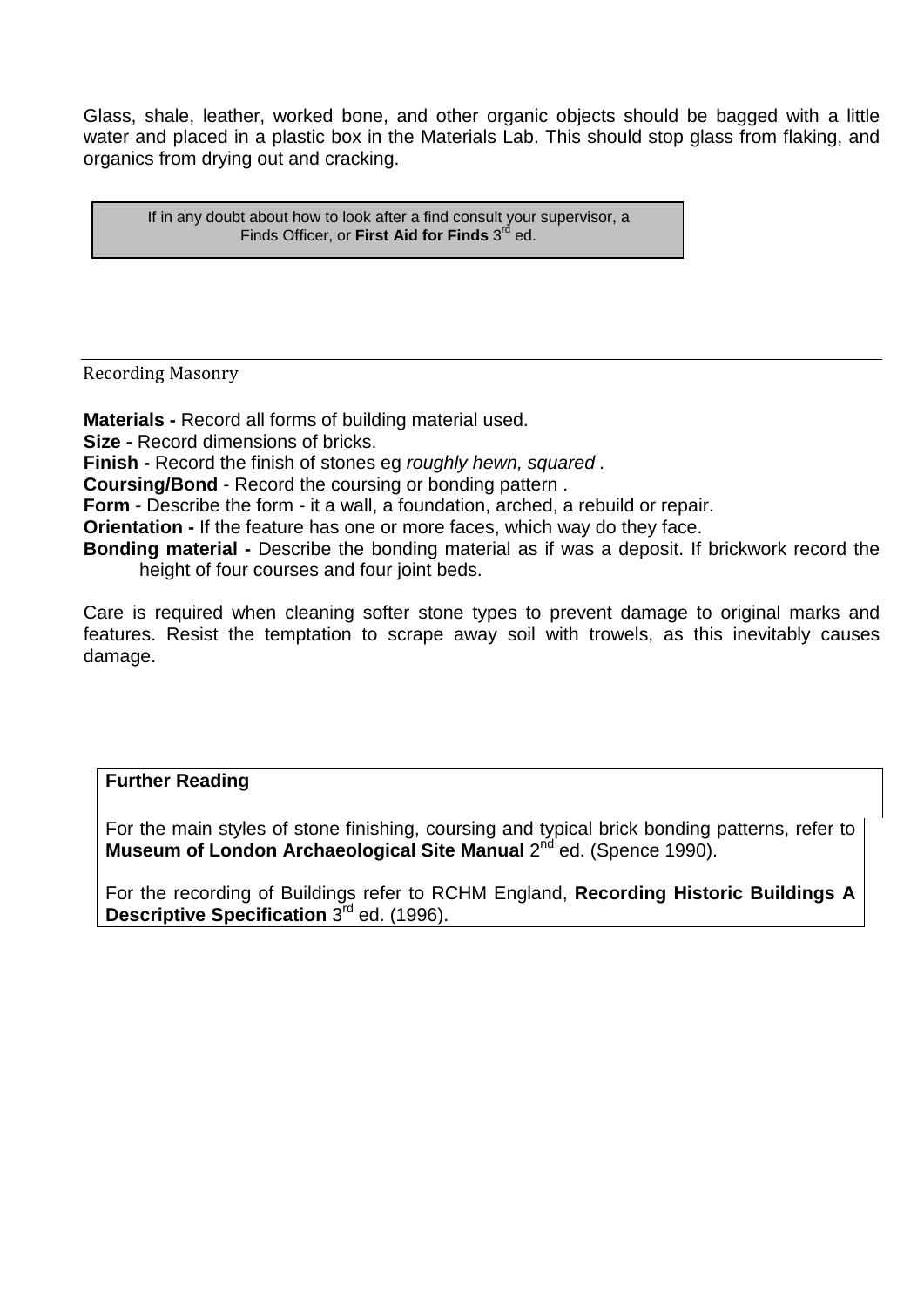| Acc                                                 | Area          |                   | Cut                | Con      |             |
|-----------------------------------------------------|---------------|-------------------|--------------------|----------|-------------|
| Feature type                                        |               | Nature of deposit |                    | Grid Ref |             |
| Length                                              | Width         |                   | Dia                | Depth    | $\sqrt{2}$  |
|                                                     |               |                   |                    |          |             |
| <b>Deposits</b>                                     |               |                   | <b>DESCRIPTION</b> |          | <b>Cuts</b> |
| Colour                                              |               |                   |                    |          | Plan Shape  |
| Composition                                         |               |                   |                    |          | Sides       |
| <b>Coarse Components</b>                            |               |                   |                    |          | Base        |
| Compaction                                          |               |                   |                    |          | Orientation |
| <b>Notes</b>                                        |               |                   |                    |          |             |
|                                                     |               |                   |                    |          |             |
| PTO                                                 |               |                   |                    |          |             |
| <b>Sketch</b>                                       |               |                   |                    |          |             |
|                                                     |               |                   |                    |          |             |
|                                                     |               |                   |                    |          |             |
|                                                     |               |                   |                    |          |             |
|                                                     |               |                   |                    |          |             |
|                                                     |               |                   |                    |          |             |
|                                                     |               |                   |                    |          |             |
|                                                     |               |                   |                    |          |             |
|                                                     |               |                   |                    |          |             |
| PT <sub>O</sub>                                     |               |                   |                    |          |             |
| <b>Context Rels:</b> Use Matrix for Aboves & Belows |               |                   |                    |          |             |
| Same as:                                            |               |                   |                    |          |             |
| Uncertain:                                          |               |                   |                    |          |             |
| All Contexts contained by Cut:                      |               |                   |                    |          |             |
|                                                     |               |                   |                    |          |             |
| <b>Drawings Nos:</b>                                |               |                   |                    |          |             |
| Plans                                               |               |                   |                    |          |             |
| Sections                                            |               |                   |                    |          |             |
| EDM file:                                           | Dug by & Date |                   |                    |          |             |
| Rec.d by & Date                                     | Checked       |                   |                    |          |             |
| On Matrix?                                          | On Comp?      |                   |                    |          |             |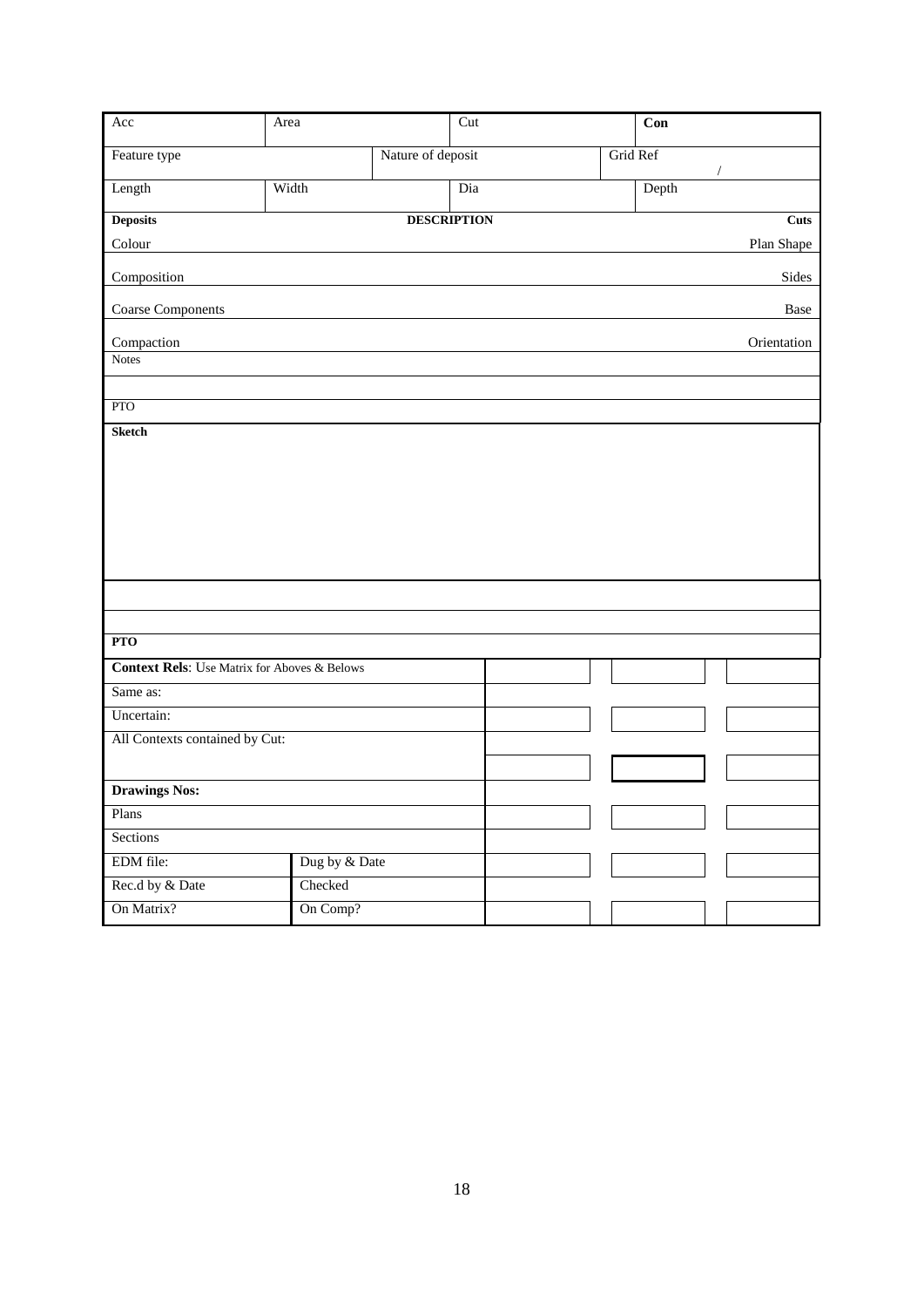| Conditions         |                                                                            |       |             |                |                    |              |                 |                    |  |
|--------------------|----------------------------------------------------------------------------|-------|-------------|----------------|--------------------|--------------|-----------------|--------------------|--|
| Truncation         |                                                                            |       |             |                |                    |              |                 |                    |  |
|                    |                                                                            |       |             |                |                    |              |                 |                    |  |
|                    | Method of excavation                                                       |       | Machine     | Mattock        | Trowel             |              | Other           |                    |  |
|                    | Boundary to lower horizons<br>Interface with lower context Definition (mm) |       |             | Sharp $(0-25)$ |                    |              | Clear $(25-60)$ | Diffuse $(60-130)$ |  |
|                    |                                                                            |       | Shape       |                | $\mathbf{S}$ mooth | Wavy         | <b>I</b> rreg   | <b>Broken</b>      |  |
| Finds:             | Pot                                                                        | Flint | <b>Bone</b> | Metal          |                    | <b>Glass</b> | BM              | Other              |  |
| 3D/Small Finds Nos |                                                                            |       |             |                |                    |              |                 |                    |  |
| <b>Samples</b>     | Yes/No                                                                     | Why?  |             |                | Sample Nos         |              |                 |                    |  |
| Photos:            | Col                                                                        |       |             |                | B&W                |              |                 |                    |  |
| Levels:            |                                                                            |       |             |                |                    |              |                 |                    |  |
| Top OD             |                                                                            |       |             | Base OD        |                    |              |                 |                    |  |
|                    | Further Notes/Sketches                                                     |       |             |                |                    |              |                 |                    |  |
|                    |                                                                            |       |             |                |                    |              |                 |                    |  |
|                    |                                                                            |       |             |                |                    |              |                 |                    |  |
|                    |                                                                            |       |             |                |                    |              |                 |                    |  |
|                    |                                                                            |       |             |                |                    |              |                 |                    |  |
|                    |                                                                            |       |             |                |                    |              |                 |                    |  |
|                    |                                                                            |       |             |                |                    |              |                 |                    |  |
|                    |                                                                            |       |             |                |                    |              |                 |                    |  |
|                    |                                                                            |       |             |                |                    |              |                 |                    |  |
|                    |                                                                            |       |             |                |                    |              |                 |                    |  |
|                    |                                                                            |       |             |                |                    |              |                 |                    |  |
|                    |                                                                            |       |             |                |                    |              |                 |                    |  |
|                    |                                                                            |       |             |                |                    |              |                 |                    |  |
|                    |                                                                            |       |             |                |                    |              |                 |                    |  |
|                    |                                                                            |       |             |                |                    |              |                 |                    |  |
|                    |                                                                            |       |             |                |                    |              |                 |                    |  |
|                    |                                                                            |       |             |                |                    |              |                 |                    |  |
|                    |                                                                            |       |             |                |                    |              |                 |                    |  |
|                    |                                                                            |       |             |                |                    |              |                 |                    |  |
|                    |                                                                            |       |             |                |                    |              |                 |                    |  |
|                    |                                                                            |       |             |                |                    |              |                 |                    |  |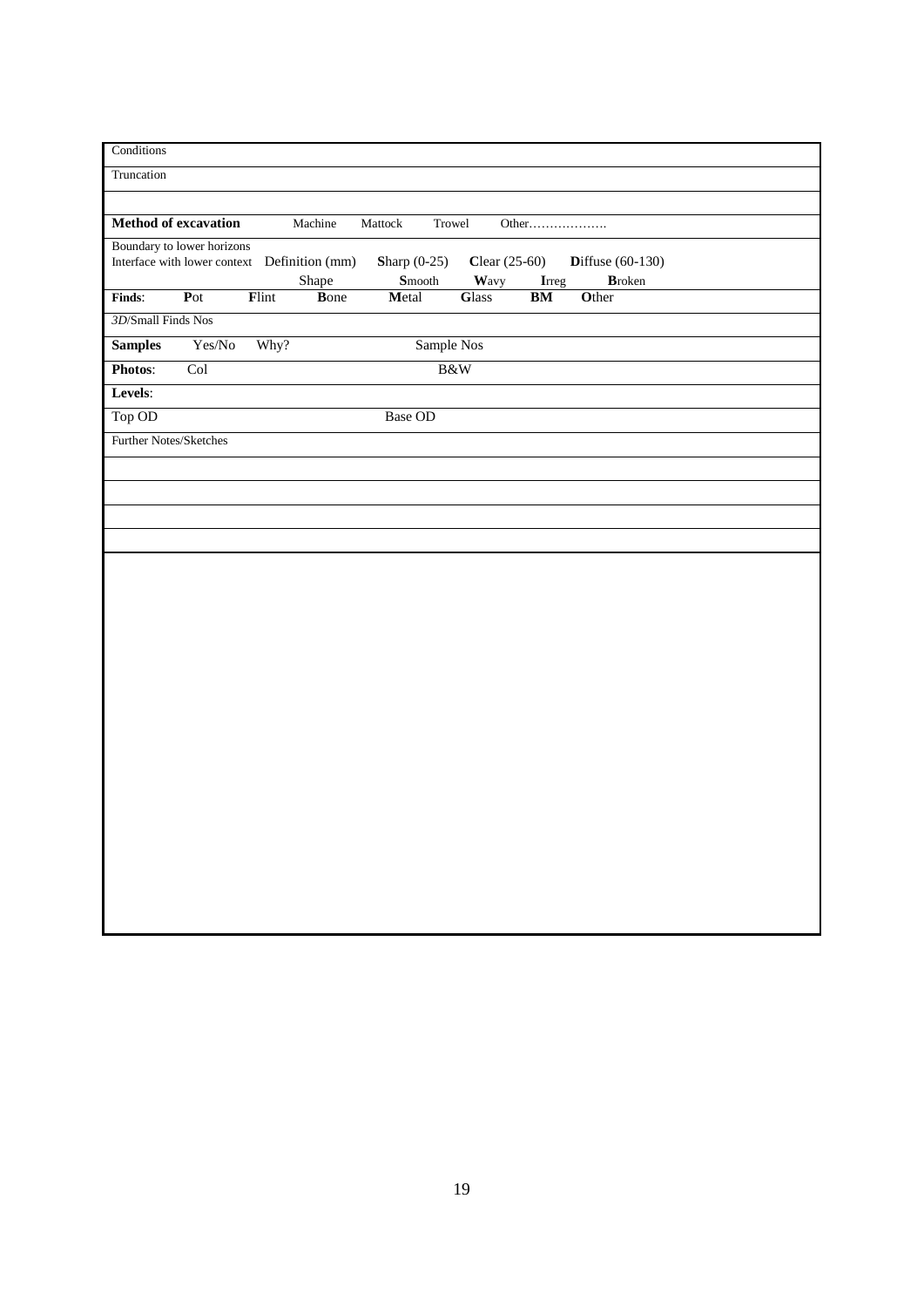### **Section 3 Reporting Archaeological Projects to the HER**

Reporting your work to the HER is a fantastic way to ensure your archaeological projects are a useful resource for future researchers. Positive **and negative** results are inputted onto the HER and both are equally important. So even if your project did not find anything archaeological, please let us have a report telling us this!

Though this may seem daunting at first, a report should contain the following sections (taken from the WYAAS Guidelines 'Guide 2: Writing a Report' ): Cover should include

- 1. Title
- 2. Date the report was written
- 3. The author's name and name of the Fieldwork Group
- 4. First page should be a
- 5. A contents list
- 6. A list of illustrations
- 7. The report should begin with a summary of your aims and what is known about the site A summary (a brief sentence describing the point of the report)
- 8. An introduction (setting the scene why was the work carried out?)
- 9. Site location and description (includes an 8 figure grid reference and a location map)
- 10. Historical background (a brief history of the area as relevant to the fieldwork)
- 11. Previous work on site
- 12. Main body of report -what did you want to achieve and how did you undertake the work.
- 13. Details of the fieldwork
	- a) Personnel, listing any special areas of responsibility
	- b) Dates when the work was carried out
	- c) Aim (outline what you set out to do and what you hoped to achieve)
	- d) Methodology (what did you do and in what order?)
	- e) Recording systems used
	- f) Any problems encountered
	- g) Finds retention policy
	- h) Description of findings (keep interpretation to a minimum)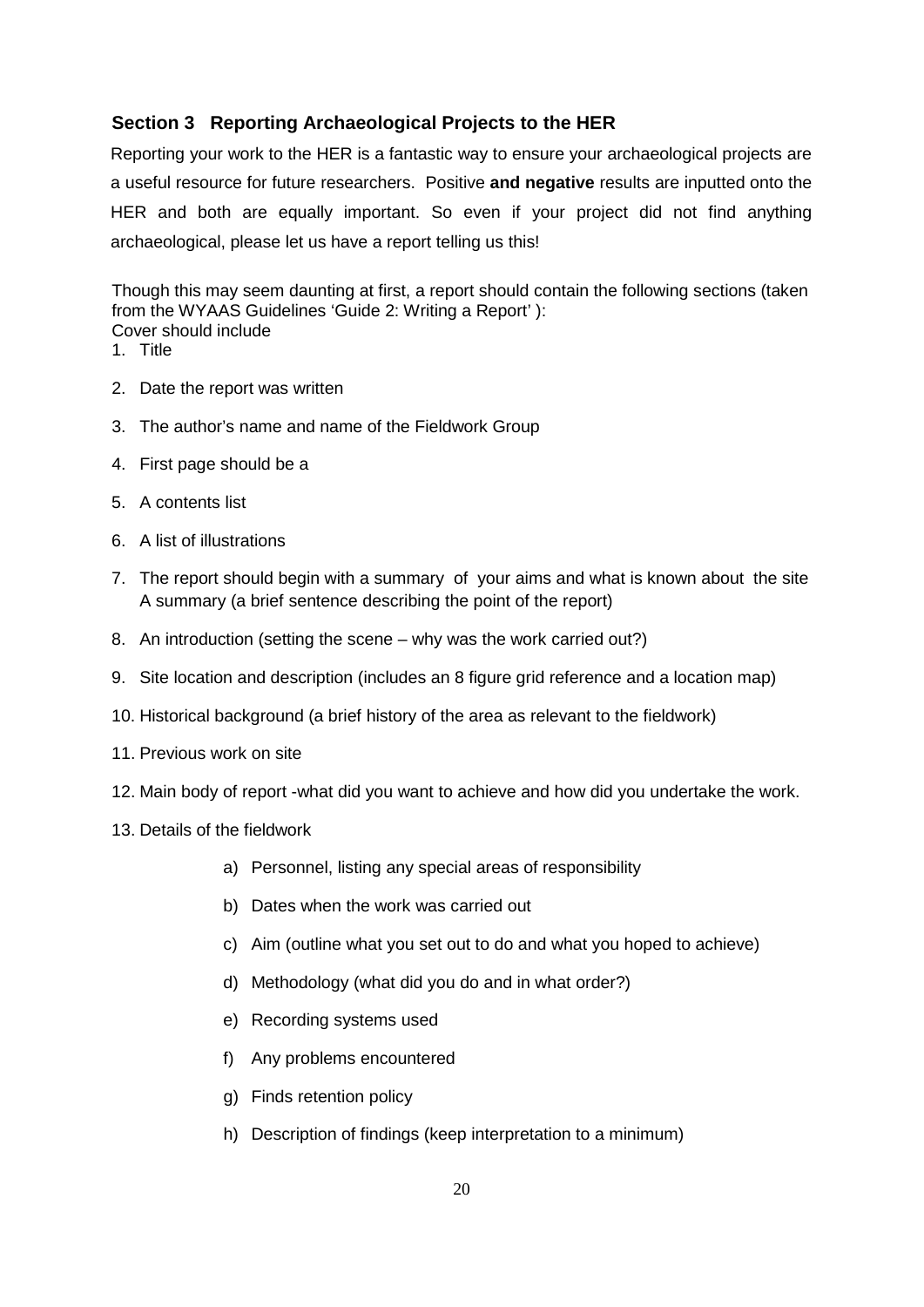- i) Discussion and conclusion What did you find? Describe material, its dating including who dated it. What do the finds mean?
- 14. Discussion (try and make sense of the site)
- 15. Conclusion (sum up your findings briefly and coherently)
- 16. Recommendations (if appropriate, consider how the site should be managed) Do we want to leave this in? Do we want them to tell us what we should be doing with sites???
- 17. Acknowledgements (credit everyone who has helped you)
- 18. Illustrations (can appear throughout the text or as a section at the end of the report)
- 19. References
- 20. Appendices
	- a) Specialists' reports (detailed analysis of finds)
	- b) Project design, if you had one
	- c) Finds catalogue (list all the finds and where they were found context/grid) These should be recorded in accordance with Leics. Museums dating conventions (see section 4 for more details)
	- d) Context list
	- e) Contents of the archive
	- f) A full list of participants

Please read the WYAAS guidelines for more detailed information about what should go into each of these sections.

<http://www.archaeology.wyjs.org.uk/wyjs-archaeology-guidance-notes.asp>

#### **Submitting a report to the HER**

So that we can digitally archive your report please e-mail it to us as a word document (we can accept attachments of up to 20MB in size). Reports should be e-mailed to [HER@leics.gov.uk.](mailto:HER@leics.gov.uk) We will convert it to an archival format and keep it on our backed-up servers.

#### **Reporting Objects and the Portable Antiquities Scheme**

During your fieldwork you may encounter objects that can provide valuable information about the dating, function and status of your site, for instance metalwork, coins and flints.

Given the important information that these can provide, your report should include as thorough an analysis of this material as possible supported by a tabulated summary. The precise information included depends very much upon the class/type of material recovered,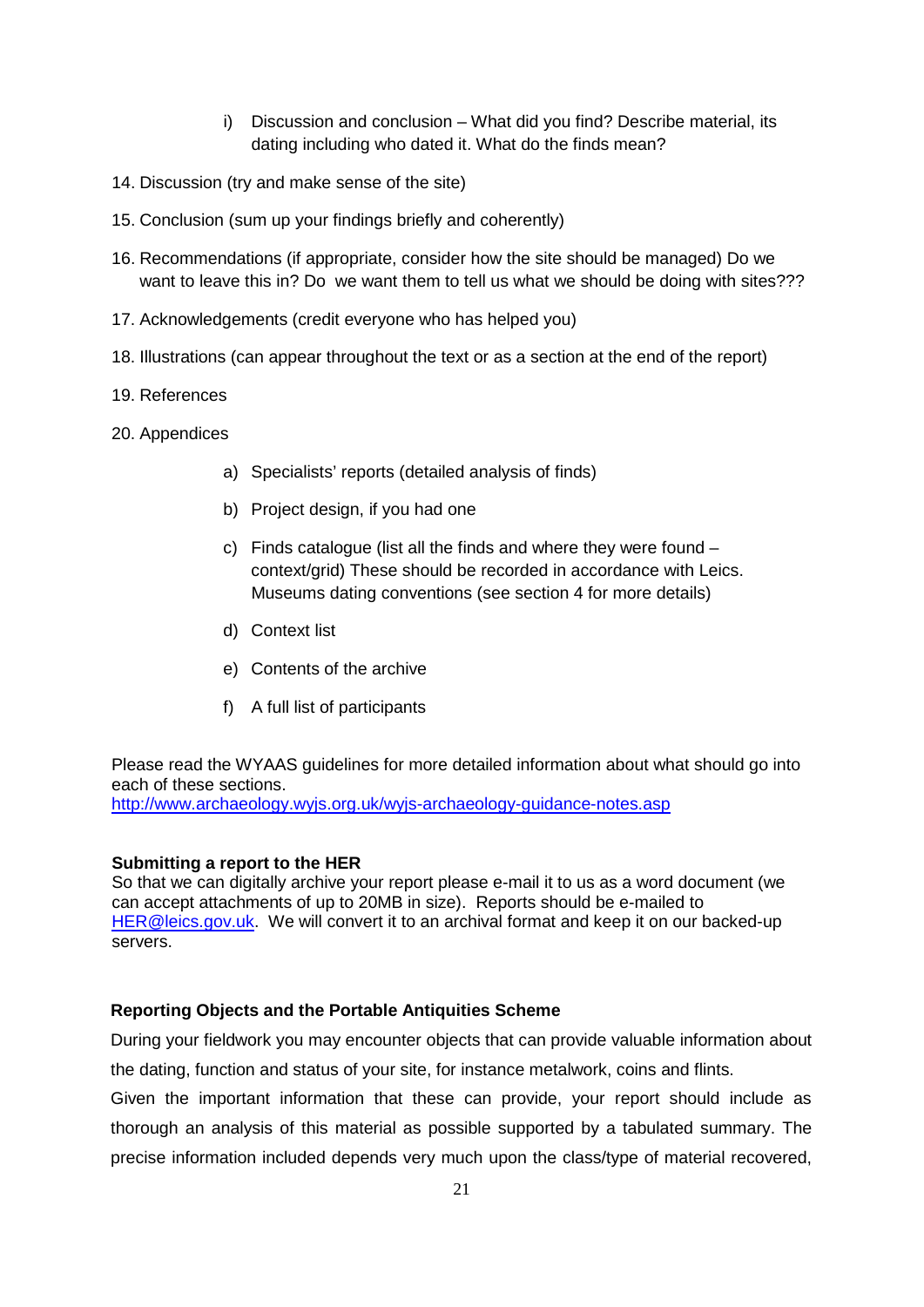however, as a minimum this should identify their provenance (e.g. context number), any individually applied identification codes (e.g. Small find no.: 27) and provide as complete a description as possible. Where items are of particular significance to the understanding and interpretation of the site, or are of intrinsic interest, for example a substantially complete object, they should be drawn and photographed.

To assist with the identification and dating of objects, the Portable Antiquities Scheme database is an invaluable resource. It currently contains over 900,000 artefact records and can be searched in many ways. In addition to the records, the website contains useful guides to identifying object types.

Your group may want to consider adding any finds to the PAS database in addition to your report.

This would provide you with a more detailed and instantly accessible record. Each record contains a photo and measurements along with a description. That way the whole community can see what you have found and the data will enhance the many thousands of object records already held. A link to your PAS entry could be included in your report and this would save the HER officer a lot of work.

If you would like to enhance your reports by creating your own PAS records or want more info about the PAS, please contact the Finds Liaison Officer (FLO).

**Please note the FLO does not provide identifications for fieldwork, as with a commercial unit, we would expect you to arrange provision for object identification as part of your project, particularly if funding is being sought.**

### **Section 4 Archiving Archaeological Projects with Leicestershire County Council Museum Collections**

Leicestershire County Council Museum Collections will in principle take archaeological documentary and finds archives relating to work carried out by volunteer-led community archaeology groups in Leicestershire (not including Leicester city).

This is subject to the guidelines in this document being adhered to, a report of a sufficient quality being submitted to the HER and the archive falling within the parameters of Leicestershire County Council Museums' *Acquisitions Policy*.

**As discussed in section 1, page 7, the type of archive, either documentary or full, should have been agreed** *before* **the project commenced. This section outlines what is needed for each type of archive and how they should be packed for deposition**.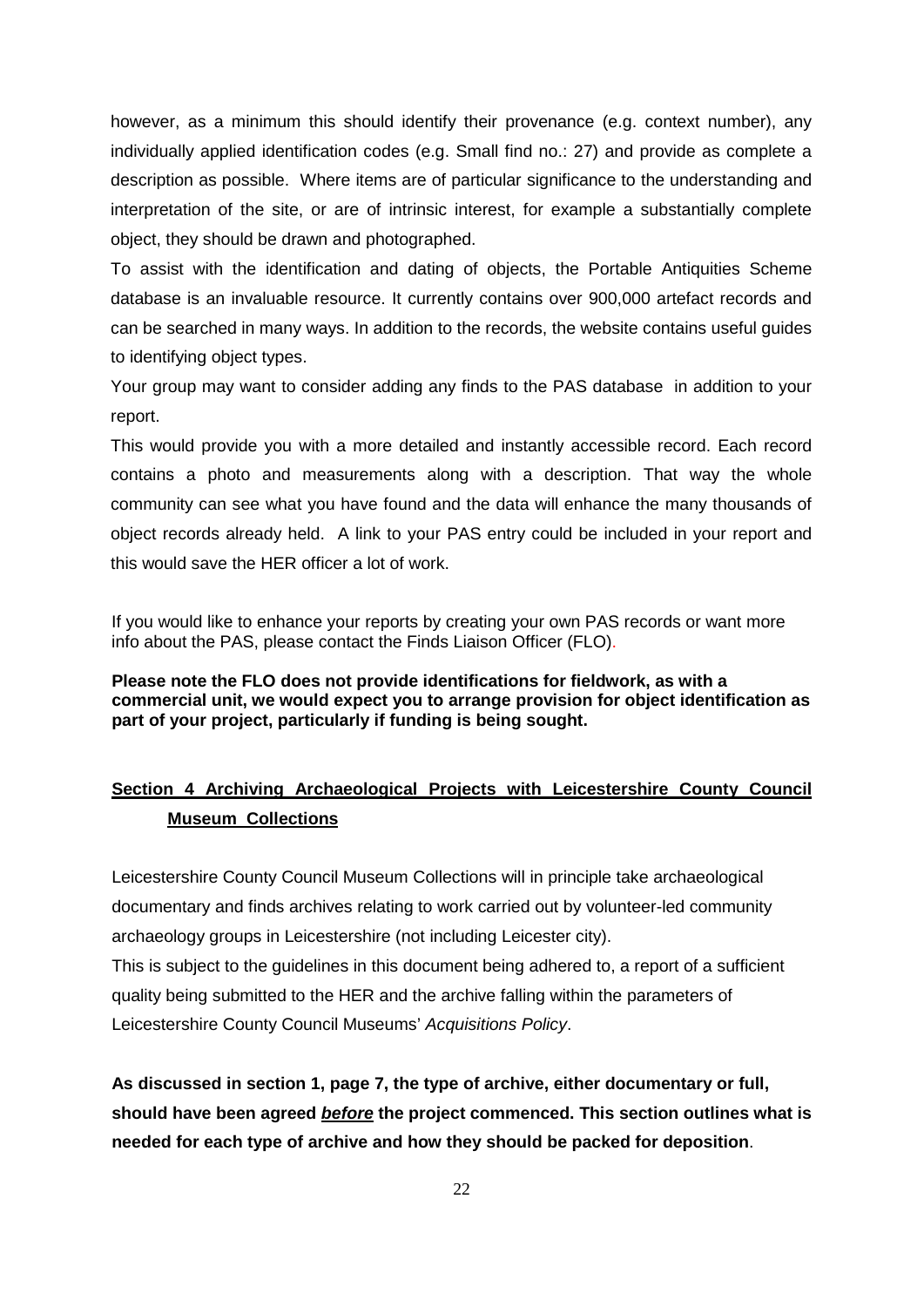#### **Legal requirements**

**In order for us to be legally able to accept an archive we need to ensure that the initiator of the project has obtained the necessary permission of the landowner for objects to be deposited with us. In the case of the documentary archive and report, we need to obtain a copyright licence agreement from the author, so we can disseminate the information.** 

#### **Transfer of ownership of the Archive to Leicestershire Museums (transfer of title).**

#### *The Finds Archive*

It is the responsibility of the initiator of the project - for example, the fieldwork group - to identify the individual or body that has original title to the finds archive. The individual or organisation undertaking the fieldwork is responsible for ensuring that this identification has been positively made before its commencement. The owner will normally be the landowner, unless relevant legislation dictates otherwise.

Leicestershire County Council Museums will only accept a finds archive if the ownership of the archive has formally been transferred in writing to Leicestershire County Council Museums by the owner via Transfer of Title form (see Appendix 1). Leicestershire County Council Museums also requires the right to dispose of material following the Society of Museum Archaeologists *Guidelines for Selection, Retention and Dispersal* (SMA 1993) and the Leicestershire Museums *Collections Management Policy*.

#### *Copyright Licence Agreement*

#### *The documentary archive*

Leicestershire County Council Museums requires the right to research, study, display, publish and provide access to all information contained in the archive and will require a representative of the group undertaking the work to complete a Copyright Licence Agreement (see Appendix 2). This will allow the copyright to remain with the originator of the documentary archive and for Leicestershire County Council Museums to disseminate information under licence for public benefit.

It is assumed by Leicestershire County Council Museums that if a document such as a report is submitted by the depositing organisation for inclusion in the Historic Environment Record, then the contents of that document are available for dissemination to the general public even if the project is still in the fieldwork stage, as the HER is in the public domain.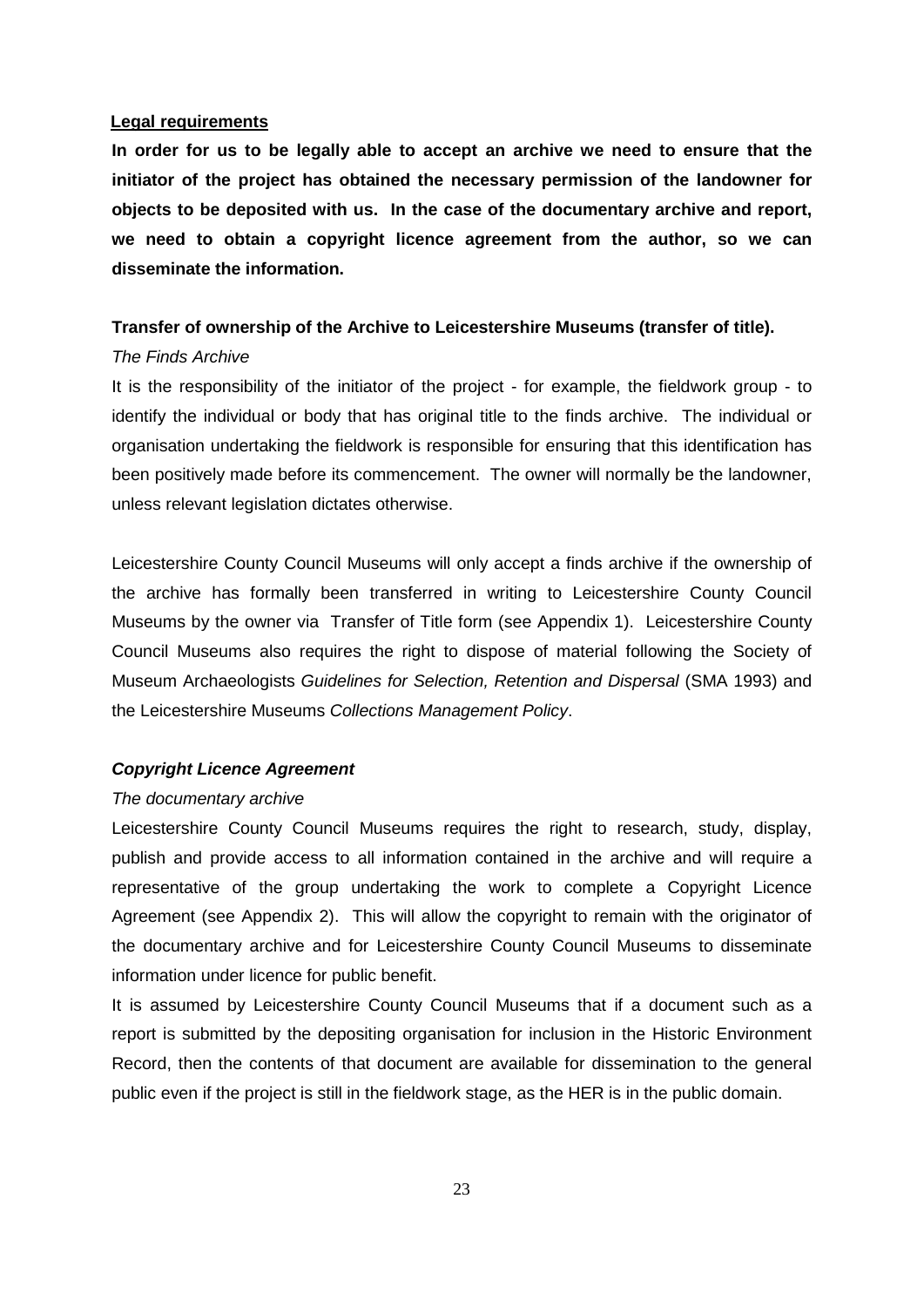*If any material from a particular project is not to be deposited with Leicestershire County Council Museums, this information should be detailed in the documentary archive, and its ownership status indicated.*

#### **Selection, Retention and Dispersal**

The process of selection, retention and dispersal of elements of the Finds and Documentary Archives will be carried out by the depositing organisation and so it is vital that community archaeology groups undertaking archaeological projects have undertaken training in this area before commencing fieldwork. **Leicestershire County Council Museums expects sampling of material to have taken place, with a representative sample of diagnostic forms and types or unusual examples only being retained in the archive.** 

The Documentary Archive should include a full inventory of all finds from the project, indicating which finds have been retained, and by who, and which have been discarded, and how.

#### **How to Prepare the Documentary Archive**

The Documentary Archive consists of all material associated with the project but not the artefacts themselves (on-site paperwork, plans, illustrations, photographs (digital and film) specialist reports and the final project report.

The Documentary Archive must be submitted with a copy of the Documentary Archive Checklist (see table 1) This table allows you to record which classes of document are present and how many of each type. This will also act as a checklist for the collections team, so they can ensure they have accepted a complete archive.

#### **Minimum Standards**

#### **Each documentary archive should include the following information.**

- o a summary of the project work, in the form of an illustrated report which clearly states:
- o details of the site/survey location with National Grid Reference(s)
- o date and nature of the work
- o who undertook the project
- o the objective of the project
- o what methods of investigation were utilised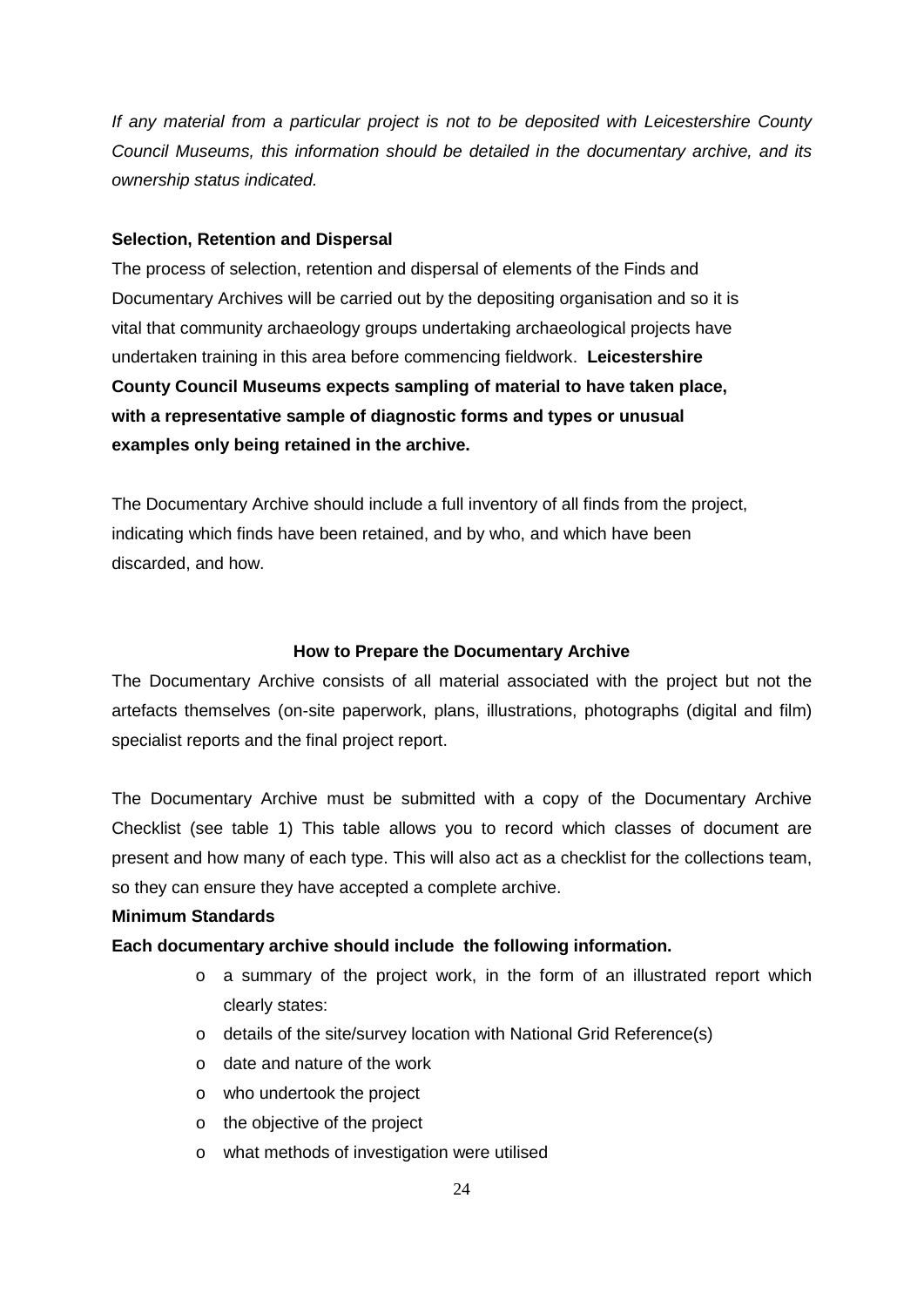- o what was found
- o conclusions where possible
- o details of sources of funding
- o **lists of the archive contents** this should include drawings, photos (prints and negs) and plans.
- o details of the location of any finds or documents from a particular archive residing somewhere other than with Leicestershire County Council Museums

#### **Documentary Archive Packaging and Labelling**

Each individual item, with the exception of photographic negatives, should be directly marked with the accession number. Adhesive labels should not be used as an alternative.

#### Folders, Envelopes and Boxes

Documentary Archives should be submitted in acid-free, archival quality folders or envelopes (non-gummed) measuring a maximum of 380 x 252 mm (15 x 10 inches).

However, if the Documentary Archive is substantial and would half fill a box measuring 435 x 260 x 100 mm (17 x 10¼ x 4 inches) it must be submitted in a box for which a curation charge will not be levied.

#### Packing the archive

- All materials should be presented in archival quality packaging.
- All paperwork should be submitted loose in archival quality paper folders, do not use staples or ring binders. They can be secured with brass paper clips if required.
- Elastic bands must not be used, use unbleached cotton tape instead.

#### Drawings

- These should be stored and delivered flat: "plastic" artwork sleeves should not be used.
- Archival tissue paper should be used as interleaving between each sheet of pencil drawings on film, to avoid abrasion of the pencil marks.
- Standard A4/A3/A2 sheets of polyester based film are preferred for drawings and plans, up to 410 x 590 mm. A1 size sheets (590 x 840 mm) should be used only in exceptional circumstances. Plans etc. larger than A1 will be stored in rolls, wrapped in archival paper tied with cotton tape.
- Where several drawings appear on one sheet, each drawing should have its unique index number, cross referenced with the Sheet number, e.g. Plan Sheet 1: 1, 2, 3 etc. Use of Sheet numbers is preferred for the drawn record, as it facilitates ordering of the archive.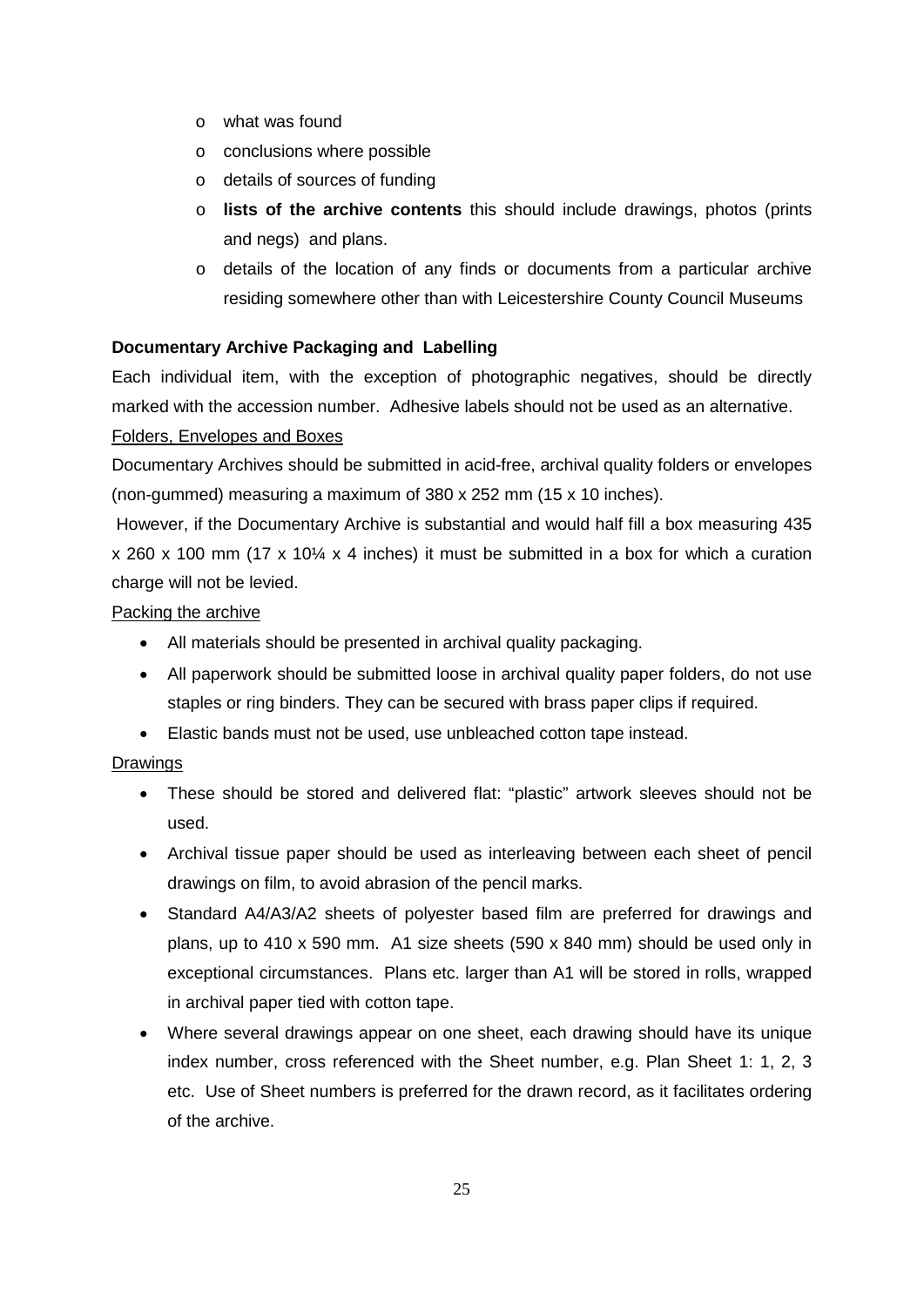#### Film Photographs

- **Negatives** should be labelled on the sleeves used to hold them not on the negatives themselves.
- Negatives: black and white, and colour. These should be stored in archival quality polypropylene sleeves with strip divisions, three ring holes, centres 107 mm apart, and overall dimensions no greater than 255 mm (from punched side to opposite edge) by 300 mm.
- The sleeve should have a white writing strip, to be filled in with accession number, site details and details of the numbering system e.g. 'Negs. 1-24'.
	- $F_{ILM}$ PHINTIP XATO 2009 LOASE FA

#### Example Negative Holder:

- Substantial archives, or groups of archives deposited together, should be housed in archival quality ring binder box files. The negatives, negative sleeves and ring binders should all be marked in this instance.
- **All archives containing photographic images should include negatives due to their archival qualities, regardless of whether the principal method of photography for the project is digital.**
- **Prints**: black and white, and colour, including contact sheets. These will be printed on archival photographic papers, and should be stored in sleeves of the same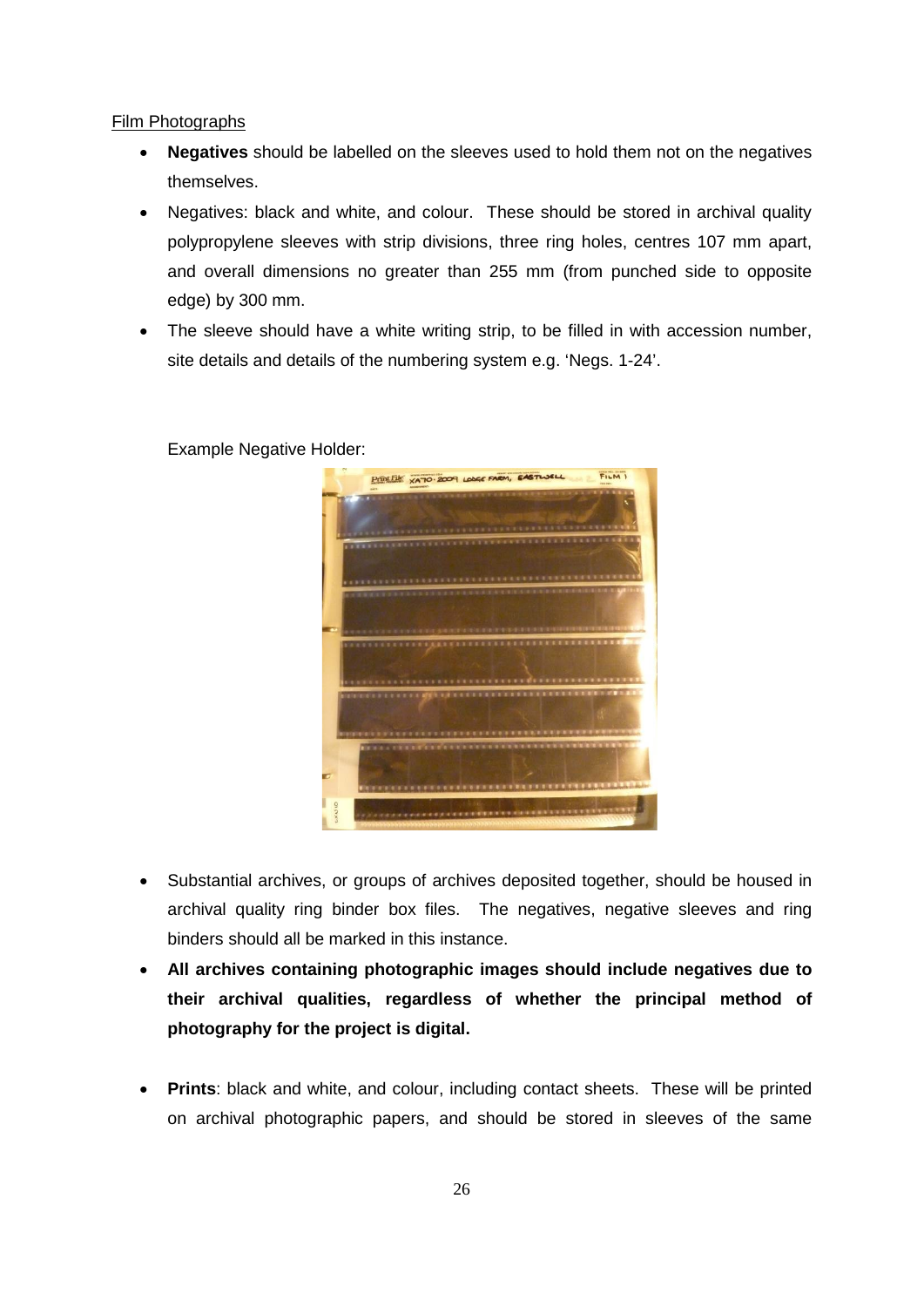specification as for negatives, with sleeve divisions as appropriate, permitting prints to be viewed without handling.

- Photographic prints should be labelled on the reverse, using a soft pencil (at least 4B).
- Print sleeves should be labelled with the accession number, site details and photographic catalogue number on the writing strip.

#### Digital Photographs

There are various issues with using digital photography for recording archaeological sites such as reduced image quality, image compression and unknowns about the survival of the images in the long term. Therefore, until the long-term curation of digital images becomes a realistic possibility, digital images cannot be seen as the primary medium for recording archaeological sites.

Leicestershire County Council Museums is prepared, however, to accept digital images, as long as the following guidance is adhered to:

- Images are to be supplied on a high quality CD or DVD.
- Images are to be in TIFF format.
- A hard copy of the digital images should also be provided in the form of a colour contact sheet on archival quality paper and a written index to images contained on the CD/DVD.
- CDs/DVDs should be stored in individual, stiff jewel cases.
- It is important that writing on the CD/DVD be avoided as much as possible, as the recording layer is just below the surface. A non-acidic, specialised marker pen should be used.

#### ADS/OASIS

Where ever possible it is advisable to deposit digital copies of the archive with the Archaeological Data Service (ADS) (http://ads.ahds.ac.uk/), and for the deposition of digital copies of grey literature reports with OASIS (the Online AccesS to the Index of archaeological investigationS) [\(http://ads.ahds.ac.uk/project/oasis/\)](http://ads.ahds.ac.uk/project/oasis/). This ensures the long term preservation of the sites information as these facilities are regularly back up using the latest technology .

**There is a charge for this, so if you are applying for funding you should include the cost of digital deposition.**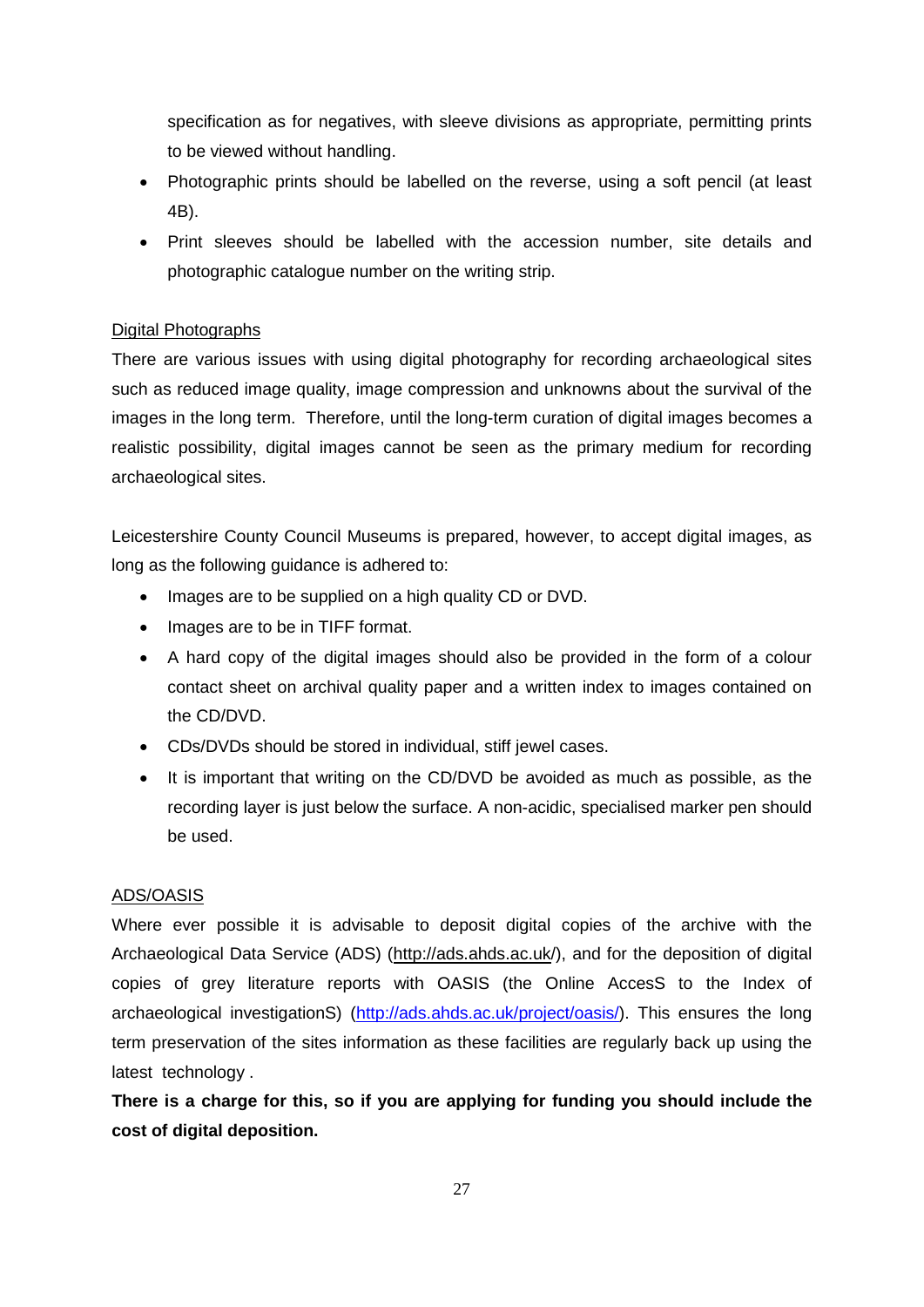### **Table 1 Documentary Archive Checklist used by Leicestershire County Council Museums**

|                        | Site name including parish/accession no./Code:                                       |                      |                               |                                               |
|------------------------|--------------------------------------------------------------------------------------|----------------------|-------------------------------|-----------------------------------------------|
|                        | Organisation/group/individual<br>responsible<br>for<br>creating Documentary Archive: |                      |                               |                                               |
| <b>Class</b><br>number | <b>Class title</b>                                                                   | No.<br>οf<br>records | No.<br>οf<br>pages/<br>sheets | Tick<br>if<br>present<br>(Museum<br>use only) |
| 1                      | Index to Archive                                                                     |                      |                               |                                               |
| $\overline{2}$         | Introduction                                                                         |                      |                               |                                               |
| A.1                    | <b>Final Report</b>                                                                  |                      |                               |                                               |
| A.2                    | <b>Publication Report</b>                                                            |                      |                               |                                               |
| B.1                    | Site Data - Text: Diary/Daybook/Field notes                                          |                      |                               |                                               |
| B.2                    | Site Data - Text: General Summaries                                                  |                      |                               |                                               |
| B.3                    | Site Data - Text: Primary Context Records                                            |                      |                               |                                               |
| B.4                    | Site Data - Text: Synthesised Context Records                                        |                      |                               |                                               |
| B.5                    | Site Data - Text: Survey Reports                                                     |                      |                               |                                               |
| B.6                    | Site Data - Text: Indices/Catalogues of Records and Drawings                         |                      |                               |                                               |
| B.7                    | Site Data - Primary Drawings                                                         |                      |                               |                                               |
| B.8                    | Site Data - Synthesised Drawings                                                     |                      |                               |                                               |
| C.1                    | Finds Data - Text: Primary Finds Records                                             |                      |                               |                                               |
| $\overline{C.2}$       | Finds Data - Text: Synthesised Finds Records                                         |                      |                               |                                               |
| $\overline{C.3}$       | Finds Data - Text: Specialist Reports                                                |                      |                               |                                               |
| $\overline{C.4}$       | Finds Data - Text: Box/Bag List                                                      |                      |                               |                                               |
| $\overline{C.5}$       | Finds Data - Text: Catalogue of Drawings                                             |                      |                               |                                               |
| C.6                    | Finds Data - Drawings                                                                |                      |                               |                                               |
| D.1                    | Catalogue of Photographs/Slides/Videos/X-Rays/CD Roms/etc                            |                      |                               |                                               |
| D.2                    | Photographs/Slides/Videos/X-Rays/CD Roms/etc (types to be                            |                      |                               |                                               |
|                        | specified in Documentary Archive Summary List)                                       |                      |                               |                                               |
| E.1                    | Environmental/ Ecofact Data: Primary Records                                         |                      |                               |                                               |
| E.2                    | Environmental/ Ecofact Data: Synthesised Records                                     |                      |                               |                                               |
| E.3                    | Environmental/ Ecofact Data: Specialist Records                                      |                      |                               |                                               |
| F.1                    | Documentary                                                                          |                      |                               |                                               |
| F.2                    | Press and Publicity                                                                  |                      |                               |                                               |
| G.1                    | Correspondence                                                                       |                      |                               |                                               |
| H.1                    | Miscellaneous                                                                        |                      |                               |                                               |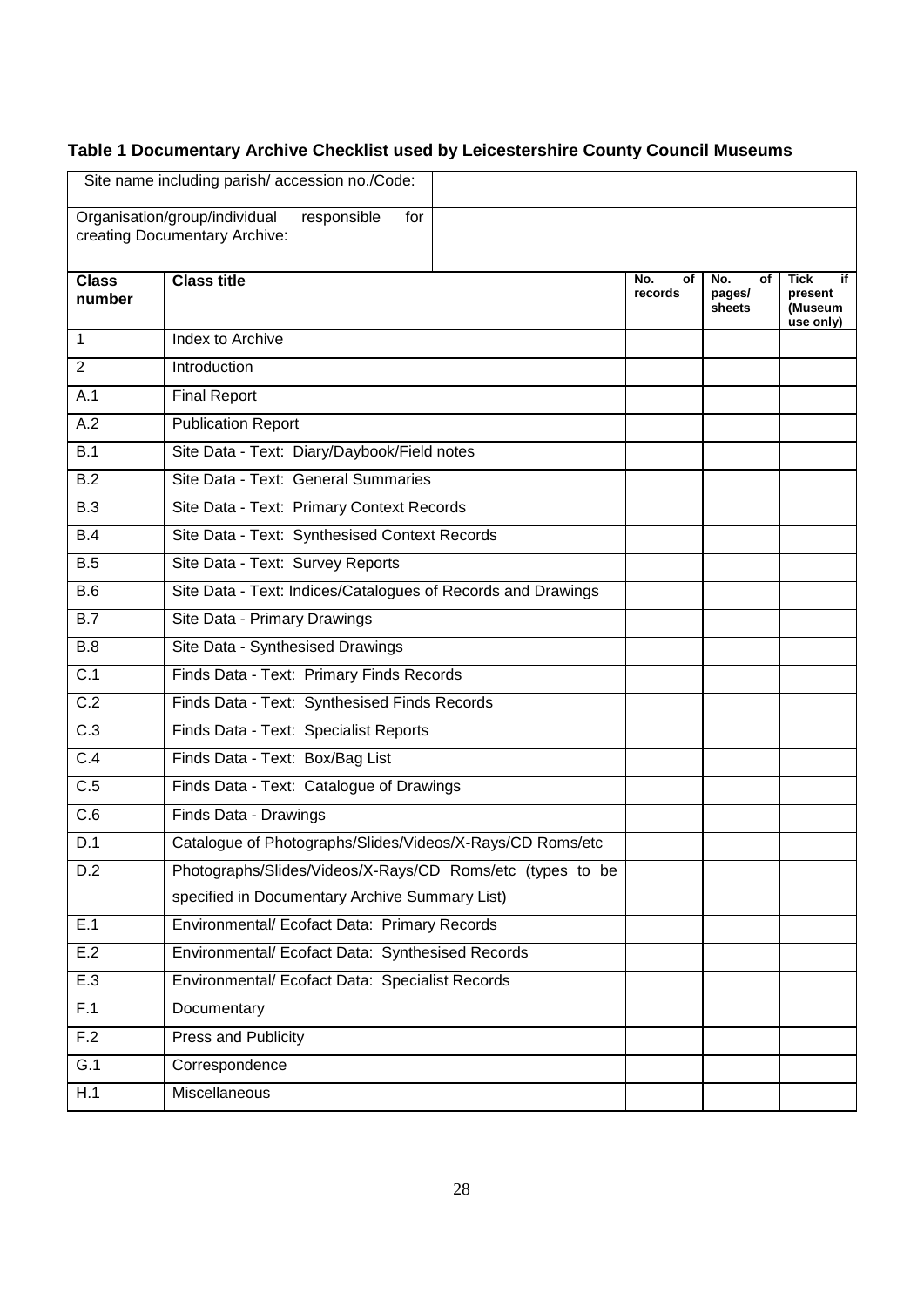#### **How to Prepare the Finds Archive**

#### **Introduction**

The depositing organisation should be familiar with, and implement, best practice on the conservation, marking, classification and storage of finds, which include environmental and human remains. See Appendix 7 for useful resources and publications.

The following sections do not address in detail the cleaning, marking and conservation requirements of particular categories of finds: the United Kingdom's Institute of Conservation (ICON, formerly United Kingdom Institute for Conservation, or UKIC) guidelines should be followed.

The Leicestershire County Council Museums designated officer should be consulted about items that may set particular challenges in long term conservation and storage, **BEFORE** the archive is deposited (indeed this should be considered before any objects are lifted from site – it may be advisable to record in situ and cover rather than excavate).

#### **Classification of the Finds Archive**

#### *General*

Leicestershire County Council Museums has devised a materials/archaeological period classification system, used on all records, which provides an index to the collections. It is essential that project archives adhere to this, or at least cross-reference the project team's preferred terms with this system, in order that the collection can be documented by Leicestershire County Council Museums. The Leicestershire County Council Museums classification terms must be used when labelling storage units.

The tables below outline the material types and the dating conventions used by Leicestershire Museums. **All material should be sorted, packaged and labelled according to these conventions. The archive will not be accepted if they are not followed.**

| <b>Material Groups:</b> | <b>Types</b>                                                       |
|-------------------------|--------------------------------------------------------------------|
| Bone:                   | Bone worked, Bone unworked                                         |
| Ceramic:                | Baked clay, Fired clay, Pipe clay, Pottery, Unclassified           |
| <b>Fibres</b>           |                                                                    |
| Glass:                  | Vessel, Window, Other, Unclassified                                |
| Leather                 |                                                                    |
| Metal:                  | Copper and Alloys, Gold and Alloys, Iron and Alloys, Lead, Pewter, |
|                         |                                                                    |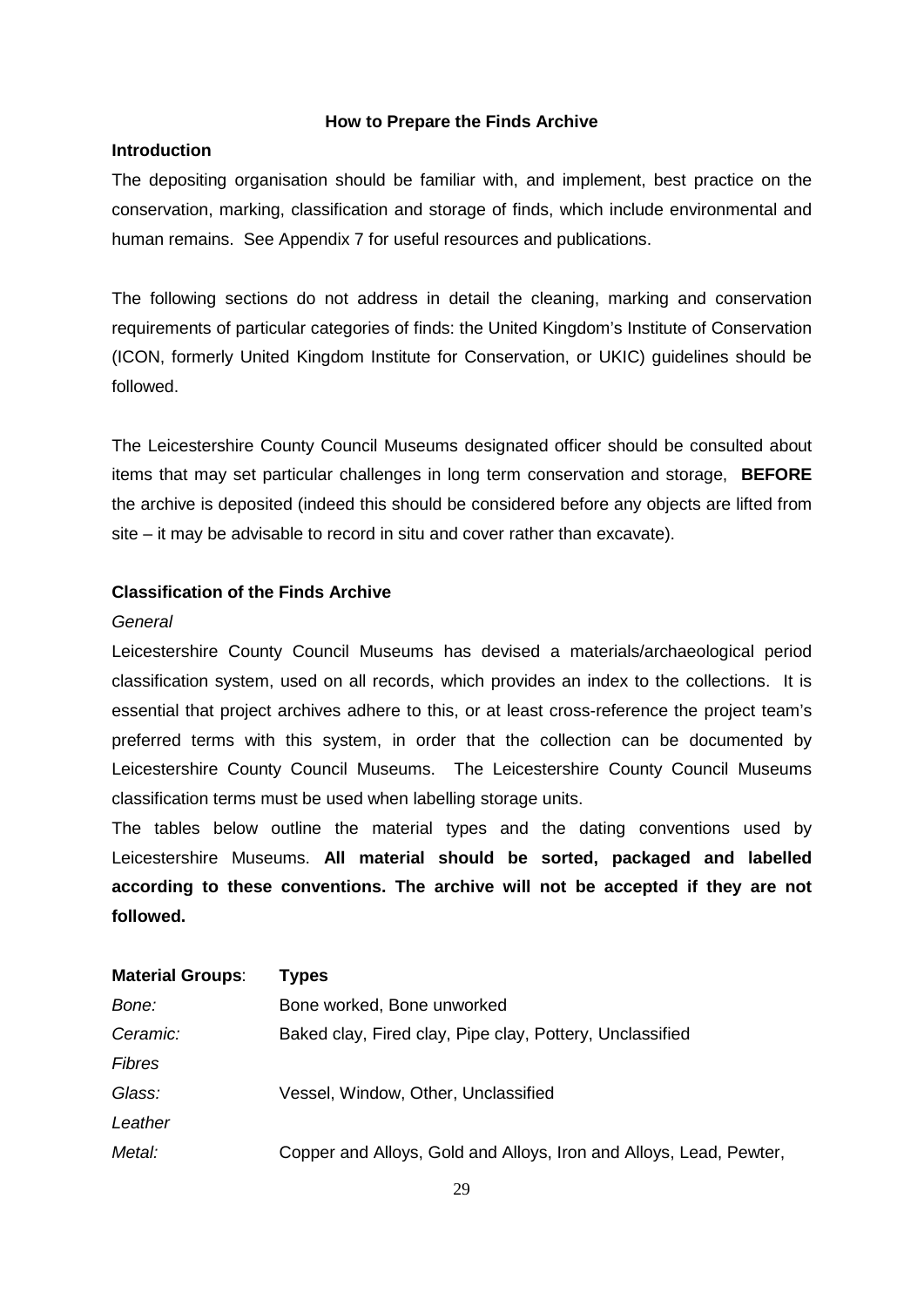|              | Silver and Alloys, (specify other identified metals), Tin, Unclassified |  |  |  |  |
|--------------|-------------------------------------------------------------------------|--|--|--|--|
| Mortar:      | Concrete, Mortar, Opus signinum, Unclassified                           |  |  |  |  |
| Plaster      |                                                                         |  |  |  |  |
| <b>Shell</b> |                                                                         |  |  |  |  |
| Slag         |                                                                         |  |  |  |  |
| Stone:       | Amber, Flint, Jet, Shale, Slate (specify other identified stones),      |  |  |  |  |
|              | Unclassified                                                            |  |  |  |  |
| Wood         |                                                                         |  |  |  |  |

The Material Group term can be used on its own, or in combination with a Type, or Type can be used on its own. Coins should be identified by their metal type as well as issue.

### **Definitions of Material Categories**

| Bone:              | includes antler, ivory (teeth)                                             |
|--------------------|----------------------------------------------------------------------------|
| <b>Baked Clay:</b> | i.e. sun dried, not fired, e.g. cob and daub                               |
| Fired Clay:        | e.g. tile, including chimney pots and louvres; water pipes; kiln furniture |
|                    | (Excepting saggars then used as pots, and parting sherds); terracotta      |
| Pipe Clay:         | clay tobacco pipes, figurines                                              |
| Pottery:           | includes kiln wasters and seconds, parting sherds, and pots initially      |
|                    | used only as saggars; moulds used in the manufacture of pottery;           |
|                    | pottery figurines, lamps and crucibles                                     |
| Copper and Alloys: | includes brass, bronze, latten                                             |
| Slag:              | includes clinker, hammer scale and other waste products from metal         |
|                    | working.                                                                   |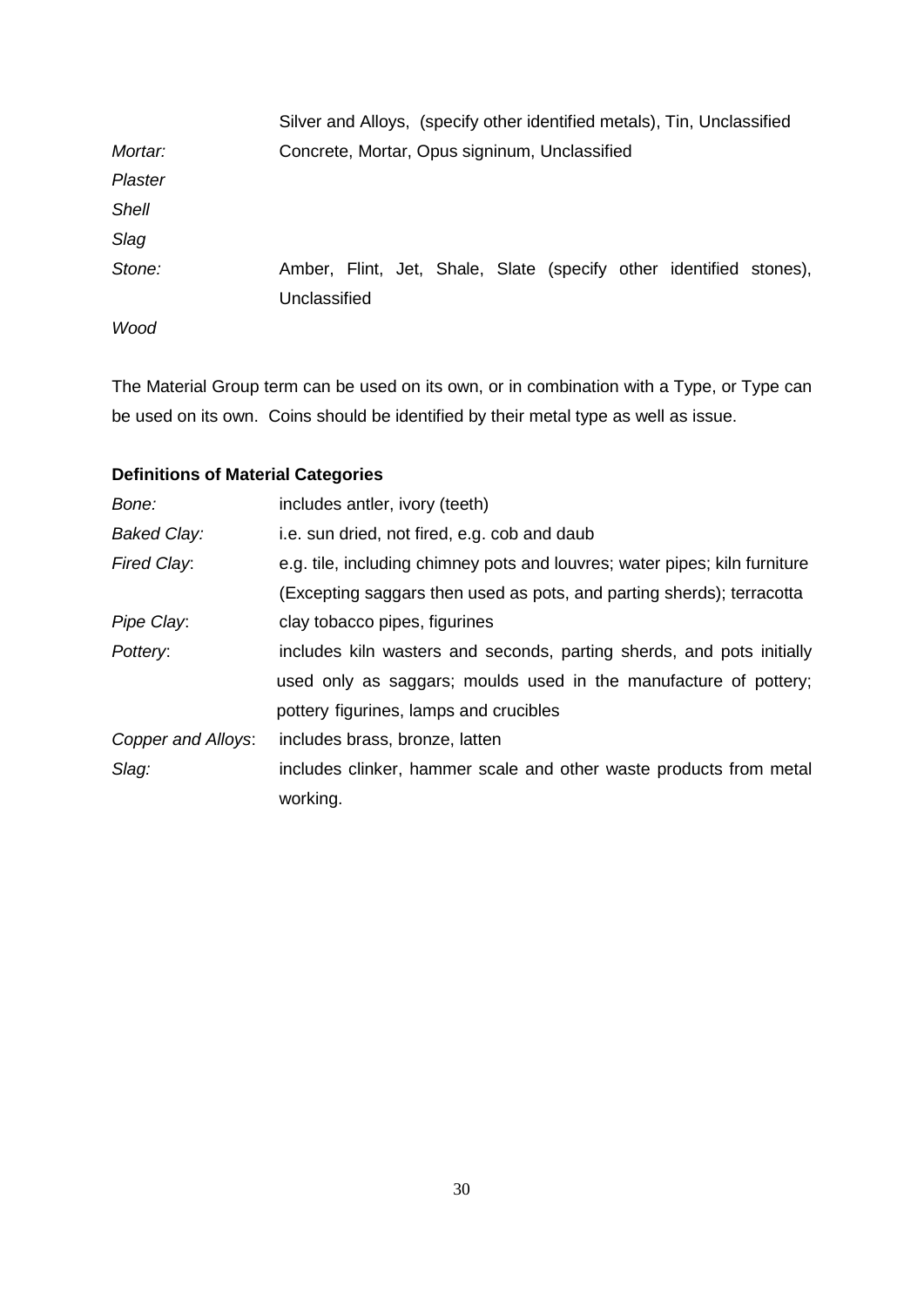| Archaeological periods and date ranges (Leicestershire & Rutland HER): |  |  |
|------------------------------------------------------------------------|--|--|
|------------------------------------------------------------------------|--|--|

| Archaeological periods: | Date range                     | <b>Subdivisions</b> |                     |  |
|-------------------------|--------------------------------|---------------------|---------------------|--|
| <b>Palaeolithic</b>     | Earlier than 500,000 - 10001BC |                     | Lower pre-500,000 - |  |
|                         |                                |                     | 150001              |  |
|                         |                                | Middle              | 150000 - 40001      |  |
|                         |                                | Upper               | 40000 - 10001       |  |
| <b>Mesolithic</b>       | 10000 - 4001BC                 | Early               | 10000 - 7001        |  |
|                         |                                | Late                | 7000 - 4001         |  |
| <b>Neolithic</b>        | 4000 - 2501BC                  | Early               | 4000 - 3001         |  |
|                         |                                | Late                | 3000 - 2501         |  |
| <b>Bronze Age</b>       | 2500 - 801BC                   | Early               | 2500 - 1501         |  |
|                         |                                | Middle              | 1500 - 1001         |  |
|                         |                                | Late                | $1000 - 801$        |  |
| <b>Iron Age</b>         | 800BC - 42AD                   | Early               | $800 - 401$         |  |
|                         |                                | Middle              | 400 - 101           |  |
|                         |                                | Late                | $100 - 42$          |  |
| Roman                   | 43AD - 409AD                   | Early               | 43 - 249            |  |
|                         |                                | Late                | $250 - 409$         |  |
| <b>Early Medieval</b>   | 410AD - 1066AD                 | Early               | 410 - 649           |  |
|                         |                                | Middle              | 650 - 849           |  |
|                         |                                | Late                | 850 - 1066          |  |
| <b>Medieval</b>         | 1067AD - 1539AD                | Early               | 1067 - 1349         |  |
|                         |                                | Late                | 1350 - 1539         |  |
| <b>Post Medieval</b>    | 1540 AD - 1899AD               | Early               | 1540 - 1699         |  |
|                         |                                | Late                | 1700 - 1899         |  |
| <b>Modern</b>           | 1900AD - 2050AD                |                     |                     |  |
| <b>Unknown Period</b>   |                                |                     |                     |  |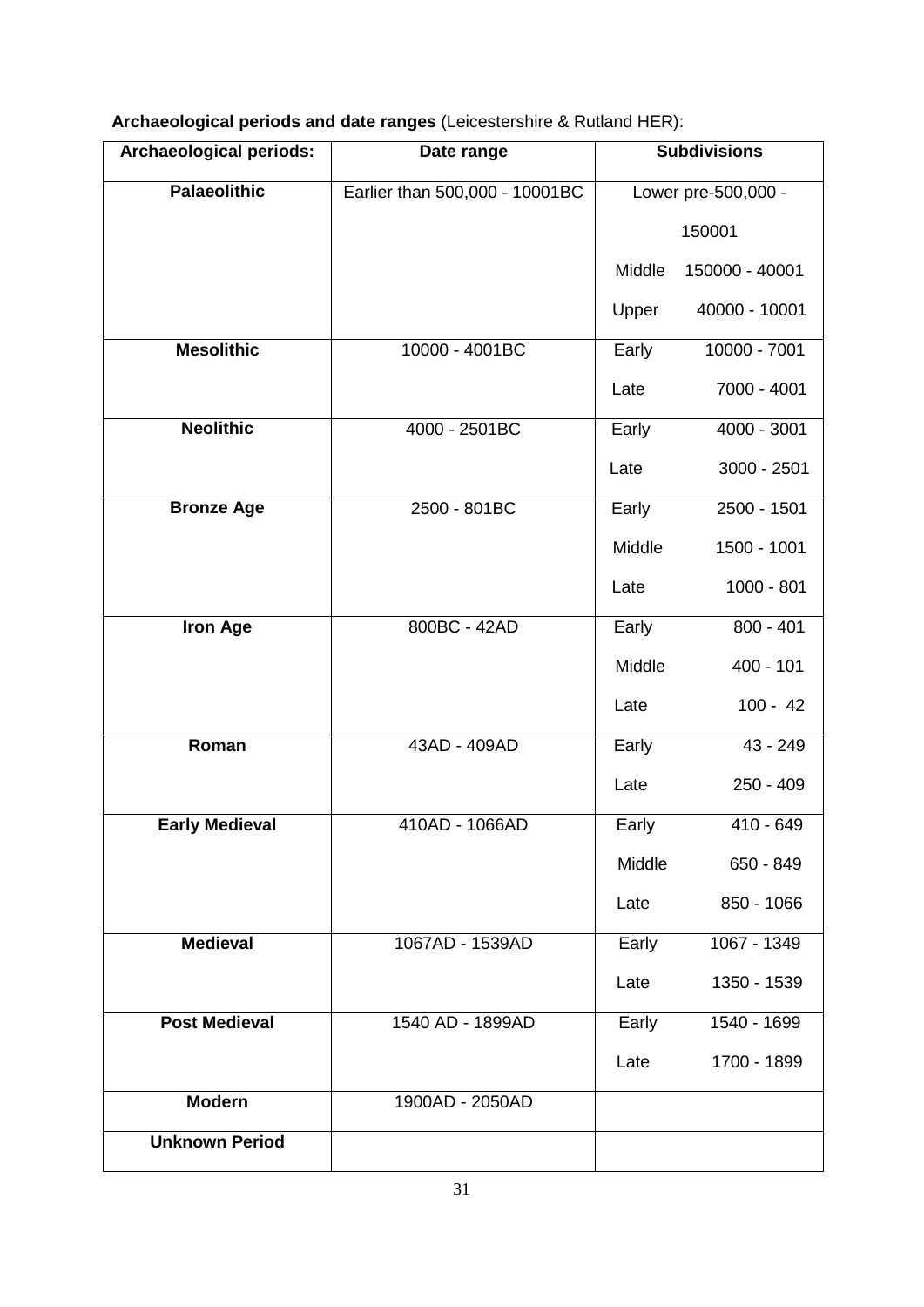*Leicestershire County Council Museums has developed fabric type series for pottery of all periods, and Roman tile, in conjunction with University of Leicester Archaeological Services (ULAS). This should be used in all reports. For a copy please contact the Archaeology Officer or ULAS.*

#### **Quantification of the Finds Archive**

Finds should be quantified according to current guidelines for each finds type on Leicestershire County Council Museums' standard Finds Checklist form (see above and Appendix 5). The Documentary and Finds Archives should include a summary of the quantification, dividing the finds into the classes and periods set out above. This will facilitate checking, and the entering of a summary record onto the Leicestershire County Council Museums accession cataloguing system. Each finds box should include a checklist for the contents of the box.

#### **Conventions**

Materials of different types have different storage needs and marking requirements. For example Metalwork needs to be stored in a controlled, dry environment, so needs to be packed separately so it can be deposited in our 'dry' store room.

The following section discusses how each type should be bagged or boxed depending on its needs. The next section discusses washing, marking and storage materials for the different classes of objects.

The requirements set out below constitute the minimum acceptable standards for the packaging and boxing of material that is to be permanently stored by Leicestershire County Council Museums. Objects deposited for long term storage should not be wet and should have been cleaned where appropriate (see below).

#### **Bulk finds – non-sensitive e.g. pottery, building material, animal bone**.

This material should be washed and stored in re-sealable pierced polythene bags within acid free cardboard boxes. Both the bags and boxes should be marked with lightfast and waterproof permanent black marker pen (see section on Marking below).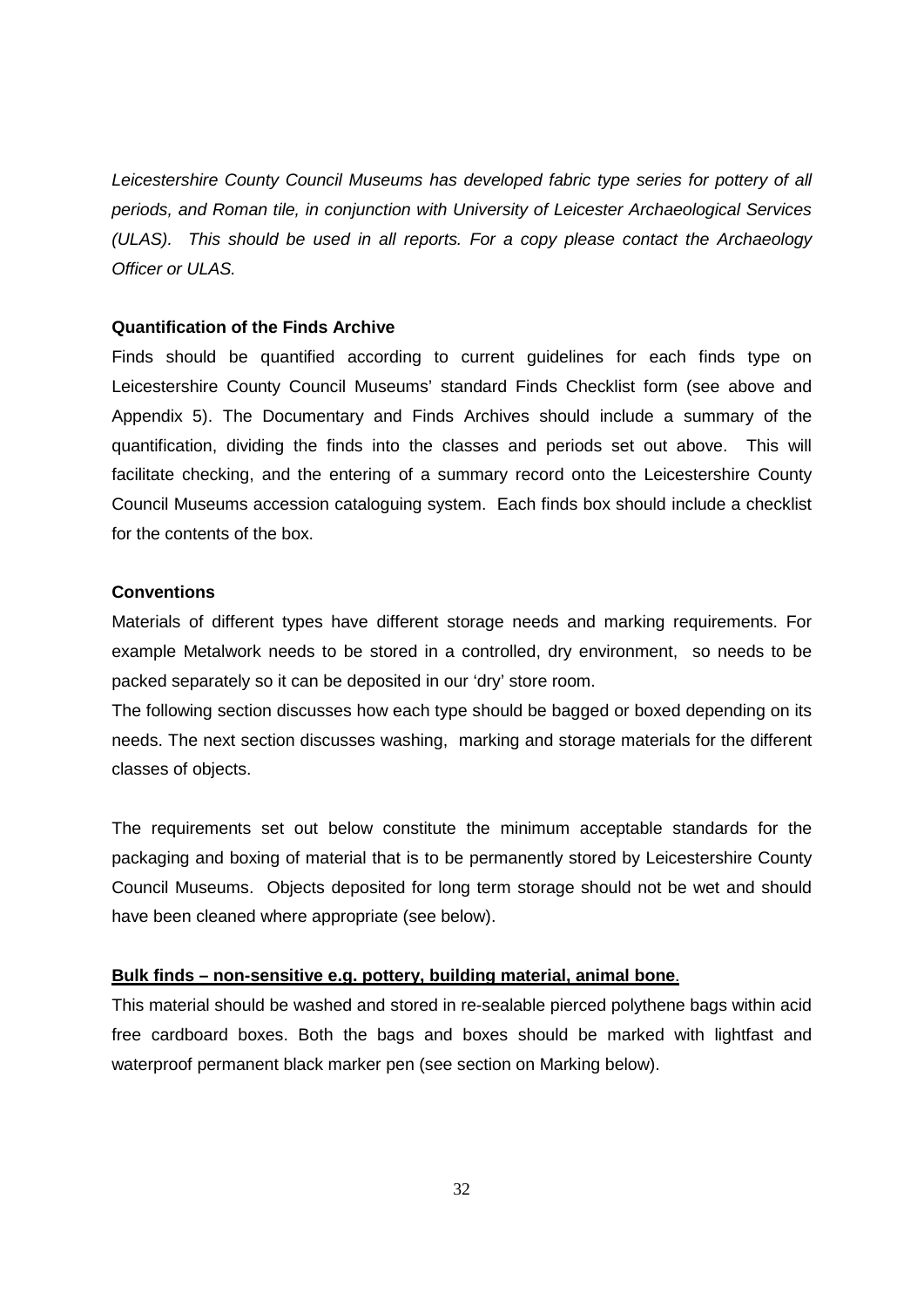All bulk ceramics should be bagged according to their ware type, using the established codes used in Leicestershire as outlined in the Classification of the Finds Archive section above (p23).

### **Leicestershire County Council Museums reserves the right to refuse deposition of archives which do not conform to the standards laid down in this document.**

**Human skeletal material** This should be bagged by skeletal area. Upper and lower limb bones separately on each side, axial skeleton, hands and feet individually and the skull carefully supported and placed in a skull box. Care must be taken to protect more fragile bones from damage, through the positioning of bones in the box and the insertion of protective inert foam where necessary. **No more than one individual should ever be placed in a single box.** Human remains should **not be marked** but labelled securely with cotton tape and Tyvek labels when large enough or in polythene bags marked on the outside and with a Tyvek label within where the bones are too small for a label to be attached.

**Leather** objects should be packaged sympathetically to their condition. Stored in bags within sealed polythene boxes. All leather must be treated before deposition and waterlogged leather will not be accepted.

**Slag** should be stored in pierced polythene bags by context within polythene boxes or acid free cardboard boxes. A small representative sample is acceptable. Please discuss large assemblages with Leicestershire County Council Museums' designated officer.

**Small mammalian, avian or piscine bones** should be packed in small polythene boxes by species, labelled, and may be placed in the box with the rest of the non-sensitive bulk bone from the context.

**Friable pottery, sherds of tin-glazed wares and porcelain** need special attention. They should be provided with adequate physical protection and may be stored in the non-sensitive bulk finds box relevant to context and ware type.

**Complete or near complete ceramics**, including those found to be so after reconstruction, should be separately packaged according to their need, using acid free cardboard boxes or custom packaging where necessary.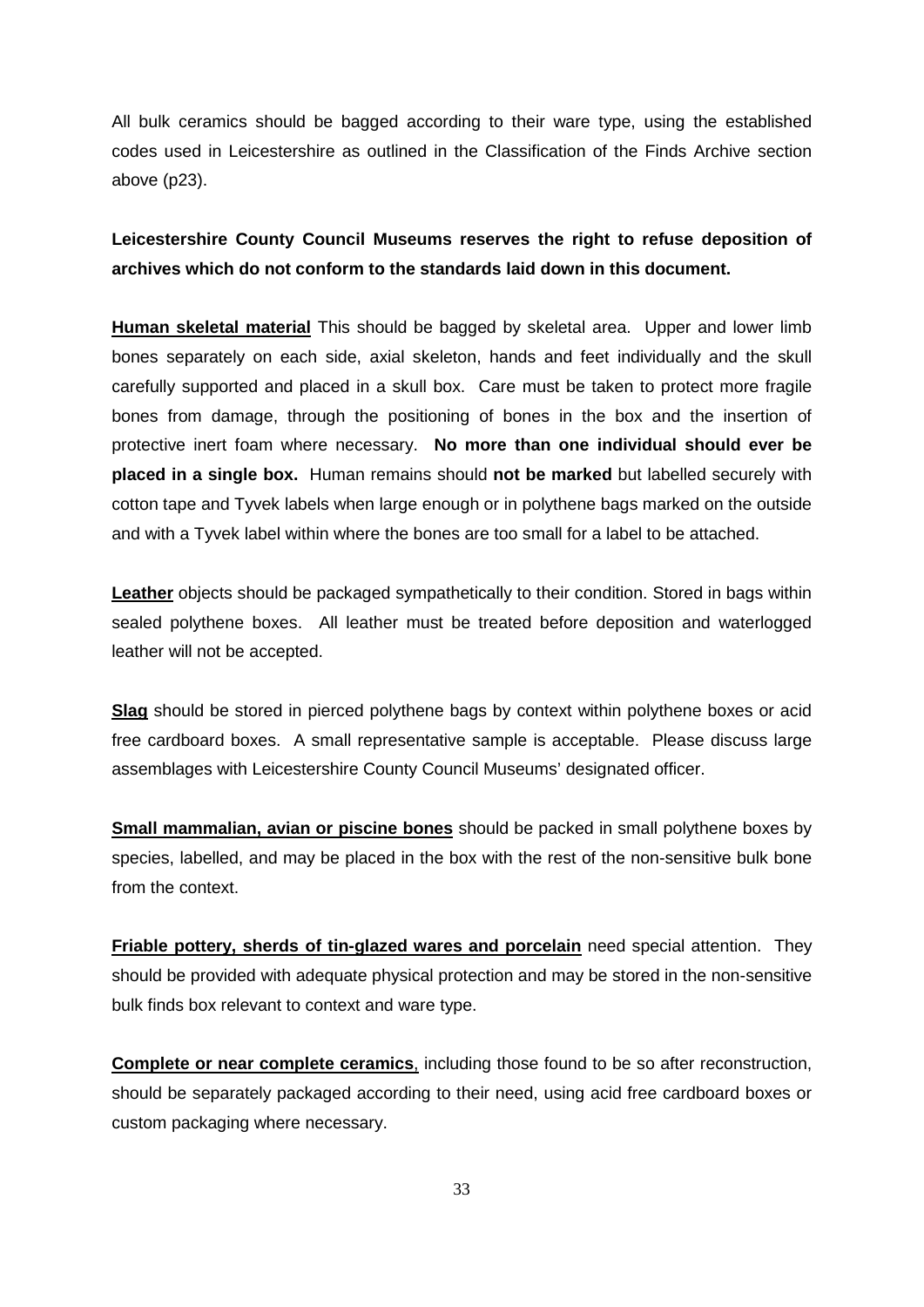**Shell or charcoal samples** should be provided with adequate physical protection for example, placed in polythene boxes, and stored together in polythene boxes or acid free cardboard boxes.

**Wood** is unlikely to survive in such quantity that it will be treated as bulk material, but if this is the case, it must be packaged with consideration for its condition. This will include smaller pieces being placed in polythene bags and then inside polythene boxes. Larger or unusually shaped pieces will require bespoke packaging. Advice should be sought from an accredited archaeological conservator if there is any doubt over suitability of packaging. **Wood will not be accepted if it is still in a waterlogged condition.**

#### **Small finds**

These finds may be both physically sensitive and non-sensitive but for the purposes of packaging and marking should be treated as sensitive.

**Different material types should not be stored in the same box except in the case of composite items e.g. an iron knife with bone handle.**

#### **Washing Finds**

Leicestershire County Council Museums expects certain finds to have been washed before deposition.

- It is **crucial** that all finds belonging to one context are kept together during processing. Each bag's contents must therefore be placed in its own tray once washed.
- The tray should be lined with newspaper (replaced when damp) and should also contain **two waterproof labels**, which state all the information from the bag, e.g. Site code, context, cut etc. and any notes given by the excavator.
- Do not use paper dividers in trays.

#### **Pottery**

- When washing pottery it is very important that the broken edges are thoroughly clean as this enables the specialist to identify the fabric.
- Take care over brushing fragile, prehistoric pottery.

#### **Animal Bone**

- Take care with fragile bone.
- Clean the biting surface of the teeth in jawbones**.**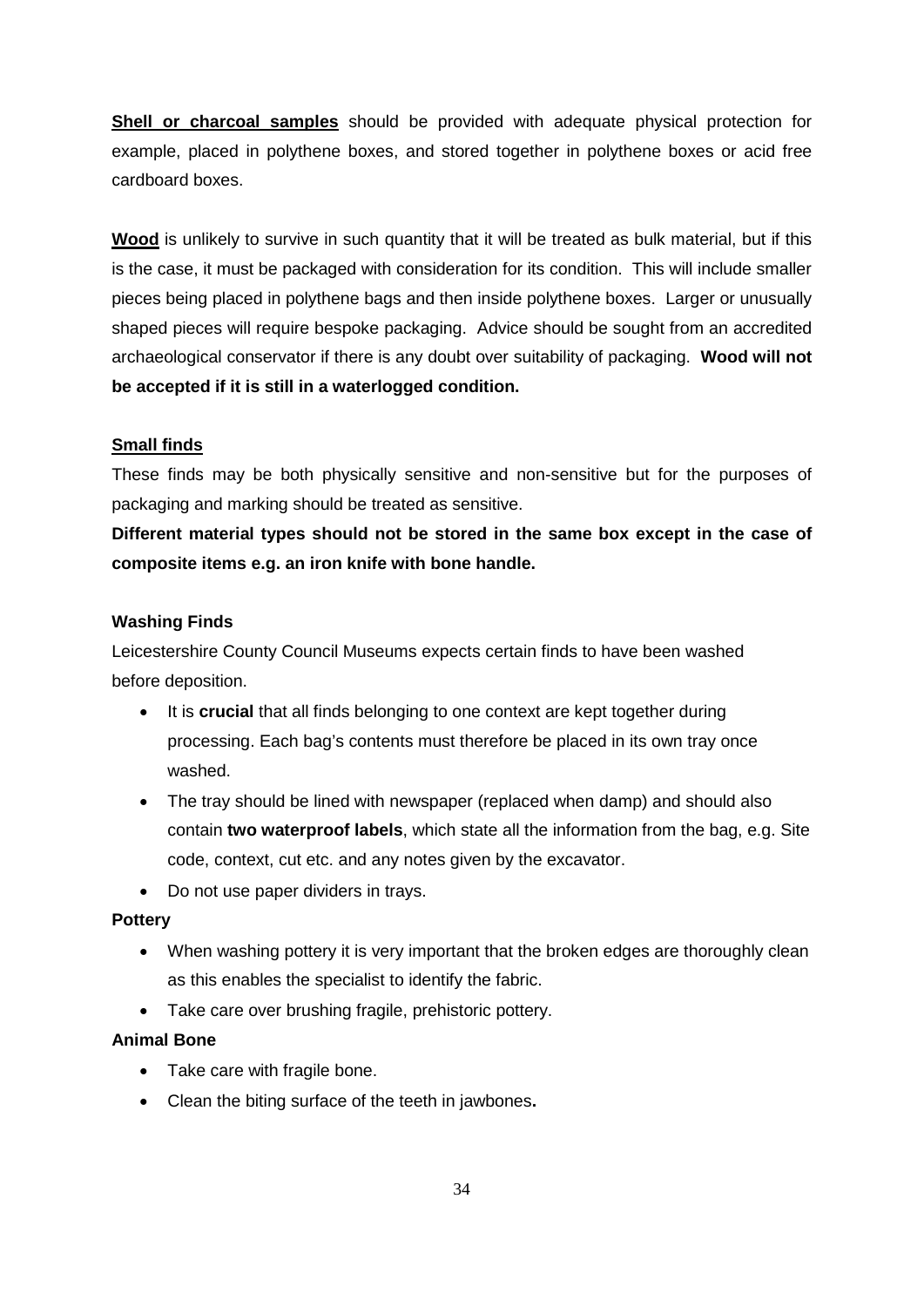#### **What NOT to wash**

Some finds should not be washed *either* because it destroys the find or the deposits on them, or there is no need as they are to be discarded later following recording. **DO NOT WASH** the following;

- Tesserae
- Shell
- Charcoal
- Metal objects (**never** be tempted to try washing or cleaning)
- Mortar and Painted Wall Plaster
- Glass
- Wood
- Jet or shale 'small finds'
- Any 'small finds'

#### **Marking objects**

Leicestershire County Council Museums expects that specific object types within the archive should be marked by the following means. The table below, should be read in conjunction with the marking guidelines laid out in this document. Please note, decisions regarding marking should be made with regard to the condition of the individual object. **Ensure an unobtrusive position is used.**

| <b>Material</b>   | <b>Marking technique</b>                       |  |  |  |
|-------------------|------------------------------------------------|--|--|--|
| Animal bone       | Do not mark                                    |  |  |  |
| <b>CBM</b>        | Mark with ink                                  |  |  |  |
| Ceramics          | Mark with paraloid and ink – never on sections |  |  |  |
| Clay pipe         | Mark with paraloid and ink                     |  |  |  |
| Coins and tokens  | Do not mark – bag with Tyvek label             |  |  |  |
| alloy<br>Copper   | Do not mark                                    |  |  |  |
| (except for coins |                                                |  |  |  |
| and tokens)       |                                                |  |  |  |
| Flint             | Mark with paraloid and ink                     |  |  |  |
| Glass (vessel and | Do not mark                                    |  |  |  |
| window)           |                                                |  |  |  |
| Human bone        | Do not mark                                    |  |  |  |
| Iron              | Do not mark                                    |  |  |  |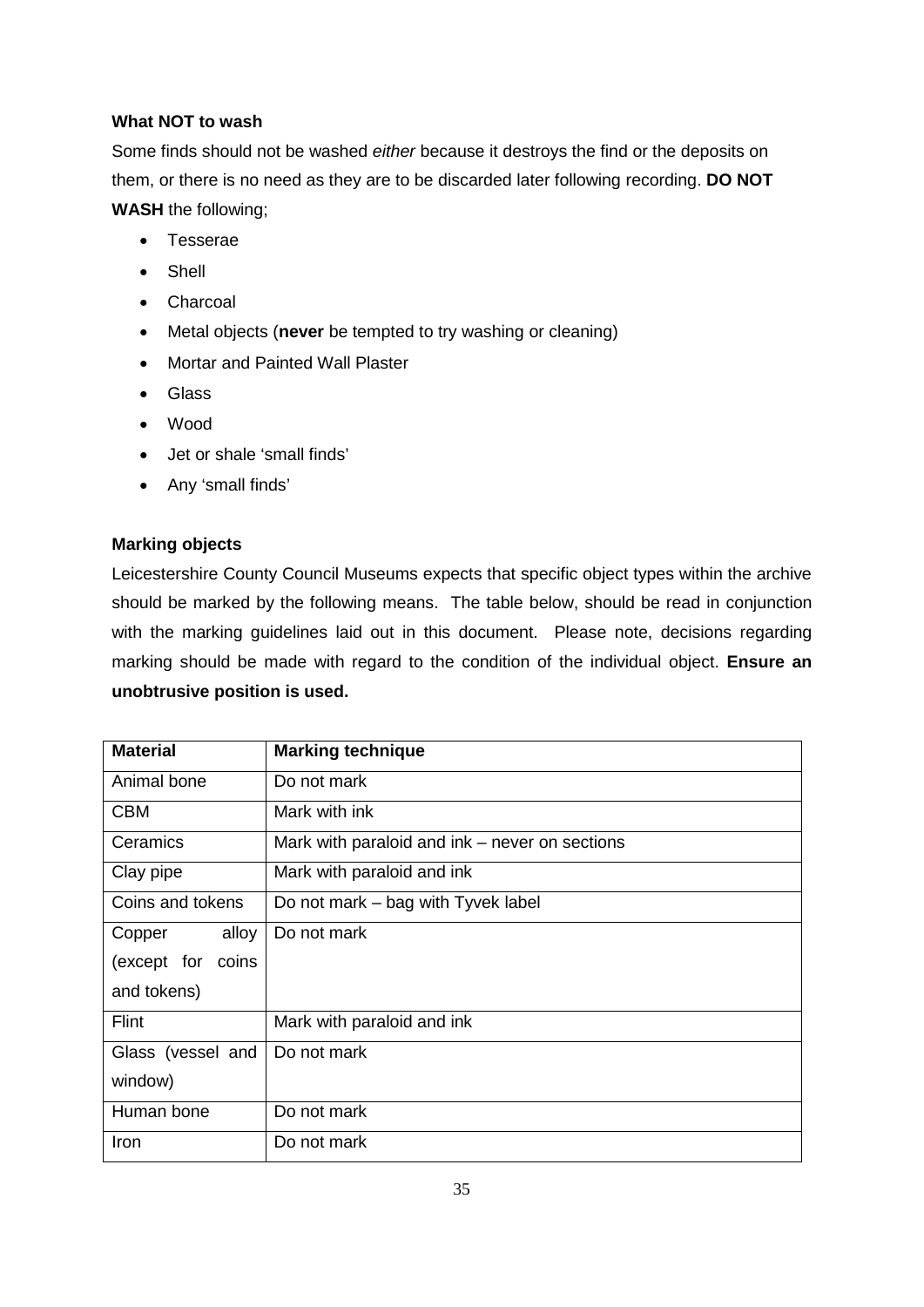| Jet/shale           | Do not mark |
|---------------------|-------------|
| Lead                | Do not mark |
| Leather             | Do not mark |
| Slag                | Do not mark |
| Stone architectural | Do not mark |
| Wood                | Do not mark |

Suitable markers include Indian Ink (for objects) – see Appendix 6 for further details. On ceramic or stone surfaces, some flint, a brush stroke of a 10% polyvinyl acetate resin solution in acetone or Paraloid-B72 solution in acetone should be applied before marking. A protective layer of one of these solutions, or of the water-based emulsion Primal, may also be applied over the marking once the ink is completely dry. Primal should only be applied before marking on smooth, non-porous surfaces. Observe COSHH regulations when using these solutions.

#### *Principles of Object Marking*

Any mark made on an object must be:

- **Secure.** The chances of accidental removal of the mark must be remote
- **Reversible.** It should be possible to intentionally remove the mark from an object with little or no trace of the mark remaining
- **Safe for the object.** Neither the materials nor the technique used to apply the mark should put the object at risk.
- **Discreet but visible.** The position of the mark must not obscure detail on the object or spoil its appearance. It must, however, be able to be seen without undue handling of the object.
- **Safe for staff.** The materials used to apply the mark should be safe for the person applying it and subsequent users, if relevant health and safety guidelines are followed.

Some materials should never be used to mark museum objects. These specifically include correction fluid (e.g. Tippex), nail varnish and nail varnish remover. These should never be used as alternatives to conservation grade materials.

#### **Locating the Mark**

The following considerations should be borne in mind when locating a mark on an object:

- Avoid physically unstable surfaces or marking across an existing break or crack
- Avoid decorated, painted, pigmented, vanished or waxed areas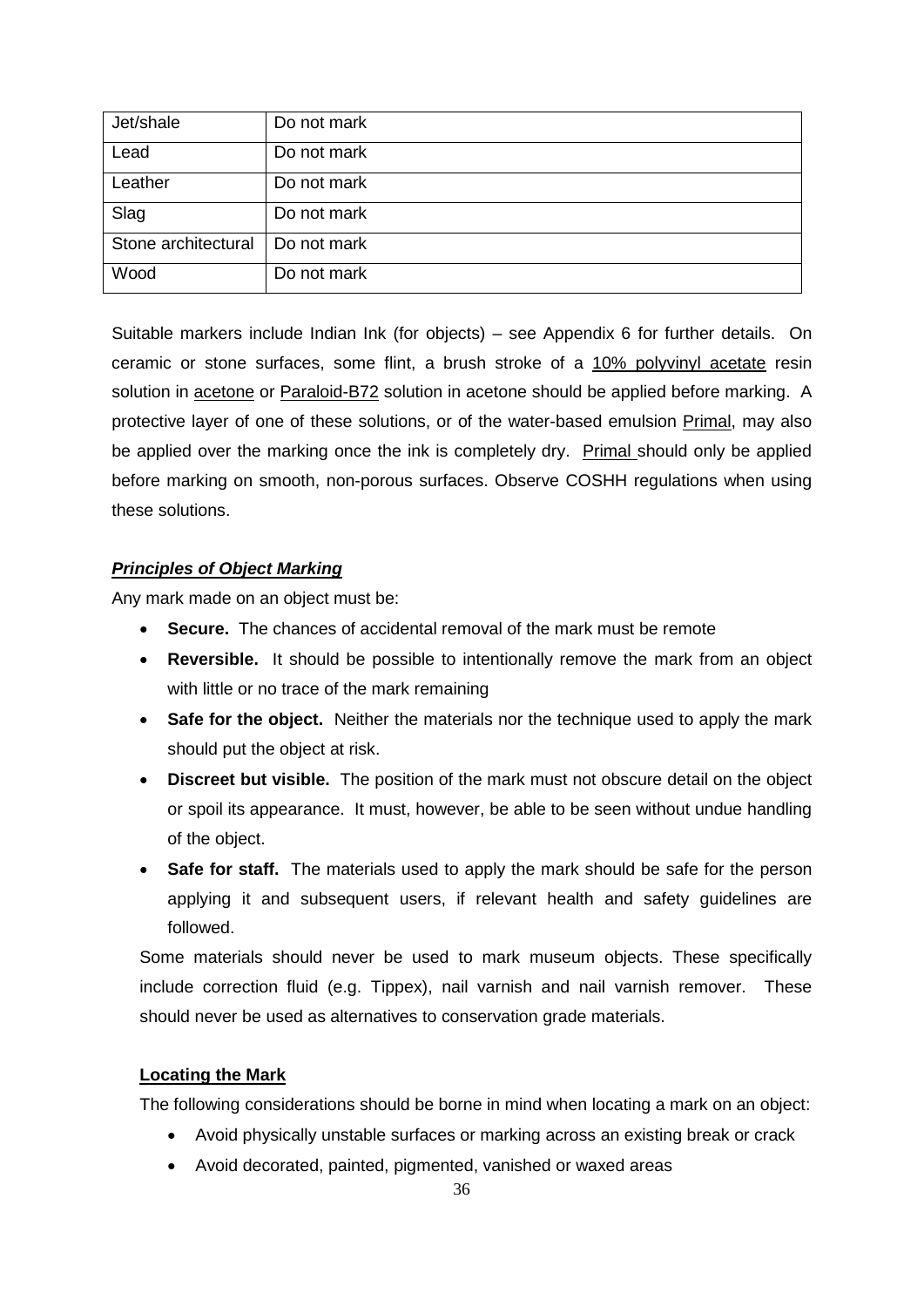- Choose a position that is not likely to be visible if the object is placed on display, for example away from areas of detail or decoration
- Avoid areas where the mark is at risk from abrasion from packaging or handling
- Mark all detachable parts of an object
- As far as possible, standardise the positioning of marks on similar objects

### **Packaging for deposition and storage**

#### **Labelling**

#### **All bags should have the following written on the white strips.**

**You should also include the same info on a label made from Spun bonded polyethylene (trade name Tyvek ®) inside the bag and inside plastic boxes**

i) The accession number, (ii) context or other collection unit or itemised find number. **Labels should always include both (i) and (ii).** Additional information that aids identifying findspots, such as grid co-ordinate, trench area, and feature numbers should also be written on labels and bags using the convention below.

#### **Non sensitive bulk finds = bag**



Re-sealable (minigrip) polythene bags with write-on strips are the preferred type for small to medium finds. Heavy gauge polythene bags can be used for large finds, the opening should be folded over and stapled using brass staples. Polythene bags should have holes punched before use to avoid any build up of condensation inside them. **Ensure that**  Finds of a physically delicate nature should be provided with adequate physical protection, for example cushioned with acid free tissue.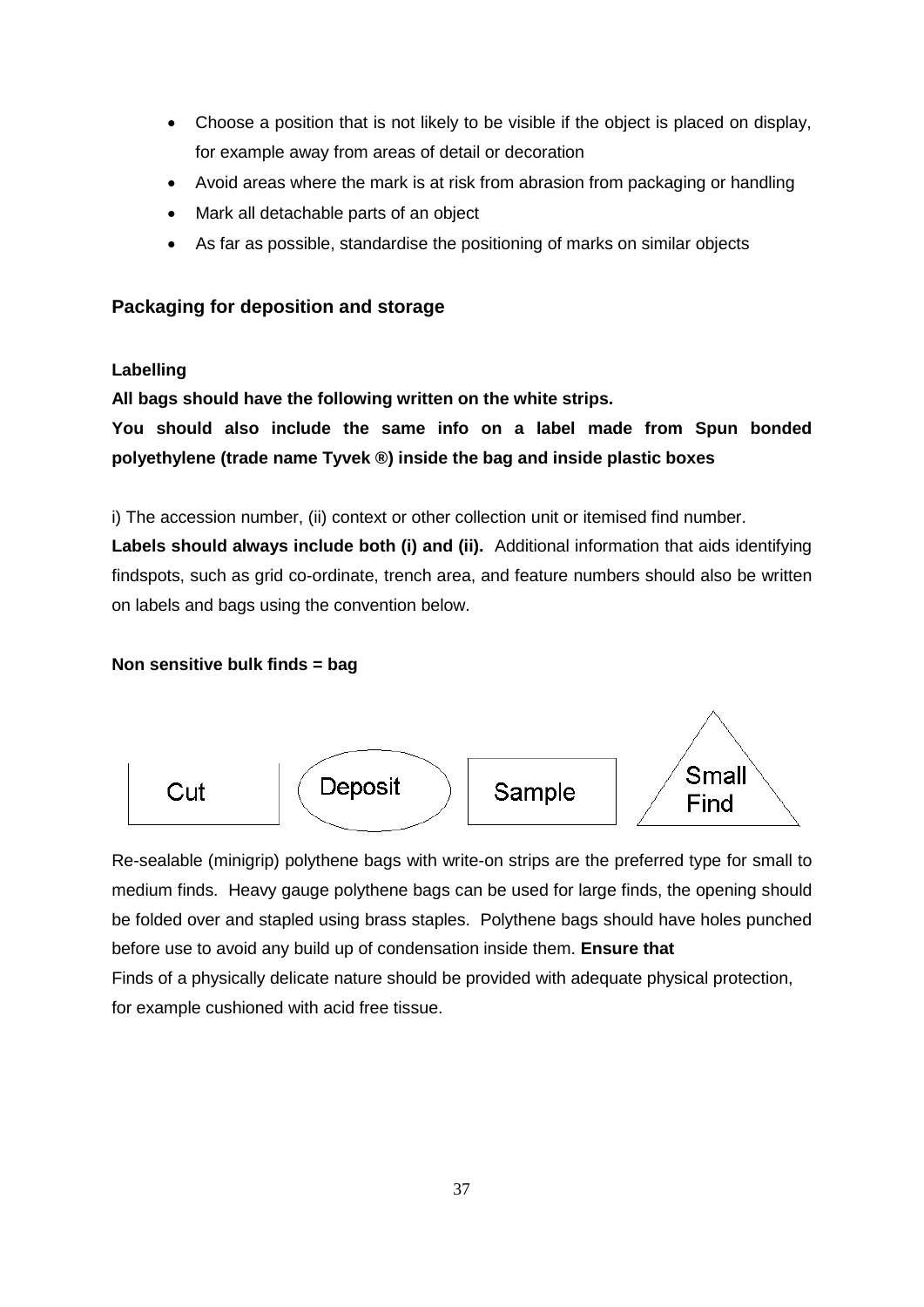#### **Small' and delicate finds = box individually**

**Clear polystyrene ('Crystal') boxes** should be used for the individual packaging of small, delicate finds.

**Finds which require micro climate control should be packed in a polythene box ('Stewart'**), with its micro climate controlled to suit the materials it contains i.e. Iron/wood etc. **See guidelines** It is important that finds with different requirements should not be packed together.

The finds should be cushioned with polyethylene foam (Plastazote), cut to fit, or crumpled acid free tissue. Do not fold acid free tissue into a flat sheet, as this does not provide cushioning. These materials are used because they are not harmful to the finds.

Where necessary moisture-absorbent material (e.g. silica gel) and humidity indicator cards can be used to control and monitor relative humidity inside polythene boxes.

Under no circumstances should blue silica gel be used: the archive depositor will be required to collect immediately and appropriately dispose of any such material left with Leicestershire County Council Museums.

**These boxes should be marked in fine permanent marker with details as for acid free boxes listed below.**

#### **Storage Boxes**

Acid Free Cardboard Boxes Finds which do not require micro climate control, i.e bulk finds, pottery, bone etc should be stored in acid free cardboard boxes.

**Boxes should not be overfilled and should not weigh more than 5kg, regardless of the size of the box.** Any space in a box which has reached 5Kg should be cushioned with acid free tissue for transportation.

Wherever possible, and without causing damage to the finds, please try to fill the box.

We use a particular size of box to optimise space on our shelving systems. We will only accept archive material in the following boxes.

**'Half-size' – internal dimensions of 340 x 260 x 100 mm (13.5 x 10.25 x 4 inches). 'Full size' – internal dimensions of 340 x 260 x 195 mm (13.5 x 10.25 x 7.75 inches).** 

Larger boxes may be needed for certain finds, such as long bones. Details of these and the above can be found in Appendix 6.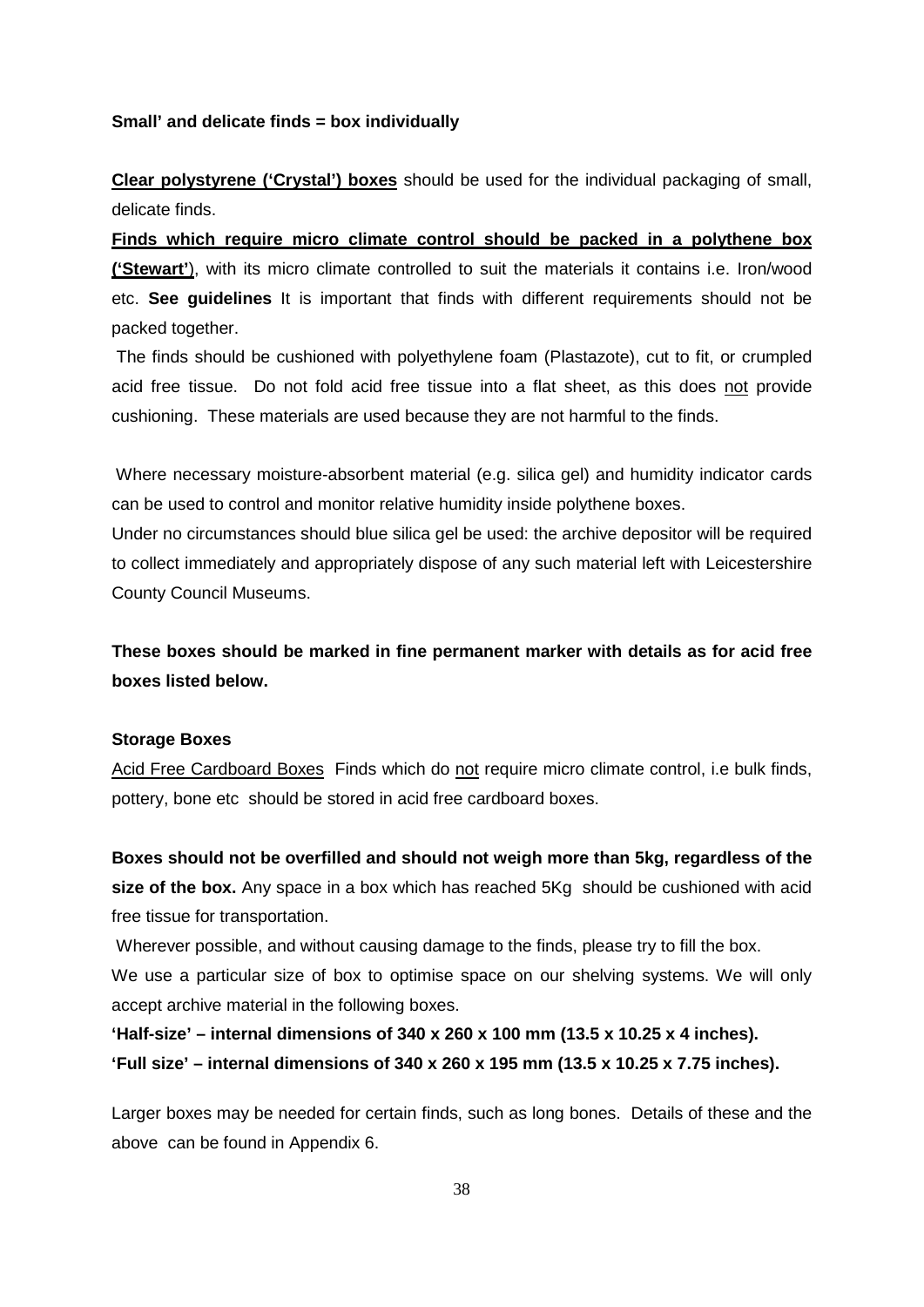**Acid free boxes should be marked on two sides, one short side and one long side, with the following information:**

- Leicestershire County Council Museums accession number;
- Material Group(s) and Type(s), including period(s);
- Box number if applicable



**A Finds Checklist should also be placed inside each box, But these are not an alternative for marking the box exterior.** 

Boxes should be numbered sequentially across both polythene and acid free cardboard boxes. Number the boxes so that those containing the same material class, then type, then group, appear in sequence; e.g. Boxes 1-5, Grey ware; Boxes 6-10, Samian; Boxes 11-12, tile.

**Leicestershire County Council Museums reserves the right to return any archive which it deems not to be packaged appropriately without prior discussion.**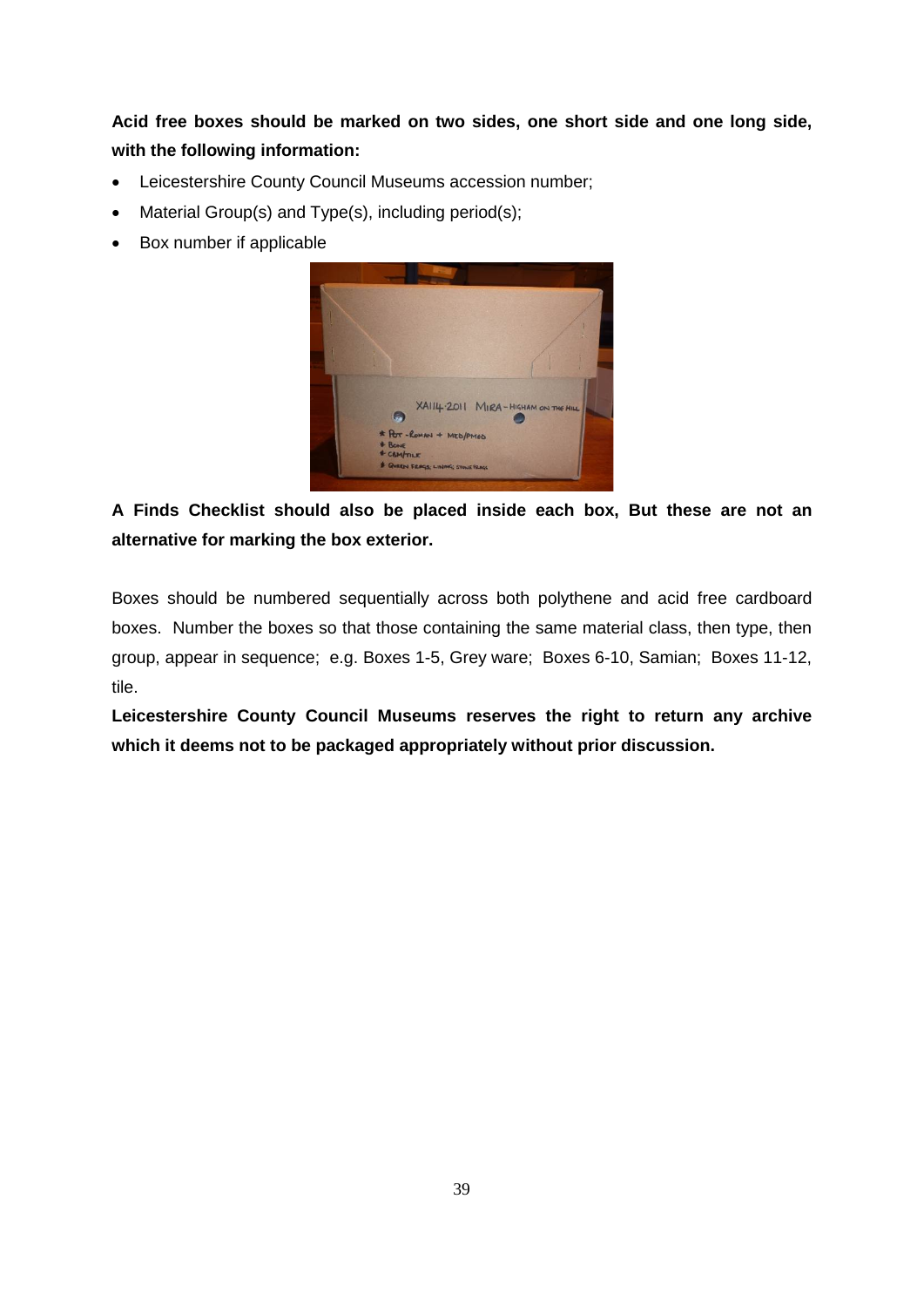**Appendix 1 : Transfer of Title Form**



## **Transfer of Title Form**

| To | Leicestershire County Council Museums<br><b>County Hall</b><br>Glenfield<br>Leicester<br>LE3 8RL                                                                                                                                                                                                                                                                               |
|----|--------------------------------------------------------------------------------------------------------------------------------------------------------------------------------------------------------------------------------------------------------------------------------------------------------------------------------------------------------------------------------|
|    |                                                                                                                                                                                                                                                                                                                                                                                |
|    |                                                                                                                                                                                                                                                                                                                                                                                |
|    | I am the legal owner of the finds from the above named archaeological site. I hereby<br>agree to donate the artefacts from the site to Leicestershire County Council<br>Museums. This donation is an absolute gift to the Museum Service without<br>condition. I relinguish all legal claims for the ownership of the artefacts in favour of<br>Leicestershire County Council. |
|    |                                                                                                                                                                                                                                                                                                                                                                                |
|    |                                                                                                                                                                                                                                                                                                                                                                                |
|    |                                                                                                                                                                                                                                                                                                                                                                                |
|    |                                                                                                                                                                                                                                                                                                                                                                                |

Please send one copy to Leicestershire County Council Museums and retain the second copy for your own records.

Date………………………………………………………………………………………...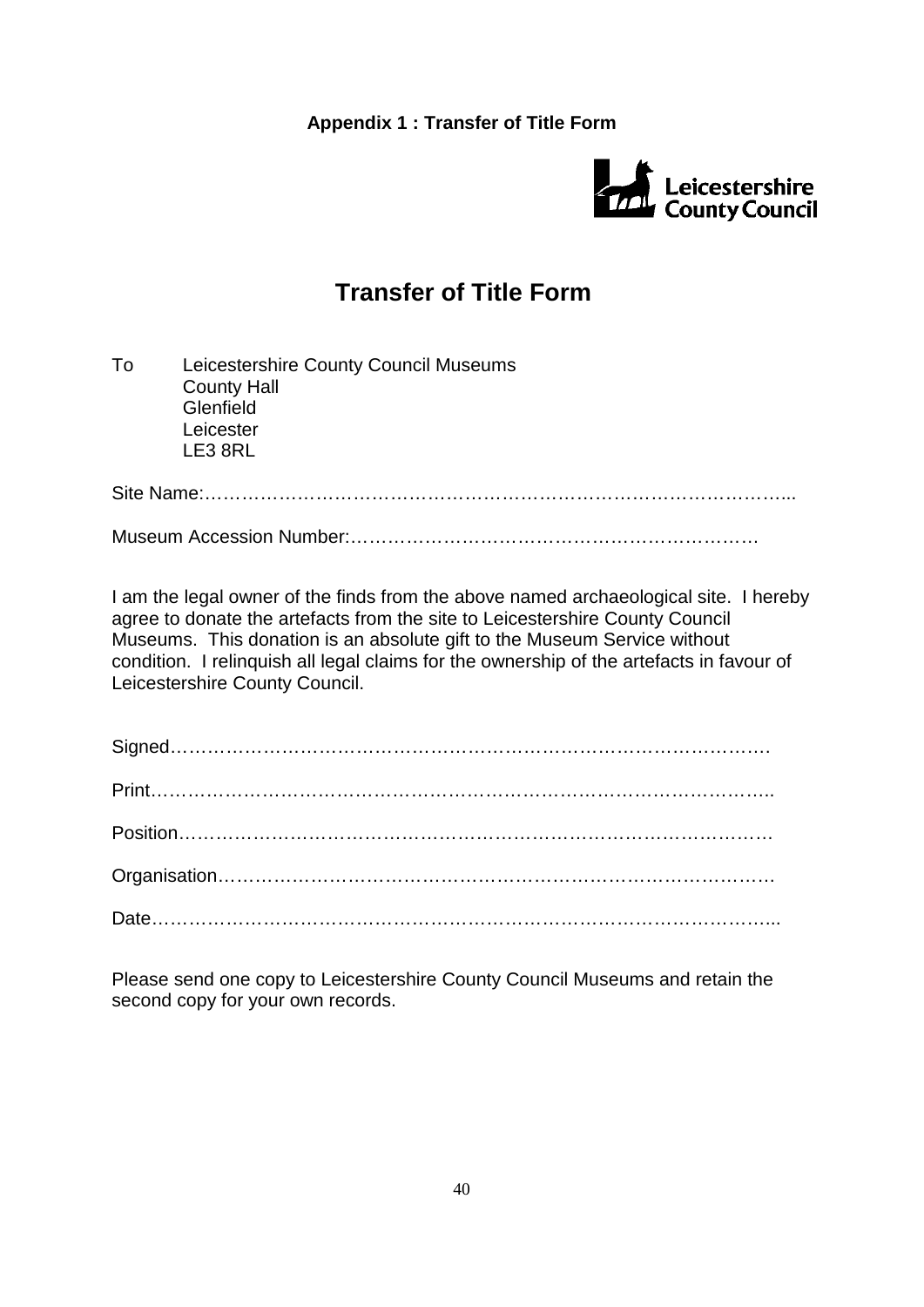### **Appendix 2: Copyright Licence Agreement**



### **LEICESTERSHIRE COUNTY COUNCIL MUSEUMS COPYRIGHT LICENCE AGREEMENT**

This form relates to the following Archaeological Documentary Archives

| Accession | Site Code (if<br>used) | Site Name | Phase(s) of Project |
|-----------|------------------------|-----------|---------------------|
| number    |                        |           |                     |
|           |                        |           |                     |
|           |                        |           |                     |
|           |                        |           |                     |
|           |                        |           |                     |
|           |                        |           |                     |
|           |                        |           |                     |
|           |                        |           |                     |
|           |                        |           |                     |
|           |                        |           |                     |
|           |                        |           |                     |
|           |                        |           |                     |
|           |                        |           |                     |
|           |                        |           |                     |
|           |                        |           |                     |
|           |                        |           |                     |
|           |                        |           |                     |
|           |                        |           |                     |
|           |                        |           |                     |
|           |                        |           |                     |
|           |                        |           |                     |
|           |                        |           |                     |
|           |                        |           |                     |
|           |                        |           |                     |
|           |                        |           |                     |
|           |                        |           |                     |
|           |                        |           |                     |
|           |                        |           |                     |
|           |                        |           |                     |
|           |                        |           |                     |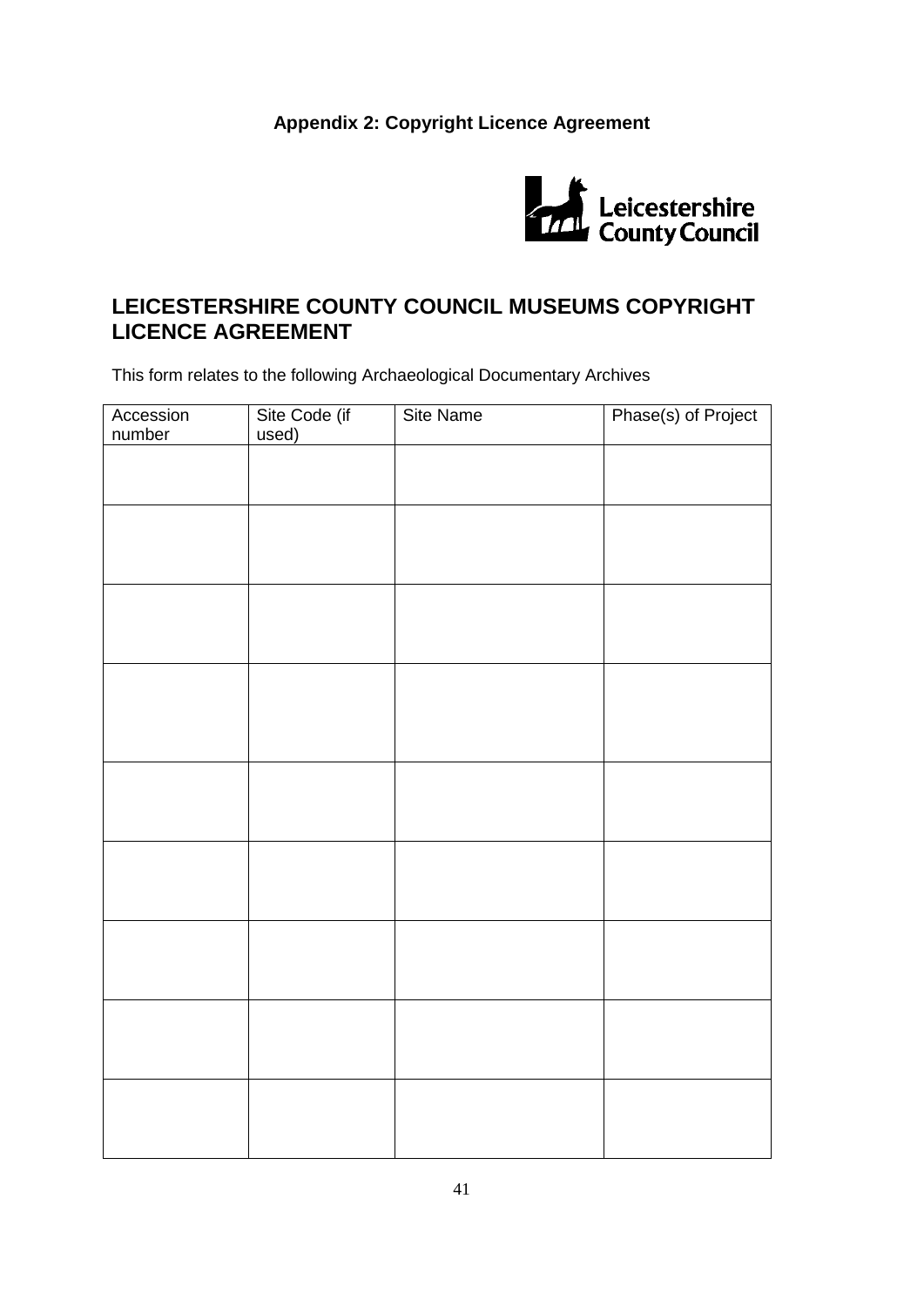#### **Copyright Licence Agreement (continued)**

Name and address of copyright holder:

Tel:

Email:

How would you like the work credited? ………………………………………………………….

I grant Leicestershire County Council to full licence to research, study, display, publish and provide public access to all the information and finds contained within the archive free of charge.

SIGNED…………………………………………… DATED………………………………

Name of signatory and position held:

……………………………………………………………………………………………

Please post or hand the completed form to:

Archaeology Archives Section Leicestershire County Council, Adults and Communities Dept Communities and Wellbeing Service Collections and Resources Centre Units 31 & 33 Hayhill Industrial Estate Sileby Road Barrow-upon-Soar Leicestershire LE12 8LD

The personal data on this form will be used by Leicestershire County Council for the sole purpose of managing copyright. It will not be passed to a third party without your permission. All data will be held in strict compliance with the Data Protection Act 1998.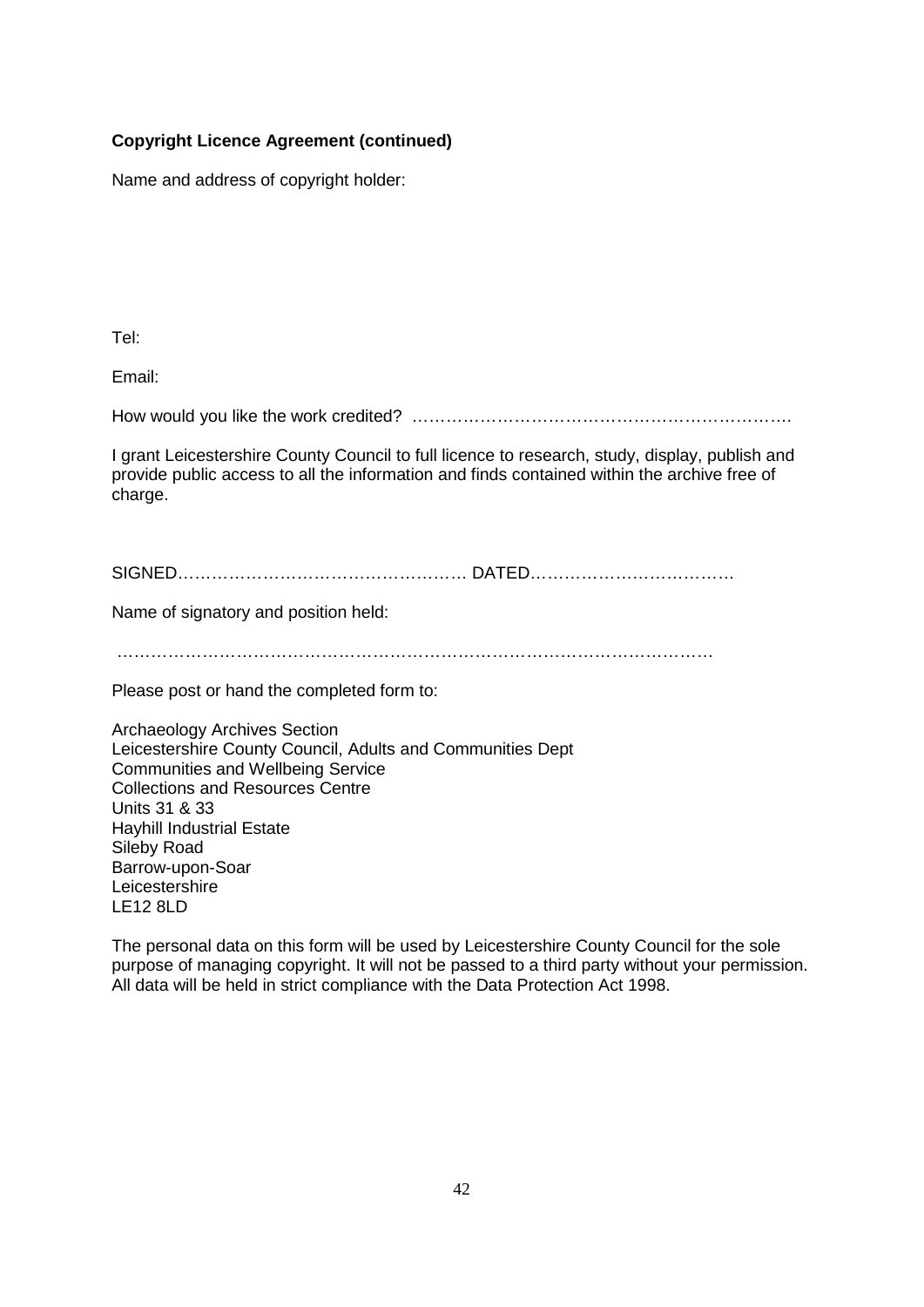### **Appendix 3: Transfer Summary Sheet**

### **TRANSFER SUMMARY SHEET**

| <b>ACCESSION NUMBER</b> |
|-------------------------|
| <b>SITE NAME</b>        |
| <b>SITE CODE</b>        |

| <b>Containers</b>                | <b>Number</b> |
|----------------------------------|---------------|
| Documentary<br>Archives by type: |               |
| Box                              |               |
| Folder                           |               |
| Envelope                         |               |
| Finds Boxes by<br>Type:          |               |
| Full size                        |               |
| Half size                        |               |
| <b>Stewart</b>                   |               |
| Crystal                          |               |
| Cranial                          |               |
| Skeleton                         |               |
| Drawings:                        |               |
| Rolls                            |               |
| <b>Sheets</b>                    |               |
| Other transfer containers:       |               |
| CDs/DVDs                         |               |
| Other                            |               |

**Notes:**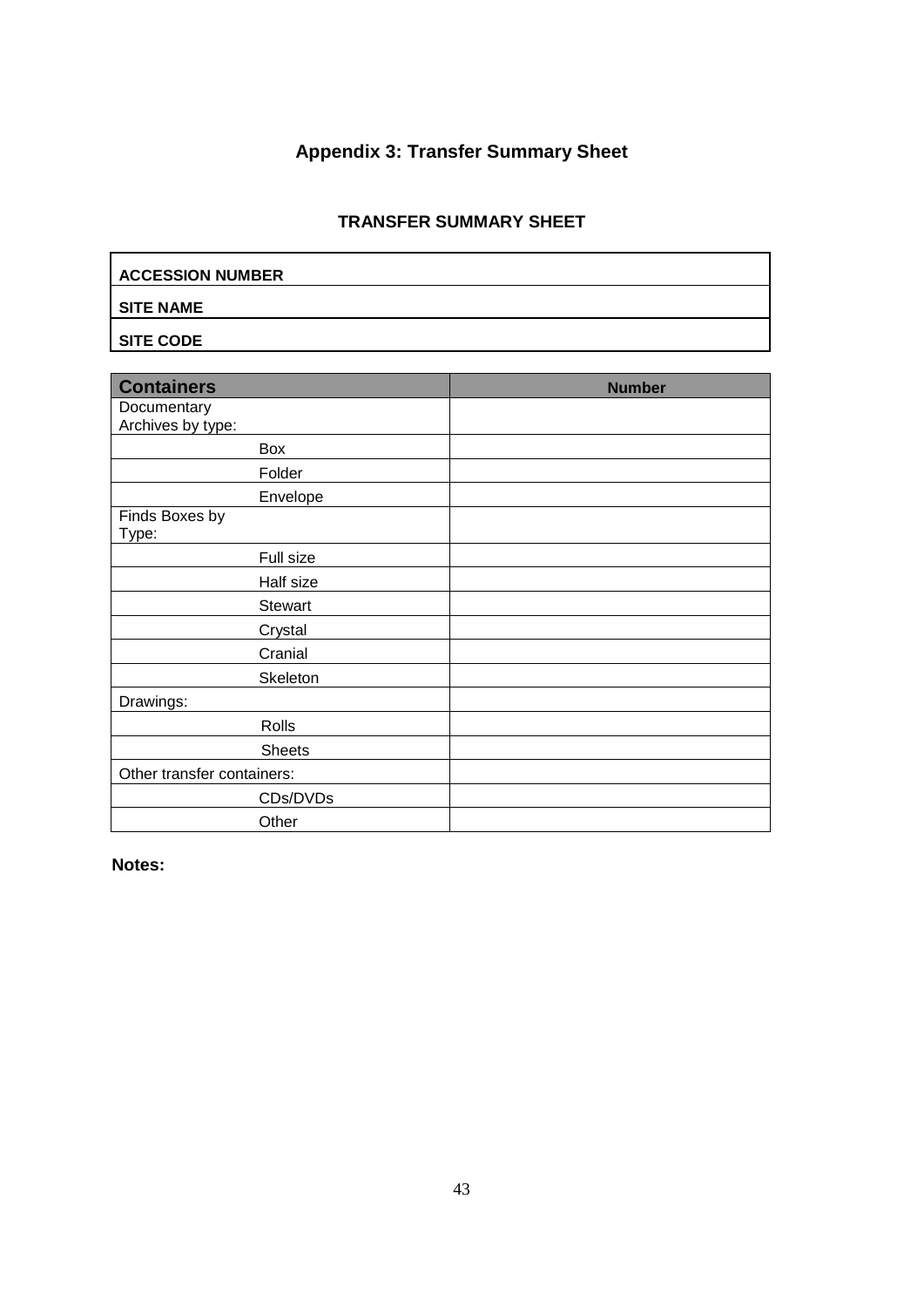**Appendix 4: Example of an Accession Number Request Form**



### **LEICESTERSHIRE COUNTY COUNCIL MUSEUMS ARCHAEOLOGY COLLECTIONS**

Information required by Museums when accession numbers are requested.

| Accession      | Civil Parish | <b>Site</b> | <b>National Grid</b> | Nature of          | Names of           | Site Code | Planning    |
|----------------|--------------|-------------|----------------------|--------------------|--------------------|-----------|-------------|
| number (to be  |              | address /   | Reference            | work               | organisation       |           | Application |
| filled in by   |              | name used   |                      |                    | and of             |           | number      |
| <b>Museums</b> |              | by          |                      |                    | person             |           |             |
|                |              | requester   |                      |                    | applying for       |           |             |
|                |              |             |                      |                    | number             |           |             |
|                | Clawson,     | Long        | SK 721 053           | Geophysical        | Jo Bloggs          | LCEE 09   | 09/00012/6  |
|                | Hose and     | Clawson:    |                      | survey;            | Archaeology;       |           |             |
|                | Harby        | 31 East     |                      | evaluation         | <b>Robin Smith</b> |           |             |
|                |              | End         |                      | (trial             |                    |           |             |
|                |              |             |                      | <i>trenching</i> ) |                    |           |             |

A hypothetical example has been filled in (italics).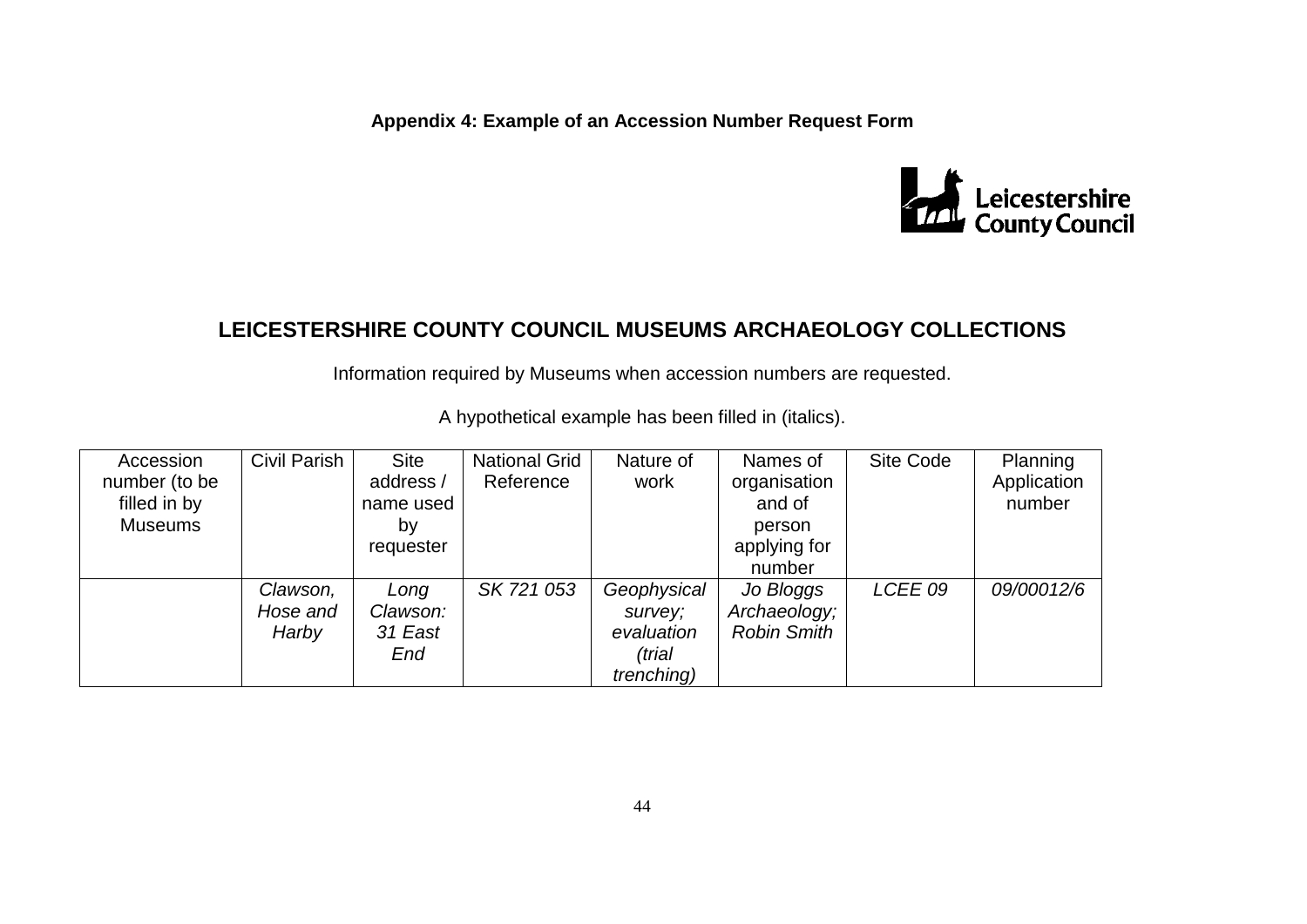### **Appendix 5: Finds Checklist**

| <b>Finds Checklist</b> |        |  |                          |  |                 |                    |       |  |
|------------------------|--------|--|--------------------------|--|-----------------|--------------------|-------|--|
| Project:               |        |  | <b>Material:</b>         |  | <b>Box No.:</b> |                    | Year: |  |
| Acc No.                |        |  |                          |  |                 |                    |       |  |
| <b>Context</b>         | SF No. |  | Sample No.   Sherd Count |  |                 | No. of bags Period |       |  |
|                        |        |  |                          |  |                 |                    |       |  |
|                        |        |  |                          |  |                 |                    |       |  |
|                        |        |  |                          |  |                 |                    |       |  |
|                        |        |  |                          |  |                 |                    |       |  |
|                        |        |  |                          |  |                 |                    |       |  |
|                        |        |  |                          |  |                 |                    |       |  |
|                        |        |  |                          |  |                 |                    |       |  |
|                        |        |  |                          |  |                 |                    |       |  |
|                        |        |  |                          |  |                 |                    |       |  |
|                        |        |  |                          |  |                 |                    |       |  |
|                        |        |  |                          |  |                 |                    |       |  |
|                        |        |  |                          |  |                 |                    |       |  |
|                        |        |  |                          |  |                 |                    |       |  |
|                        |        |  |                          |  |                 |                    |       |  |
|                        |        |  |                          |  |                 |                    |       |  |
|                        |        |  |                          |  |                 |                    |       |  |
|                        |        |  |                          |  |                 |                    |       |  |
|                        |        |  |                          |  |                 |                    |       |  |
|                        |        |  |                          |  |                 |                    |       |  |
|                        |        |  |                          |  |                 |                    |       |  |
|                        |        |  |                          |  |                 |                    |       |  |
|                        |        |  |                          |  |                 |                    |       |  |
|                        |        |  |                          |  |                 |                    |       |  |
|                        |        |  |                          |  |                 |                    |       |  |
|                        |        |  |                          |  |                 |                    |       |  |
|                        |        |  |                          |  |                 |                    |       |  |
|                        |        |  |                          |  |                 |                    |       |  |

### **Finds Checklist used by Leicestershire County Council Museums**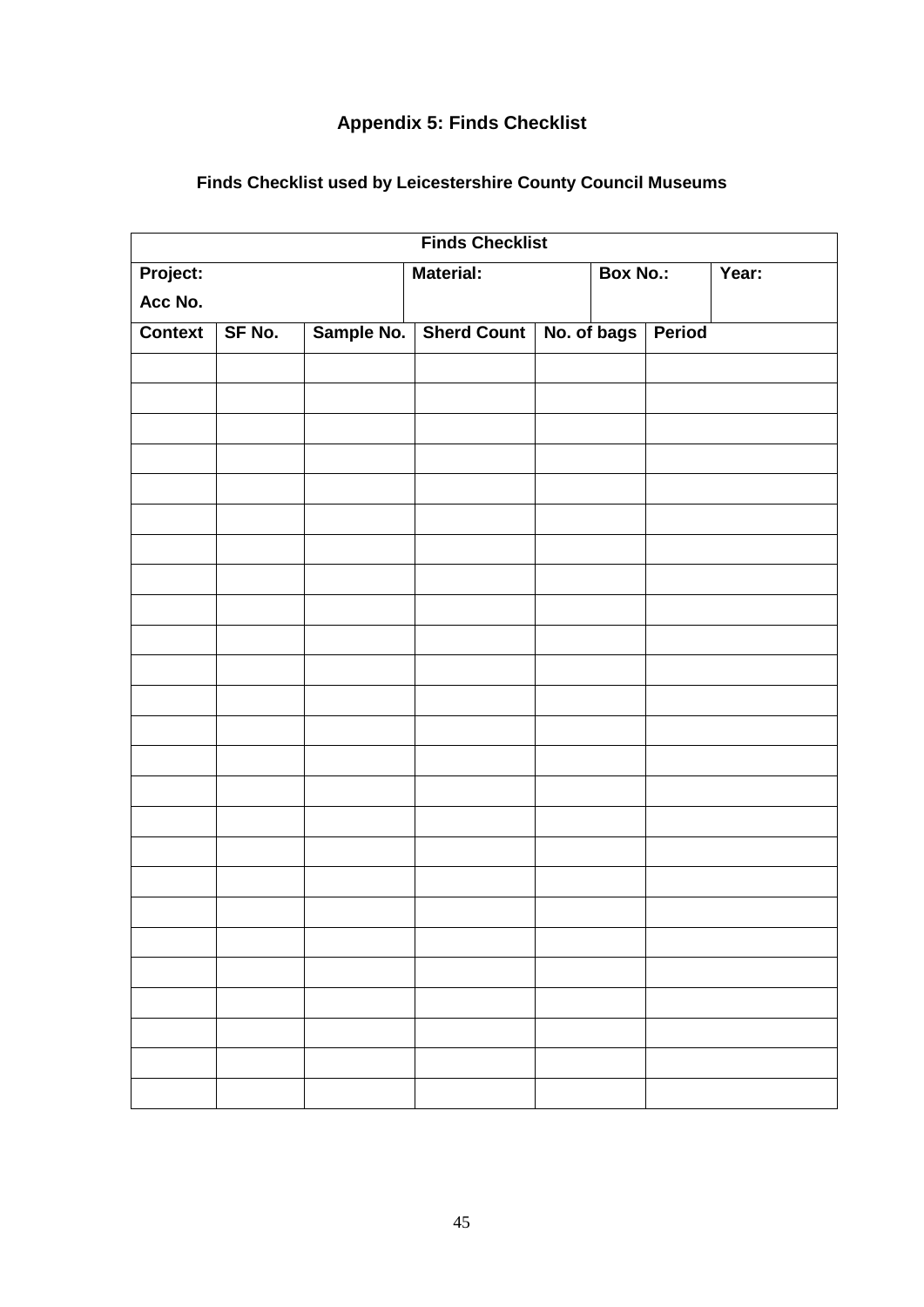### **Appendix 6: Materials Specification and List of Suppliers**

Unbleached cotton tape *Suppliers (see General Suppliers below):* Preservation Equipment Ltd Conservation Resources UK Ltd

#### Finds boxes – 2 sizes

These should be wire stitched, double kraft lined container board (pH 6.5-8) with lift off lid and two punched holes at each end of the box; stitching should be with pure brass wire.

'Half-size' – internal dimensions of  $340 \times 260 \times 100$  mm ( $13.5 \times 10.25 \times 4$  inches). 'Full size' – internal dimensions of 340 x 260 x 195 mm (13.5 x 10.25 x 7.75 inches).

Lids for Finds boxes: a lid 90 mm (3.5 inches) deep is preferred, but full depth lids are acceptable.

Larger boxes may be needed for long bones. These should meet the above materials standard and be of no greater height than 195mm. Ideally they should have internal dimensions of 220-340 x 195 x 540 mm (8<sup>3</sup>/<sub>4</sub>-13<sup>1</sup>/<sub>2</sub> x 7<sup>3</sup>/<sub>4</sub> x 21<sup>1</sup>/<sub>4</sub> inches), to facilitate storage.

*Supplier:*  G. Ryder & Co. Ltd., Denbigh Road, Bletchley, Milton Keynes MK1 1DG. Tel 01908 375524 Fax 01908 373658 [sales@ryderbox.co.uk](mailto:sales@ryderbox.co.uk) www.ryderbox.co.uk

#### Documentary archive boxes, folders and envelopes

Documentary archives should only be submitted in boxes if the Documentary Archive fills have a box of the following size: internal dimensions of  $435 \times 260 \times 100$  mm (17 x 10¼ x 4 inches). Full depth lids are required.

G. Ryder & Co. Ltd., Denbigh Road, Bletchley, Milton Keynes MK1 1DG. Tel 01908 375524 Fax 01908 373658 [sales@ryderbox.co.uk](mailto:sales@ryderbox.co.uk) [www.ryderbox.co.uk](http://www.ryderbox.co.uk/)

If the Documentary Archive is small, it must be submitted in archival quality folders or envelopes (non-gummed) measuring a maximum of 380 x 252 mm (15 x 10 inches).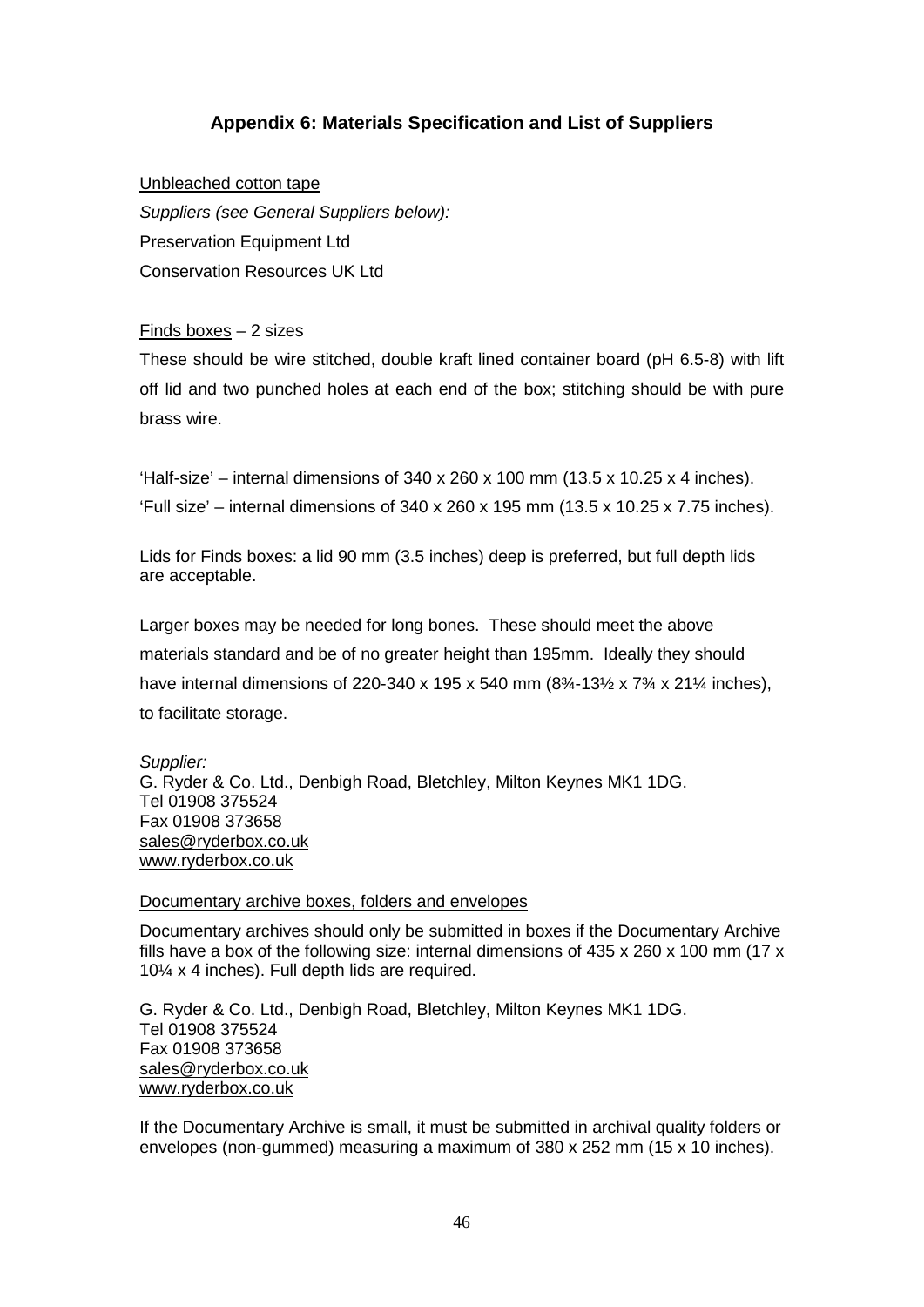*Suppliers (see General Suppliers below):* Conservation Resources UK Ltd

#### **Bags**

*Suppliers:* Polybags Ltd, Lyon Way, Greenford, Middlesex, UB6 0AQ Tel 0845 200 2828 Fax 020 8578 2247 [sales@polybags.co.uk](mailto:sales@polybags.co.uk) [www.polybags.co.uk](http://www.polybags.co.uk/)

#### Labels 'Tyvek'®

*Suppliers (see General Suppliers below):* Preservation Equipment Ltd Conservation Resources UK Ltd

Marking Equipment *Suppliers (see General Suppliers below):* Preservation Equipment Ltd Conservation Resources UK Ltd

#### Pens

From most large office suppliers and some conservation suppliers For marking drafting film, negative and slide holders:

- Staedtler Pancolor 303
- Staedtler Lumocolour 313 black

#### For Tyvek labels

• Berol Autoseal Permanent Marker, fine tipped. 1.2mm, black

For objects and X-ray plates

- Rotring ink, black and white
- Windsor & Newton, black and white

#### For paperwork

• Sakura Pigma Micron 03 #1 Archival Ink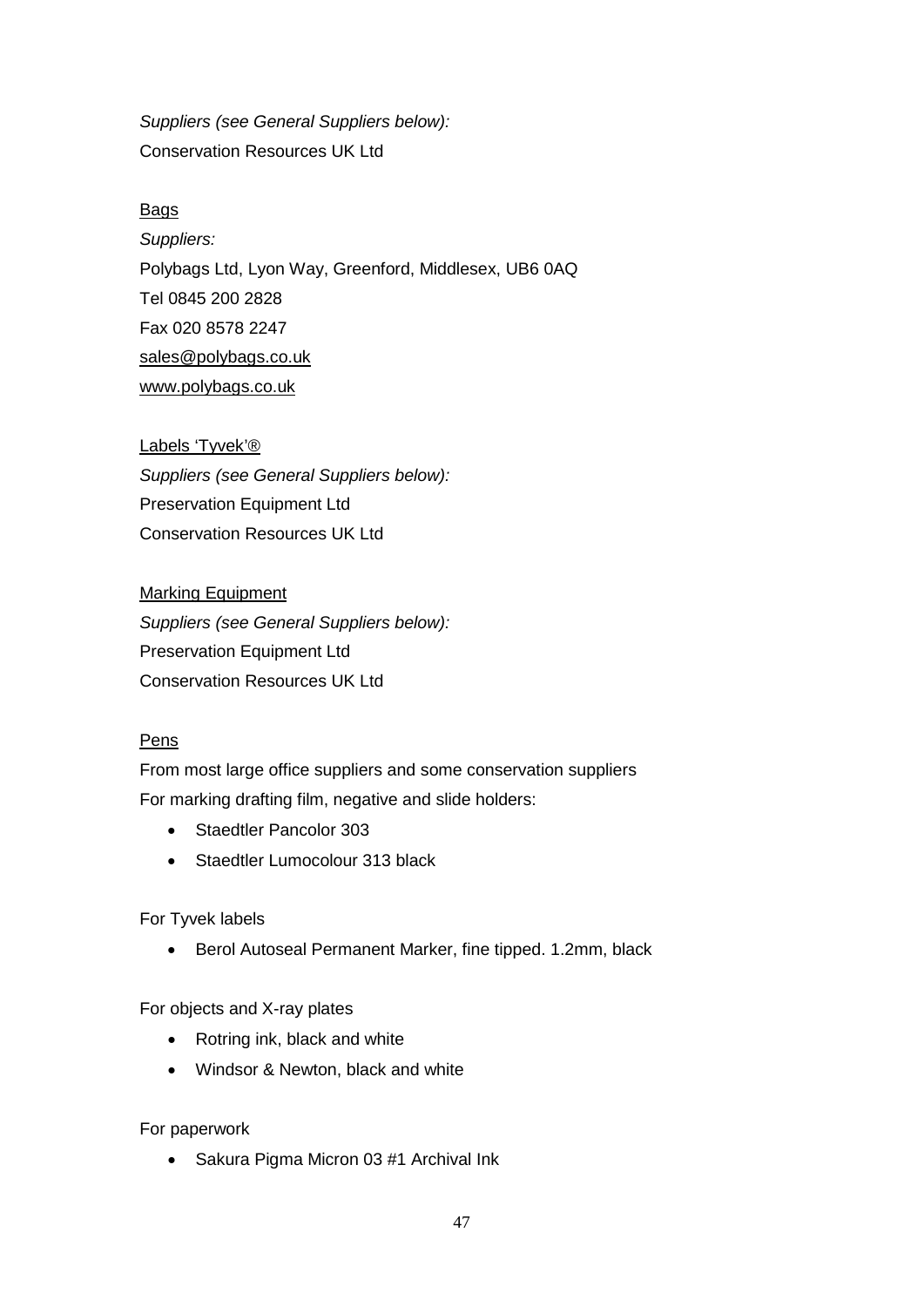For cardboard boxes

- Berol 'Tough Point' black
- Shachihata Artline 70

For Stewart/Crystal Boxes and Bags

• Edding 400 fine tip black

#### Polyethylene Foam 'Plastazote'

*Suppliers (see General Suppliers below):* Preservation Equipment Ltd Conservation Resources UK Ltd

#### Negative, Print and X-Ray holders

Archival quality polypropylene sleeves with strip divisions, three ring holes, centres 107 mm apart, and overall dimensions no greater than 255 mm (from punched side to opposite edge) by 300 mm. The sleeve should have a white writing strip. The PrintFile range is recommended.

*Suppliers:*

*Suppliers (see General Suppliers below):* Preservation Equipment Ltd

#### Slide wallets and hanging bars

Slides should be stored in archival quality polypropylene wallets taking 24 mounted 35 mm slides measuring 247 x 350mm, such that the opening in each slide pocket is at the top when the wallet is hung. The Secol range is recommended. **The exact number of hanging bars must also be provided (measuring 406mm).**

*Suppliers:* Secol Ltd. Howlett Way, Thetford, Norfolk, IP24 1HZ Tel. 01842 752 341 Fax 01842 762 159 sales@secol.co.uk www.secol.co.uk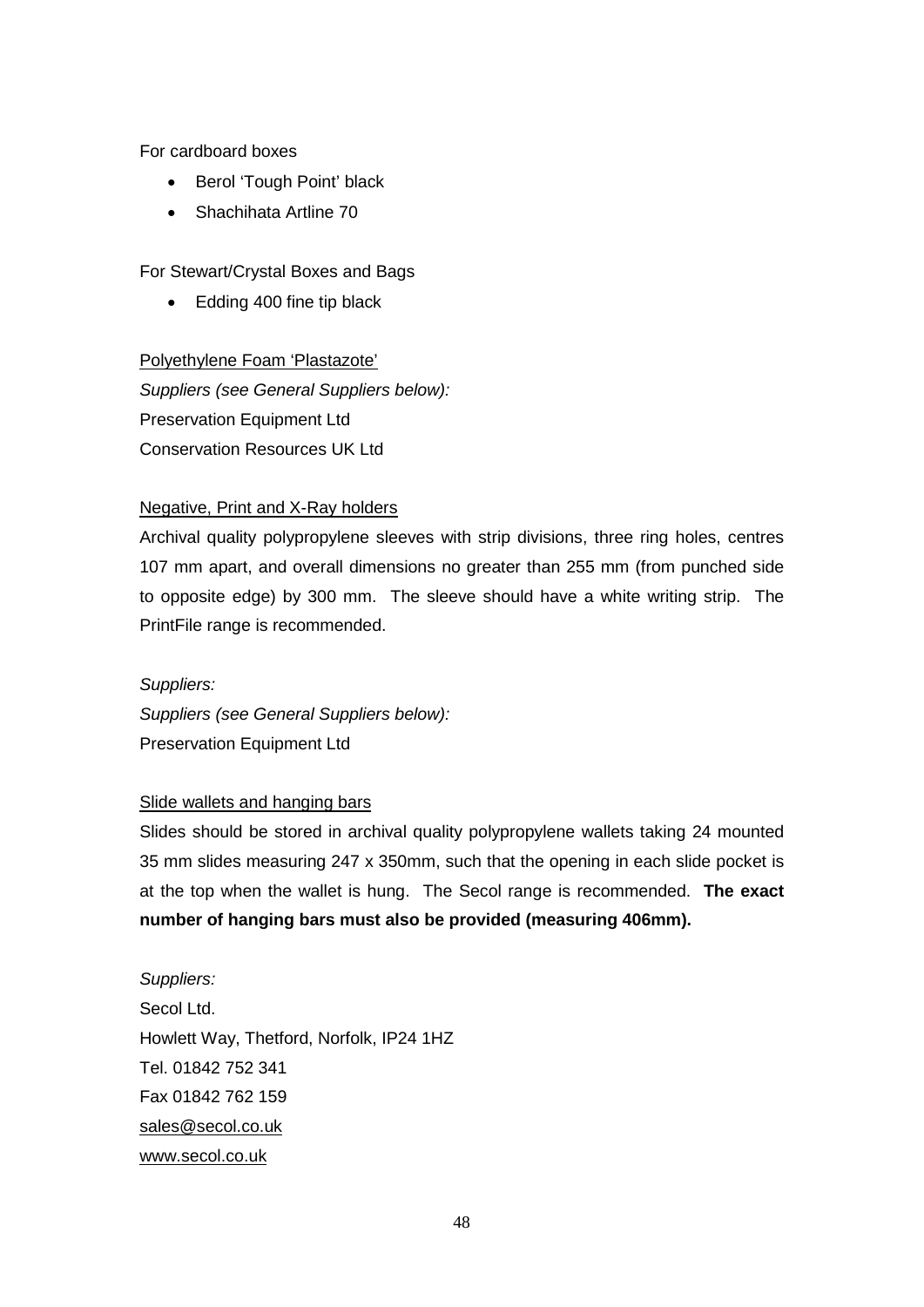Silica Gel *Suppliers (see General Suppliers below):* Preservation Equipment Ltd

Humidity Indicator Cards *Suppliers (see General Suppliers below):* Preservation Equipment Ltd Conservation Resources UK Ltd

Clear polythene 'Stewart' Boxes and Clear Polystyrene 'Crystal' Boxes

*Supplier:* Stewart Plastics Ltd, Stewart House, Waddon Marsh Way, Purley Way, Croydon Surrey, CR9 4HS Tel 0208 603 5700 info@stewartcompany.co.uk www.stewart-solutions.co.uk

Acid free tissue *Suppliers (see General Suppliers below):* Preservation Equipment Ltd Conservation Resources UK Ltd

#### *General Suppliers*

Preservation Equipment Ltd, Vinces Road, Diss, Norfolk, IP22 4HQ Tel 01379 647400 Fax 01379 650582 info@preservationequipment.com [www.preservationequipment.com](http://www.preservationequipment.com/)

Conservation Resources UK Ltd, 15 Blacklands Way, Abingdon, Oxfordshire, OX14 1DY Tel 01235 553166 Fax 01235 534865 [sales@conservation-resources.co.uk](mailto:sales@conservation-resources.co.uk) [www.conservation-resources.co.uk](http://www.conservation-resources.co.uk/)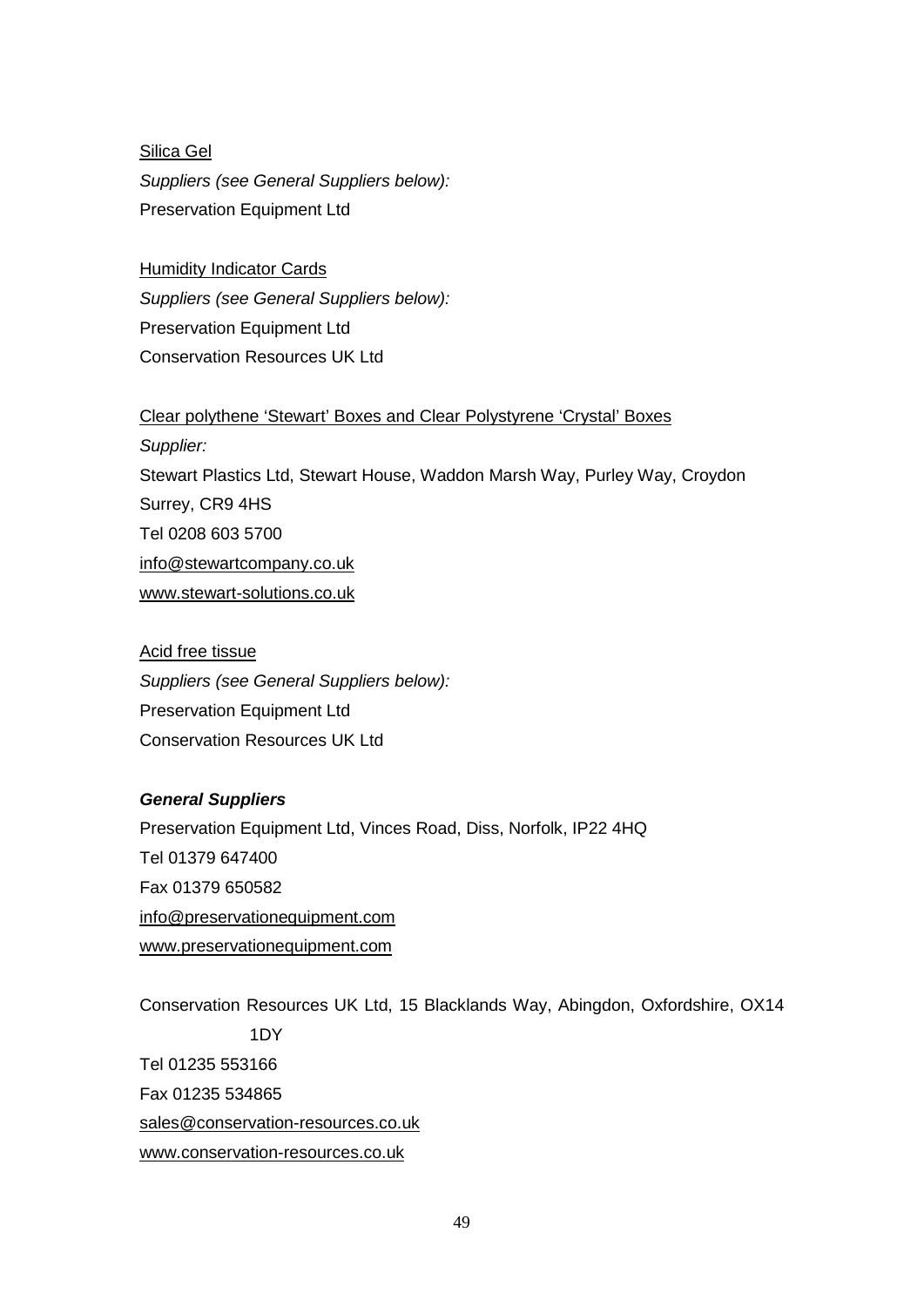#### **Appendix 7: Useful Publications and Resources**

#### **Archaeological Guidelines**

IFA Standards and Guidance (for undertaking and reporting projects)

<http://www.archaeologists.net/codes/ifa>

AAF A guide to best practice in creation, compilation, transfer and curation [www.archaeologyuk.org/archives/aaf\\_archaeological\\_archives\\_2011.pdf](http://www.archaeologyuk.org/archives/aaf_archaeological_archives_2011.pdf)

Society for Museum Archaeologists – guide to selection, retention and disposal

[www.socmusarch.org.uk/docs/selectionretentiondispersalofcollections1.pdf](http://www.socmusarch.org.uk/docs/selectionretentiondispersalofcollections1.pdf)

For Legislation, SMs, Listing etc

[www.english-heritage.org.uk/](http://www.english-heritage.org.uk/)

For mapping of SM's SSSi's etc [www.magic.gov.uk](http://www.magic.gov.uk/)

#### **Advice on project management**

 [www.english-heritage.org.uk/publications/morphe-project](http://www.english-heritage.org.uk/publications/morphe-project-%20%20%20%20%20%20%20managers-guide)   [managers-guide](http://www.english-heritage.org.uk/publications/morphe-project-%20%20%20%20%20%20%20managers-guide)

#### **FREE DL course in Project management**

**[www.english-heritage.org.uk/professional/training-and](http://www.english-heritage.org.uk/professional/training-and-%20skills/training-schemes/short-courses/project-management-using-%20%20morphe)[skills/training-schemes/short-courses/project-management-using](http://www.english-heritage.org.uk/professional/training-and-%20skills/training-schemes/short-courses/project-management-using-%20%20morphe)[morphe](http://www.english-heritage.org.uk/professional/training-and-%20skills/training-schemes/short-courses/project-management-using-%20%20morphe)**

### **Advice on Treasure and object care and identification guides**

[www.finds.org.uk](http://www.finds.org.uk/) following link to coin and artefact guides [www.finds.org.uk/Treasure](http://www.finds.org.uk/Treasure) [www.finds.org.uk/conservation](http://www.finds.org.uk/conservation)

#### **Advice on reporting a project**

[www.archaeology.wyjs.org.uk/wyjs-archaeology-guidance](http://www.archaeology.wyjs.org.uk/wyjs-archaeology-guidance-%20%20notes.asp)[notes.asp](http://www.archaeology.wyjs.org.uk/wyjs-archaeology-guidance-%20%20notes.asp)

For a full guide to Archaeological legislation, fieldwork and archiving, the Lincolnshire Archaeology Handbook is an excellent summary. [http://www.lincolnshire.gov.uk/residents/environment-and](http://www.lincolnshire.gov.uk/residents/environment-and-planning/conservation/archaeology/lincolnshire-archaeological-handbook)[planning/conservation/archaeology/lincolnshire-archaeological-handbook](http://www.lincolnshire.gov.uk/residents/environment-and-planning/conservation/archaeology/lincolnshire-archaeological-handbook)

#### **Advice on archiving and archive materials**

Collections Link www.collectionslink.org.uk/subjects/archaeology

Labelling and Marking Guidelines www.collectionslink.org.uk/discover/site-

information/926-labelling-and-marking-museum-objects

English Heritage Storage Grants [www.english-](http://www.english-heritage.org.uk/content/imported-docs/k-o/NHPCP-Guidance-For-Applicants.pdf)

[heritage.org.uk/content/imported-docs/k-o/NHPCP-Guidance-For-](http://www.english-heritage.org.uk/content/imported-docs/k-o/NHPCP-Guidance-For-Applicants.pdf)

[Applicants.pdf](http://www.english-heritage.org.uk/content/imported-docs/k-o/NHPCP-Guidance-For-Applicants.pdf)

#### **Leicestershire museums**

[www.leics.gov.uk/museumcollections](http://www.leics.gov.uk/museumcollections)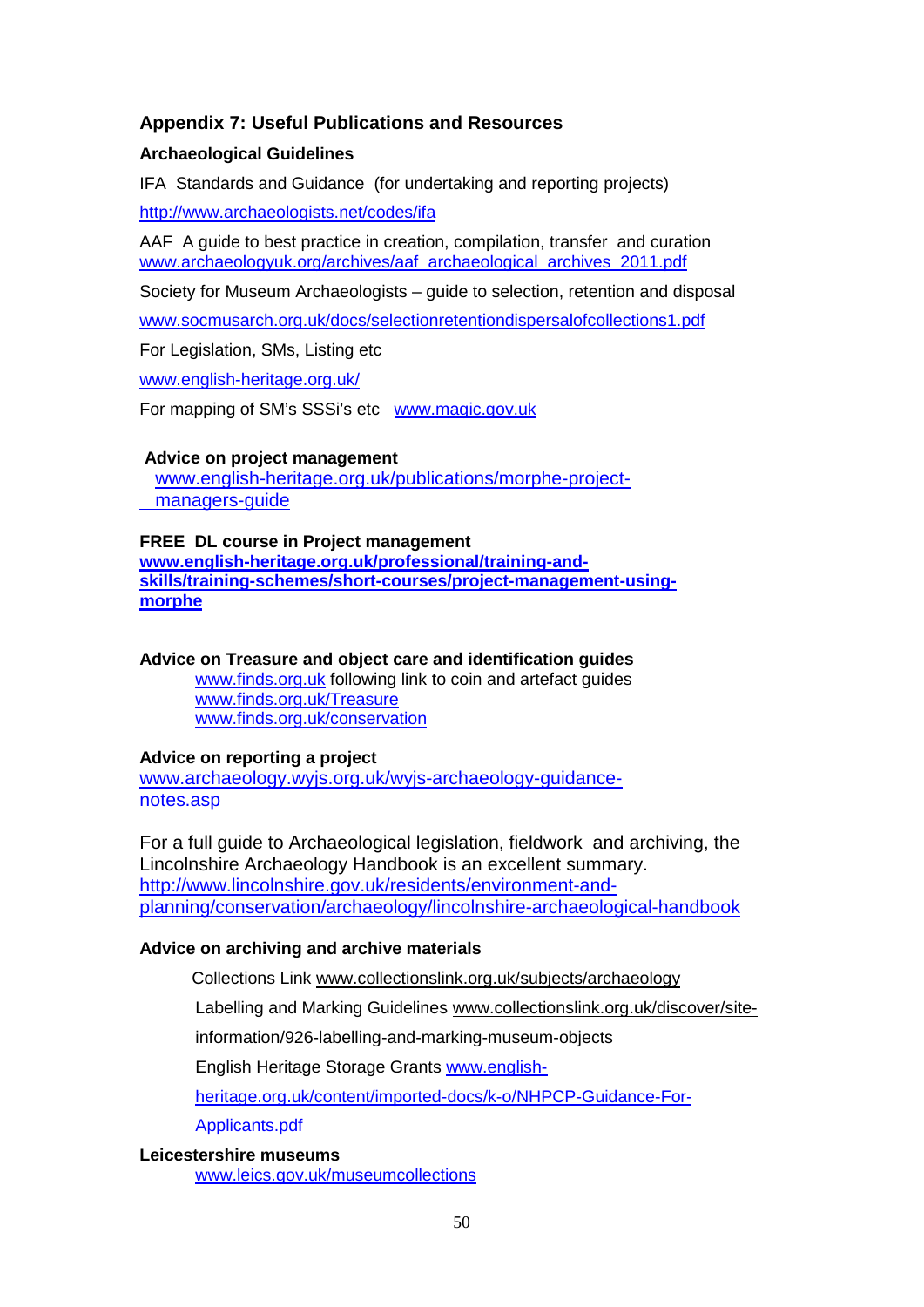**Appendix 8 Contact details for planning and managing projects**

**HER** 

**For planning and reporting fieldwork, Helen wells can advise on previous work/knowledge in the proposed area. She should also receive a copy of any completed reports**

> **[helen.wells@leics.gov.uk](mailto:helen.wells@leics.gov.uk) 0116 305 8323 [www.leics.gov.uk/historic\\_environment\\_record](http://www.leics.gov.uk/historic_environment_record)**

**For information about archive deposition and general collections info please speak to the Archaeology Officer Helen Sharp**

> **[helen.sharp@leics.gov.uk](mailto:helen.sharp@leics.gov.uk) 0116 3058326**

**For accession number requests please request a form from Archaeology @leics.gov.uk**

**For information about adding your finds to the Portable Antiquities database please speak to the Finds Liaison Officer, Wendy Scott**

> **[Wendy.scott@leics.gov.uk](mailto:Wendy.scott@leics.gov.uk) 0116 3058325 [www.finds.org.uk](http://www.finds.org.uk/)**

**Planning Archaeology – for advice about planning application commercial fieldwork etc Richard Clark (North Leics and Rutland) 0116 3058322 [Richard.clark@leics.gov.uk](mailto:Richard.clark@leics.gov.uk)**

> **Teresa Hawtin (South Leics) [Teresa.hawtin@leics.gov.uk](mailto:Teresa.hawtin@leics.gov.uk) 0116 3058317**